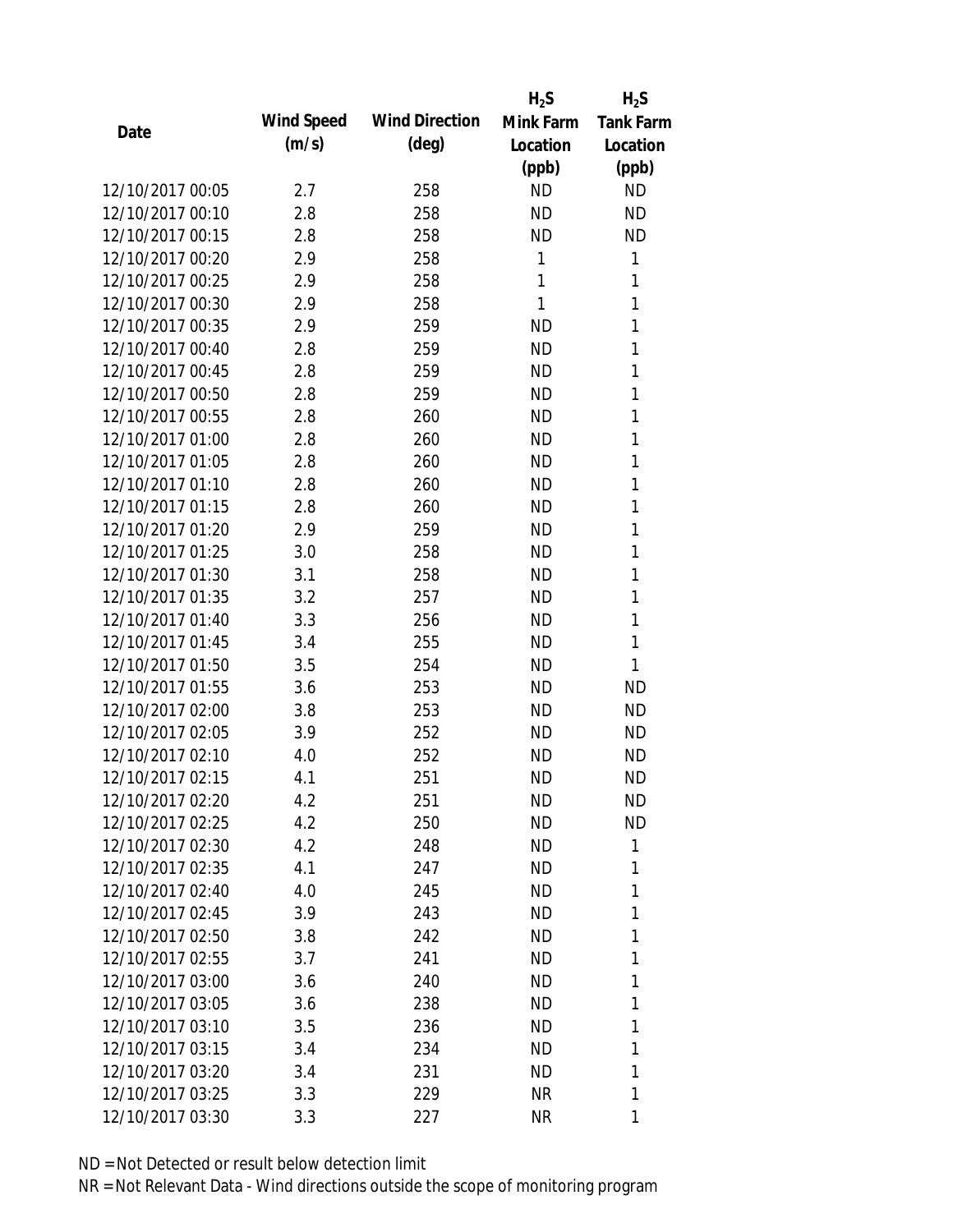|                  |            |                       | $H_2S$    | $H_2S$           |
|------------------|------------|-----------------------|-----------|------------------|
| Date             | Wind Speed | <b>Wind Direction</b> | Mink Farm | <b>Tank Farm</b> |
|                  | (m/s)      | $(\text{deg})$        | Location  | Location         |
|                  |            |                       | (ppb)     | (ppb)            |
| 12/10/2017 03:35 | 3.3        | 225                   | <b>NR</b> | 1                |
| 12/10/2017 03:40 | 3.3        | 224                   | <b>NR</b> | 1                |
| 12/10/2017 03:45 | 3.3        | 222                   | <b>NR</b> | 1                |
| 12/10/2017 03:50 | 3.3        | 221                   | <b>NR</b> | 1                |
| 12/10/2017 03:55 | 3.3        | 219                   | <b>NR</b> | $\mathbf{1}$     |
| 12/10/2017 04:00 | 3.3        | 217                   | <b>NR</b> | 1                |
| 12/10/2017 04:05 | 3.3        | 215                   | <b>NR</b> | 1                |
| 12/10/2017 04:10 | 3.3        | 213                   | <b>NR</b> | 1                |
| 12/10/2017 04:15 | 3.3        | 210                   | <b>NR</b> | $\mathbf{1}$     |
| 12/10/2017 04:20 | 3.4        | 208                   | <b>NR</b> | 1                |
| 12/10/2017 04:25 | 3.4        | 206                   | <b>NR</b> | 1                |
| 12/10/2017 04:30 | 3.5        | 204                   | <b>NR</b> | 1                |
| 12/10/2017 04:35 | 3.7        | 202                   | <b>NR</b> | 1                |
| 12/10/2017 04:40 | 3.7        | 200                   | <b>NR</b> | 1                |
| 12/10/2017 04:45 | 3.8        | 200                   | <b>NR</b> | $\mathbf{1}$     |
| 12/10/2017 04:50 | 3.9        | 200                   | <b>NR</b> | 1                |
| 12/10/2017 04:55 | 4.0        | 200                   | <b>NR</b> | 1                |
| 12/10/2017 05:00 | 4.0        | 200                   | <b>NR</b> | 1                |
| 12/10/2017 05:05 | 4.1        | 201                   | <b>NR</b> | 1                |
| 12/10/2017 05:10 | 4.1        | 202                   | <b>NR</b> | <b>ND</b>        |
| 12/10/2017 05:15 | 4.2        | 204                   | <b>NR</b> | <b>ND</b>        |
| 12/10/2017 05:20 | 4.3        | 206                   | <b>NR</b> | <b>ND</b>        |
| 12/10/2017 05:25 | 4.4        | 208                   | <b>NR</b> | <b>ND</b>        |
| 12/10/2017 05:30 | 4.5        | 210                   | <b>NR</b> | <b>ND</b>        |
| 12/10/2017 05:35 | 4.6        | 212                   | <b>NR</b> | <b>ND</b>        |
| 12/10/2017 05:40 | 4.7        | 214                   | <b>NR</b> | <b>ND</b>        |
| 12/10/2017 05:45 | 4.7        | 215                   | <b>NR</b> | <b>ND</b>        |
| 12/10/2017 05:50 | 4.8        | 215                   | NR        | 1                |
| 12/10/2017 05:55 | 4.7        | 214                   | <b>NR</b> | 1                |
| 12/10/2017 06:00 | 4.7        | 214                   | NR        | 1                |
| 12/10/2017 06:05 | 4.6        | 213                   | NR        | 1                |
| 12/10/2017 06:10 | 4.6        | 211                   | <b>NR</b> | 1                |
| 12/10/2017 06:15 | 4.6        | 210                   | NR        | 1                |
| 12/10/2017 06:20 | 4.6        | 209                   | <b>NR</b> | 1                |
| 12/10/2017 06:25 | 4.5        | 208                   | NR        | 1                |
| 12/10/2017 06:30 | 4.5        | 207                   | NR        | 1                |
| 12/10/2017 06:35 | 4.5        | 206                   | NR        | 1                |
| 12/10/2017 06:40 | 4.4        | 206                   | NR        | 1                |
| 12/10/2017 06:45 | 4.4        | 205                   | <b>NR</b> | <b>ND</b>        |
| 12/10/2017 06:50 | 4.4        | 205                   | <b>NR</b> | <b>ND</b>        |
| 12/10/2017 06:55 | 4.3        | 206                   | <b>NR</b> | <b>ND</b>        |
| 12/10/2017 07:00 | 4.3        | 205                   | <b>NR</b> | <b>ND</b>        |
|                  |            |                       |           |                  |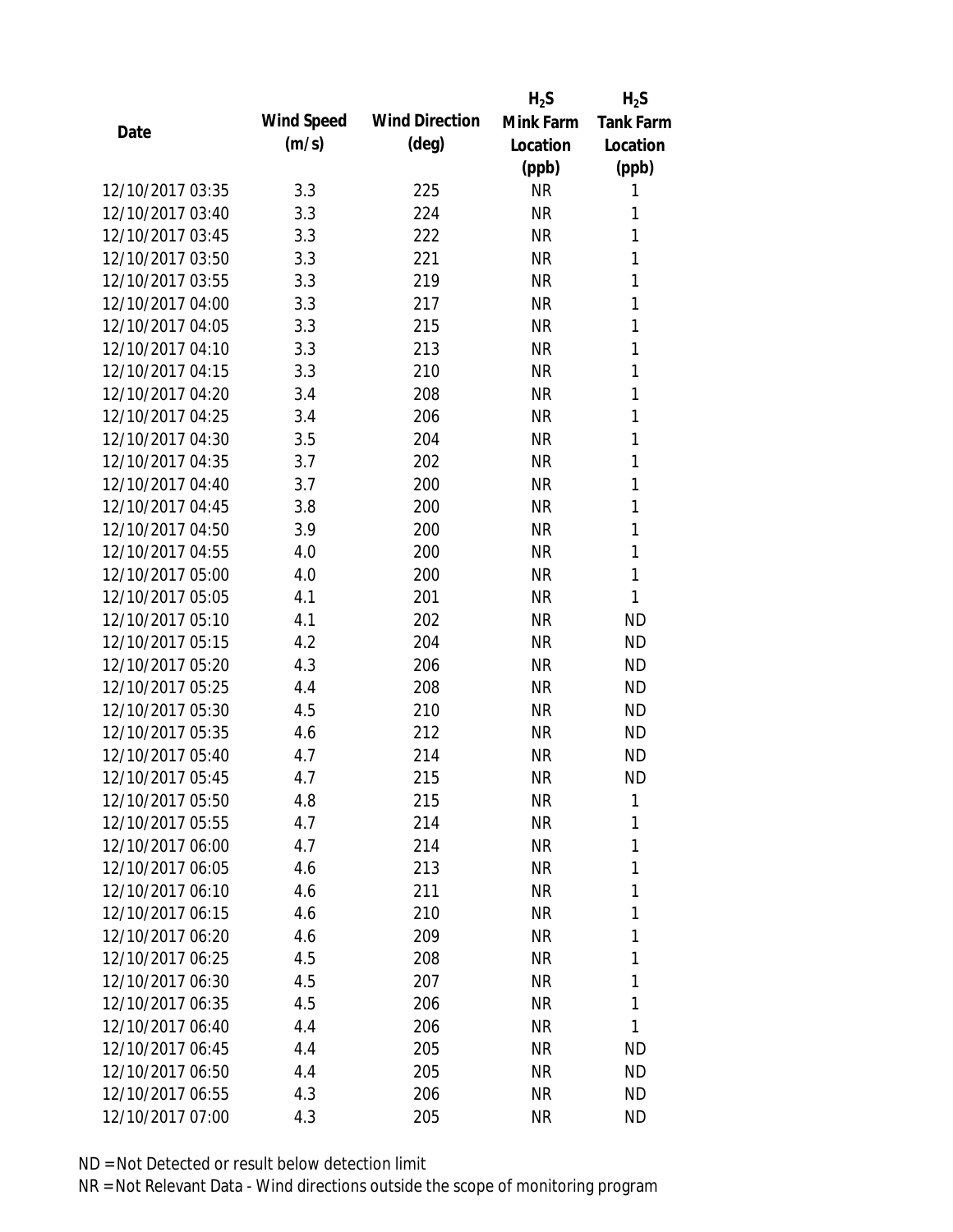|                  |            |                       | $H_2S$    | $H_2S$           |
|------------------|------------|-----------------------|-----------|------------------|
| Date             | Wind Speed | <b>Wind Direction</b> | Mink Farm | <b>Tank Farm</b> |
|                  | (m/s)      | $(\text{deg})$        | Location  | Location         |
|                  |            |                       | (ppb)     | (ppb)            |
| 12/10/2017 07:05 | 4.3        | 205                   | <b>NR</b> | <b>ND</b>        |
| 12/10/2017 07:10 | 4.3        | 205                   | <b>NR</b> | <b>ND</b>        |
| 12/10/2017 07:15 | 4.3        | 205                   | <b>NR</b> | <b>ND</b>        |
| 12/10/2017 07:20 | 4.3        | 205                   | <b>NR</b> | <b>ND</b>        |
| 12/10/2017 07:25 | 4.3        | 204                   | <b>NR</b> | <b>ND</b>        |
| 12/10/2017 07:30 | 4.3        | 204                   | <b>NR</b> | <b>ND</b>        |
| 12/10/2017 07:35 | 4.3        | 205                   | <b>NR</b> | <b>ND</b>        |
| 12/10/2017 07:40 | 4.3        | 205                   | <b>NR</b> | <b>ND</b>        |
| 12/10/2017 07:45 | 4.3        | 206                   | <b>NR</b> | <b>ND</b>        |
| 12/10/2017 07:50 | 4.3        | 207                   | <b>NR</b> | <b>ND</b>        |
| 12/10/2017 07:55 | 4.3        | 207                   | <b>NR</b> | <b>ND</b>        |
| 12/10/2017 08:00 | 4.3        | 207                   | <b>NR</b> | <b>ND</b>        |
| 12/10/2017 08:05 | 4.2        | 207                   | <b>NR</b> | <b>ND</b>        |
| 12/10/2017 08:10 | 4.3        | 207                   | <b>NR</b> | <b>ND</b>        |
| 12/10/2017 08:15 | 4.3        | 206                   | <b>NR</b> | $\mathbf{1}$     |
| 12/10/2017 08:20 | 4.3        | 206                   | <b>NR</b> | 1                |
| 12/10/2017 08:25 | 4.4        | 206                   | <b>NR</b> | $\mathbf{1}$     |
| 12/10/2017 08:30 | 4.4        | 206                   | <b>NR</b> | $\mathbf{1}$     |
| 12/10/2017 08:35 | 4.5        | 206                   | <b>NR</b> | <b>ND</b>        |
| 12/10/2017 08:40 | 4.6        | 206                   | <b>NR</b> | <b>ND</b>        |
| 12/10/2017 08:45 | 4.6        | 205                   | <b>NR</b> | <b>ND</b>        |
| 12/10/2017 08:50 | 4.7        | 205                   | <b>NR</b> | <b>ND</b>        |
| 12/10/2017 08:55 | 4.8        | 204                   | <b>NR</b> | <b>ND</b>        |
| 12/10/2017 09:00 | 4.8        | 204                   | <b>NR</b> | <b>ND</b>        |
| 12/10/2017 09:05 | 4.9        | 204                   | <b>NR</b> | <b>ND</b>        |
| 12/10/2017 09:10 | 5.0        | 204                   | <b>NR</b> | <b>ND</b>        |
| 12/10/2017 09:15 | 5.0        | 204                   | <b>NR</b> | <b>ND</b>        |
| 12/10/2017 09:20 | 5.0        | 204                   | NR        | <b>ND</b>        |
| 12/10/2017 09:25 | 5.0        | 204                   | <b>NR</b> | <b>ND</b>        |
| 12/10/2017 09:30 | 5.0        | 204                   | NR        | <b>ND</b>        |
| 12/10/2017 09:35 | 4.9        | 203                   | NR        | 1                |
| 12/10/2017 09:40 | 4.8        | 203                   | NR        | 1                |
| 12/10/2017 09:45 | 4.8        | 204                   | NR        | 1                |
| 12/10/2017 09:50 | 4.7        | 204                   | <b>NR</b> | 1                |
| 12/10/2017 09:55 | 4.6        | 205                   | NR        | 1                |
| 12/10/2017 10:00 | 4.6        | 206                   | <b>NR</b> | 1                |
| 12/10/2017 10:05 | 4.7        | 207                   | NR        | 1                |
| 12/10/2017 10:10 | 4.9        | 209                   | NR        | 1                |
| 12/10/2017 10:15 | 5.1        | 211                   | NR        | 1                |
| 12/10/2017 10:20 | 5.4        | 212                   | NR        | 1                |
| 12/10/2017 10:25 | 5.8        | 214                   | <b>NR</b> | 1                |
| 12/10/2017 10:30 | 6.2        | 215                   | <b>NR</b> | 1                |
|                  |            |                       |           |                  |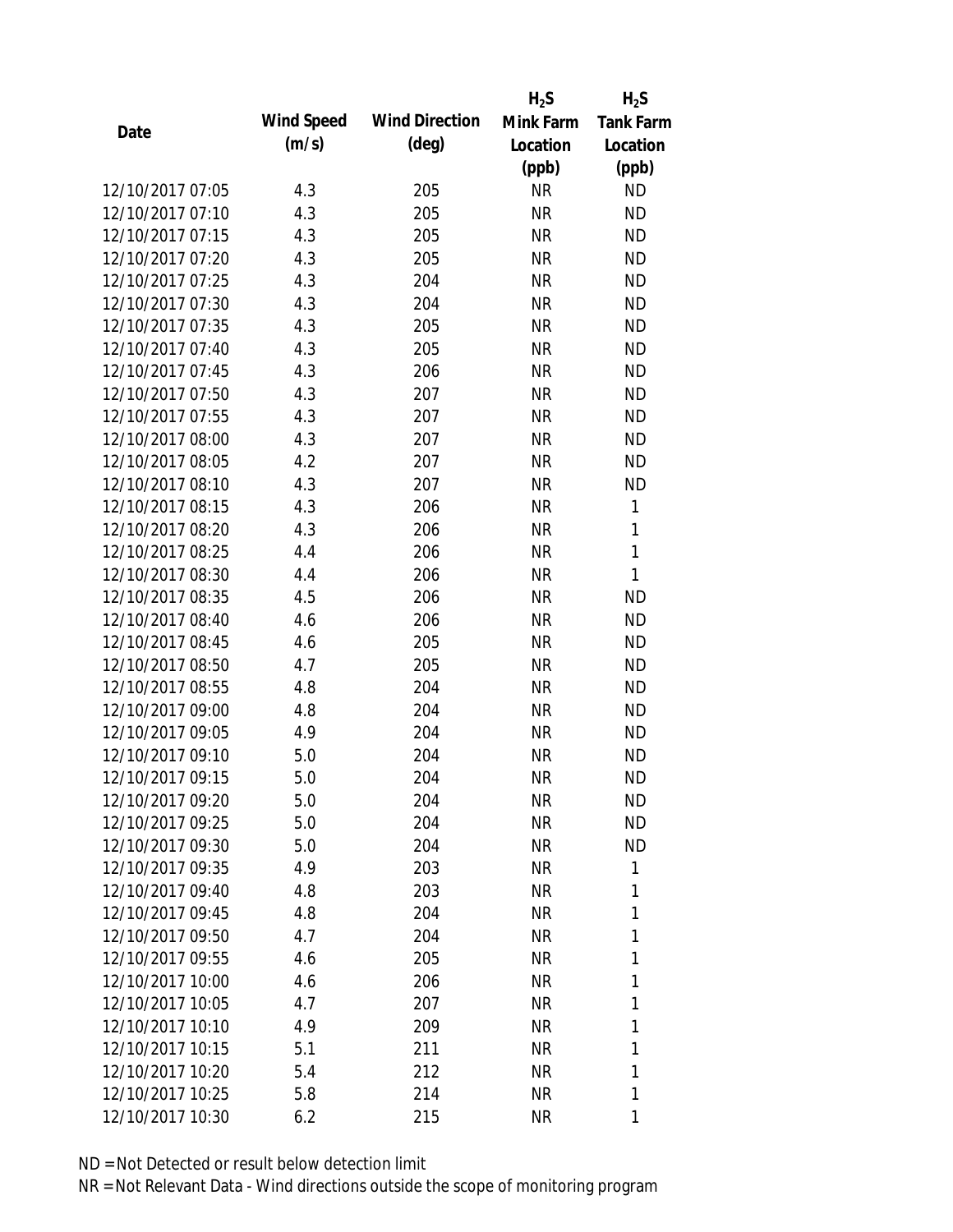|                  |            |                       | $H_2S$    | $H_2S$           |
|------------------|------------|-----------------------|-----------|------------------|
| Date             | Wind Speed | <b>Wind Direction</b> | Mink Farm | <b>Tank Farm</b> |
|                  | (m/s)      | $(\text{deg})$        | Location  | Location         |
|                  |            |                       | (ppb)     | (ppb)            |
| 12/10/2017 10:35 | 6.4        | 216                   | <b>NR</b> | 1                |
| 12/10/2017 10:40 | 6.6        | 216                   | <b>NR</b> | 1                |
| 12/10/2017 10:45 | 6.7        | 216                   | <b>NR</b> | <b>ND</b>        |
| 12/10/2017 10:50 | 6.7        | 217                   | <b>NR</b> | <b>ND</b>        |
| 12/10/2017 10:55 | 6.6        | 217                   | <b>NR</b> | <b>ND</b>        |
| 12/10/2017 11:00 | 6.5        | 218                   | <b>NR</b> | <b>ND</b>        |
| 12/10/2017 11:05 | 6.4        | 218                   | <b>NR</b> | <b>ND</b>        |
| 12/10/2017 11:10 | 6.3        | 218                   | <b>NR</b> | <b>ND</b>        |
| 12/10/2017 11:15 | 6.2        | 219                   | <b>NR</b> | <b>ND</b>        |
| 12/10/2017 11:20 | 6.2        | 220                   | <b>NR</b> | 1                |
| 12/10/2017 11:25 | 6.1        | 222                   | <b>NR</b> | 1                |
| 12/10/2017 11:30 | 6.1        | 225                   | <b>NR</b> | 1                |
| 12/10/2017 11:35 | 6.1        | 229                   | <b>NR</b> | 1                |
| 12/10/2017 11:40 | 6.0        | 233                   | <b>ND</b> | 1                |
| 12/10/2017 11:45 | 6.0        | 238                   | <b>ND</b> | 1                |
| 12/10/2017 11:50 | 5.9        | 242                   | <b>ND</b> | 1                |
| 12/10/2017 11:55 | 5.9        | 246                   | <b>ND</b> | 1                |
| 12/10/2017 12:00 | 5.9        | 249                   | <b>ND</b> | 1                |
| 12/10/2017 12:05 | 5.9        | 252                   | <b>ND</b> | $\mathbf{1}$     |
| 12/10/2017 12:10 | 5.9        | 253                   | <b>ND</b> | 1                |
| 12/10/2017 12:15 | 5.8        | 254                   | <b>ND</b> | 1                |
| 12/10/2017 12:20 | 5.8        | 255                   | <b>ND</b> | 1                |
| 12/10/2017 12:25 | 5.7        | 255                   | <b>ND</b> | 1                |
| 12/10/2017 12:30 | 5.6        | 256                   | <b>ND</b> | 1                |
| 12/10/2017 12:35 | 5.4        | 256                   | <b>ND</b> | 1                |
| 12/10/2017 12:40 | 5.4        | 257                   | <b>ND</b> | 1                |
| 12/10/2017 12:45 | 5.3        | 258                   | <b>ND</b> | 1                |
| 12/10/2017 12:50 | 5.1        | 260                   | <b>ND</b> | 1                |
| 12/10/2017 12:55 | 5.0        | 261                   | <b>ND</b> | 1                |
| 12/10/2017 13:00 | 5.0        | 263                   | <b>ND</b> | <b>ND</b>        |
| 12/10/2017 13:05 | 5.0        | 265                   | 1         | <b>ND</b>        |
| 12/10/2017 13:10 | 4.9        | 266                   | 1         | <b>ND</b>        |
| 12/10/2017 13:15 | 4.8        | 267                   | 1         | <b>ND</b>        |
| 12/10/2017 13:20 | 4.8        | 268                   | 1         | <b>ND</b>        |
| 12/10/2017 13:25 | 4.8        | 269                   | 1         | <b>ND</b>        |
| 12/10/2017 13:30 | 4.7        | 272                   | 1         | <b>ND</b>        |
| 12/10/2017 13:35 | 4.6        | 274                   |           | <b>ND</b>        |
| 12/10/2017 13:40 |            |                       | 1         |                  |
|                  | 4.5        | 276                   | 1         | <b>NR</b>        |
| 12/10/2017 13:45 | 4.5        | 278                   | 1         | <b>NR</b>        |
| 12/10/2017 13:50 | 4.4        | 279                   | 1         | <b>NR</b>        |
| 12/10/2017 13:55 | 4.3        | 280                   | 1         | <b>NR</b>        |
| 12/10/2017 14:00 | 4.3        | 279                   | <b>ND</b> | <b>NR</b>        |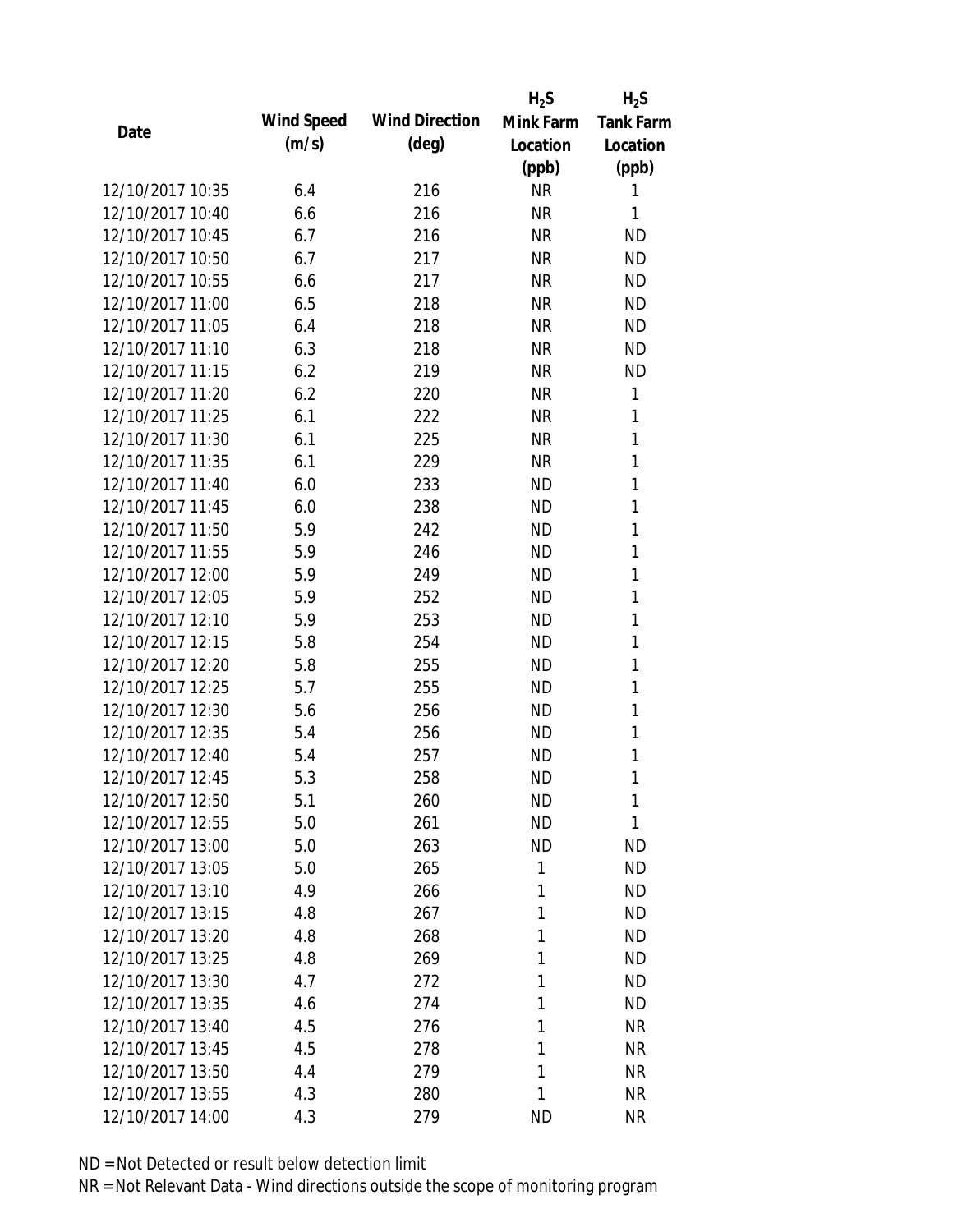|                  |            |                       | $H_2S$       | $H_2S$           |
|------------------|------------|-----------------------|--------------|------------------|
| Date             | Wind Speed | <b>Wind Direction</b> | Mink Farm    | <b>Tank Farm</b> |
|                  | (m/s)      | $(\text{deg})$        | Location     | Location         |
|                  |            |                       | (ppb)        | (ppb)            |
| 12/10/2017 14:05 | 4.2        | 278                   | <b>ND</b>    | <b>NR</b>        |
| 12/10/2017 14:10 | 4.2        | 277                   | <b>ND</b>    | <b>NR</b>        |
| 12/10/2017 14:15 | 4.2        | 277                   | <b>ND</b>    | <b>NR</b>        |
| 12/10/2017 14:20 | 4.2        | 277                   | <b>ND</b>    | <b>NR</b>        |
| 12/10/2017 14:25 | 4.2        | 279                   | <b>ND</b>    | <b>NR</b>        |
| 12/10/2017 14:30 | 4.3        | 280                   | <b>ND</b>    | <b>NR</b>        |
| 12/10/2017 14:35 | 4.4        | 282                   | <b>ND</b>    | <b>NR</b>        |
| 12/10/2017 14:40 | 4.4        | 283                   | $\mathbf{1}$ | <b>NR</b>        |
| 12/10/2017 14:45 | 4.4        | 285                   | 1            | <b>NR</b>        |
| 12/10/2017 14:50 | 4.5        | 287                   | 1            | <b>NR</b>        |
| 12/10/2017 14:55 | 4.5        | 288                   | 1            | <b>NR</b>        |
| 12/10/2017 15:00 | 4.4        | 290                   | <b>ND</b>    | <b>NR</b>        |
| 12/10/2017 15:05 | 4.4        | 292                   | <b>ND</b>    | <b>NR</b>        |
| 12/10/2017 15:10 | 4.4        | 295                   | <b>ND</b>    | <b>NR</b>        |
| 12/10/2017 15:15 | 4.5        | 297                   | <b>ND</b>    | <b>NR</b>        |
| 12/10/2017 15:20 | 4.5        | 300                   | <b>ND</b>    | <b>NR</b>        |
| 12/10/2017 15:25 | 4.6        | 303                   | <b>ND</b>    | <b>NR</b>        |
| 12/10/2017 15:30 | 4.6        | 307                   | <b>ND</b>    | <b>NR</b>        |
| 12/10/2017 15:35 | 4.6        | 312                   | <b>ND</b>    | <b>NR</b>        |
| 12/10/2017 15:40 | 4.7        | 317                   | <b>ND</b>    | <b>NR</b>        |
| 12/10/2017 15:45 | 4.6        | 322                   | <b>ND</b>    | <b>NR</b>        |
| 12/10/2017 15:50 | 4.5        | 326                   | <b>ND</b>    | <b>NR</b>        |
| 12/10/2017 15:55 | 4.5        | 330                   | <b>ND</b>    | <b>NR</b>        |
| 12/10/2017 16:00 | 4.5        | 332                   | <b>ND</b>    | <b>NR</b>        |
| 12/10/2017 16:05 | 4.4        | 332                   | <b>ND</b>    | <b>NR</b>        |
| 12/10/2017 16:10 | 4.4        | 332                   | <b>ND</b>    | <b>NR</b>        |
| 12/10/2017 16:15 | 4.4        | 330                   | <b>ND</b>    | <b>NR</b>        |
| 12/10/2017 16:20 | 4.5        | 329                   | ND           | <b>NR</b>        |
| 12/10/2017 16:25 | 4.6        | 326                   | <b>ND</b>    | <b>NR</b>        |
| 12/10/2017 16:30 | 4.5        | 323                   | ND           | <b>NR</b>        |
| 12/10/2017 16:35 | 4.6        | 322                   | <b>ND</b>    | <b>NR</b>        |
| 12/10/2017 16:40 | 4.6        | 321                   | <b>ND</b>    | <b>NR</b>        |
| 12/10/2017 16:45 | 4.6        | 320                   | <b>ND</b>    | <b>NR</b>        |
| 12/10/2017 16:50 | 4.5        | 320                   | <b>ND</b>    | <b>NR</b>        |
| 12/10/2017 16:55 | 4.5        |                       | <b>ND</b>    | <b>NR</b>        |
|                  |            | 321                   |              |                  |
| 12/10/2017 17:00 | 4.5        | 322                   | <b>ND</b>    | <b>NR</b>        |
| 12/10/2017 17:05 | 4.4        | 323                   | ND           | <b>NR</b>        |
| 12/10/2017 17:10 | 4.4        | 324                   | ND           | <b>NR</b>        |
| 12/10/2017 17:15 | 4.2        | 325                   | <b>ND</b>    | <b>NR</b>        |
| 12/10/2017 17:20 | 4.1        | 324                   | <b>ND</b>    | <b>NR</b>        |
| 12/10/2017 17:25 | 4.0        | 324                   | <b>ND</b>    | <b>NR</b>        |
| 12/10/2017 17:30 | 3.8        | 322                   | <b>ND</b>    | <b>NR</b>        |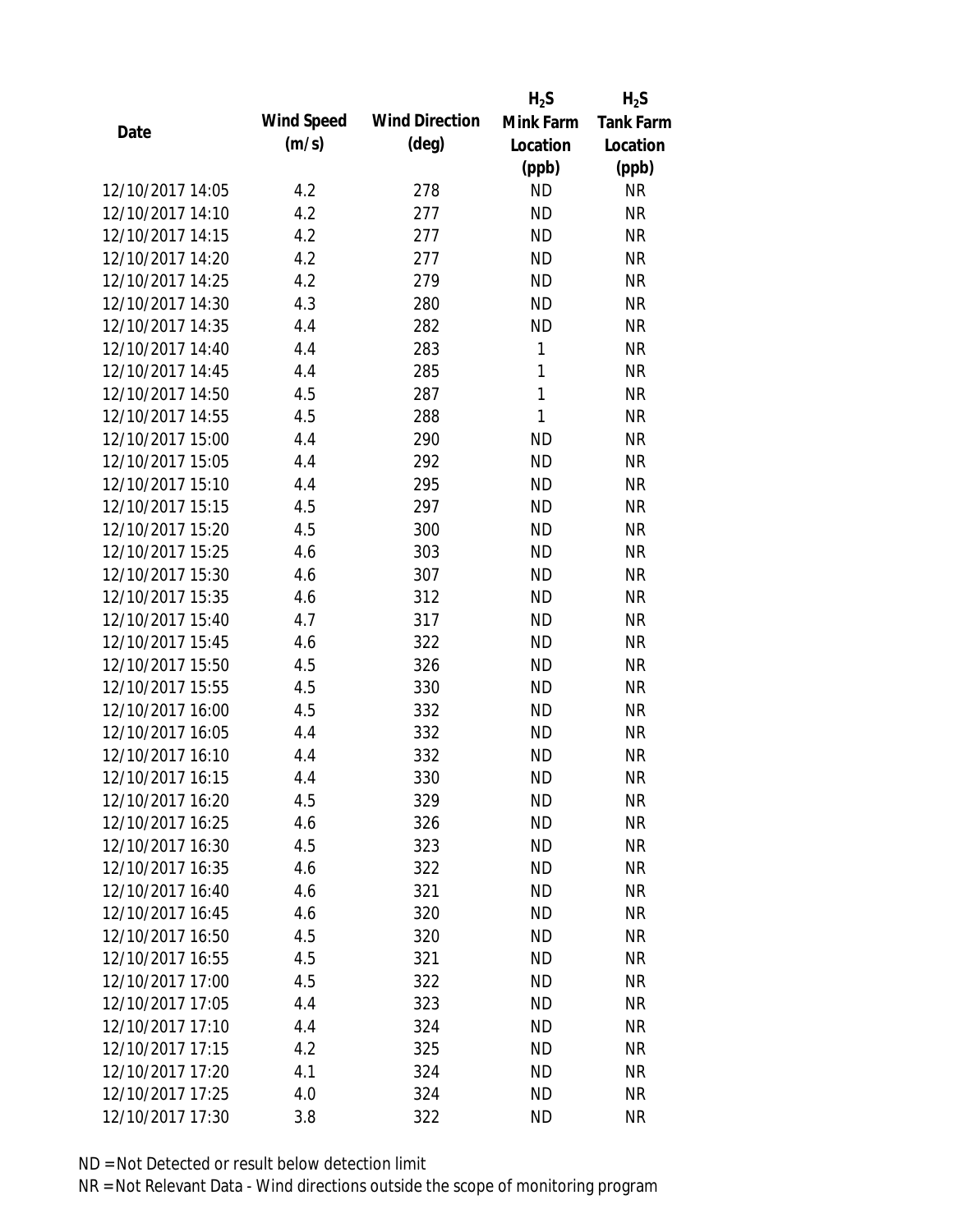|                  |            |                       | $H_2S$    | $H_2S$           |
|------------------|------------|-----------------------|-----------|------------------|
| Date             | Wind Speed | <b>Wind Direction</b> | Mink Farm | <b>Tank Farm</b> |
|                  | (m/s)      | $(\text{deg})$        | Location  | Location         |
|                  |            |                       | (ppb)     | (ppb)            |
| 12/10/2017 17:35 | 3.8        | 322                   | <b>ND</b> | <b>NR</b>        |
| 12/10/2017 17:40 | 3.7        | 322                   | <b>ND</b> | <b>NR</b>        |
| 12/10/2017 17:45 | 3.7        | 322                   | <b>ND</b> | <b>NR</b>        |
| 12/10/2017 17:50 | 3.7        | 324                   | <b>ND</b> | <b>NR</b>        |
| 12/10/2017 17:55 | 3.7        | 326                   | <b>ND</b> | <b>NR</b>        |
| 12/10/2017 18:00 | 3.6        | 328                   | <b>ND</b> | <b>NR</b>        |
| 12/10/2017 18:05 | 3.5        | 330                   | <b>ND</b> | <b>NR</b>        |
| 12/10/2017 18:10 | 3.4        | 332                   | <b>ND</b> | <b>NR</b>        |
| 12/10/2017 18:15 | 3.3        | 333                   | <b>ND</b> | <b>NR</b>        |
| 12/10/2017 18:20 | 3.1        | 333                   | <b>ND</b> | <b>NR</b>        |
| 12/10/2017 18:25 | 3.0        | 333                   | <b>ND</b> | <b>NR</b>        |
| 12/10/2017 18:30 | 2.9        | 333                   | <b>ND</b> | <b>NR</b>        |
| 12/10/2017 18:35 | 2.9        | 332                   | <b>ND</b> | <b>NR</b>        |
| 12/10/2017 18:40 | 2.9        | 332                   | <b>ND</b> | <b>NR</b>        |
| 12/10/2017 18:45 | 3.0        | 332                   | <b>ND</b> | <b>NR</b>        |
| 12/10/2017 18:50 | 3.0        | 332                   | <b>ND</b> | <b>NR</b>        |
| 12/10/2017 18:55 | 3.0        | 333                   | <b>ND</b> | <b>NR</b>        |
| 12/10/2017 19:00 | 3.0        | 334                   | <b>ND</b> | <b>NR</b>        |
| 12/10/2017 19:05 | 3.0        | 334                   | <b>ND</b> | <b>NR</b>        |
| 12/10/2017 19:10 | 3.0        | 335                   | <b>ND</b> | <b>NR</b>        |
| 12/10/2017 19:15 | 2.9        | 335                   | <b>ND</b> | <b>NR</b>        |
| 12/10/2017 19:20 | 2.8        | 336                   | <b>ND</b> | <b>NR</b>        |
| 12/10/2017 19:25 | 2.8        | 337                   | <b>ND</b> | <b>NR</b>        |
| 12/10/2017 19:30 | 2.8        | 338                   | <b>ND</b> | <b>NR</b>        |
| 12/10/2017 19:35 | 2.8        | 339                   | <b>ND</b> | <b>NR</b>        |
| 12/10/2017 19:40 | 2.7        | 341                   | <b>ND</b> | <b>NR</b>        |
| 12/10/2017 19:45 | 2.7        | 343                   | <b>ND</b> | <b>NR</b>        |
| 12/10/2017 19:50 | 2.6        | 344                   | 1         | NR               |
| 12/10/2017 19:55 | 2.6        | 346                   | 1         | <b>NR</b>        |
| 12/10/2017 20:00 | 2.6        | 346                   | 1         | <b>NR</b>        |
| 12/10/2017 20:05 | 2.5        | 347                   | 1         | <b>NR</b>        |
| 12/10/2017 20:10 | 2.5        | 346                   | 1         | <b>NR</b>        |
| 12/10/2017 20:15 | 2.5        | 346                   | 1         | <b>NR</b>        |
| 12/10/2017 20:20 | 2.6        | 345                   | 1         | <b>NR</b>        |
| 12/10/2017 20:25 | 2.6        | 344                   | 1         | <b>NR</b>        |
| 12/10/2017 20:30 | 2.6        | 344                   | 1         | <b>NR</b>        |
| 12/10/2017 20:35 | 2.7        | 345                   | 1         | <b>NR</b>        |
| 12/10/2017 20:40 | 2.7        | 346                   | 1         | <b>NR</b>        |
| 12/10/2017 20:45 | 2.8        | 347                   | 1         | <b>NR</b>        |
| 12/10/2017 20:50 | 2.8        | 348                   | 1         | <b>NR</b>        |
| 12/10/2017 20:55 | 2.8        | 348                   | <b>ND</b> | <b>NR</b>        |
| 12/10/2017 21:00 | 2.8        | 347                   | <b>ND</b> | <b>NR</b>        |
|                  |            |                       |           |                  |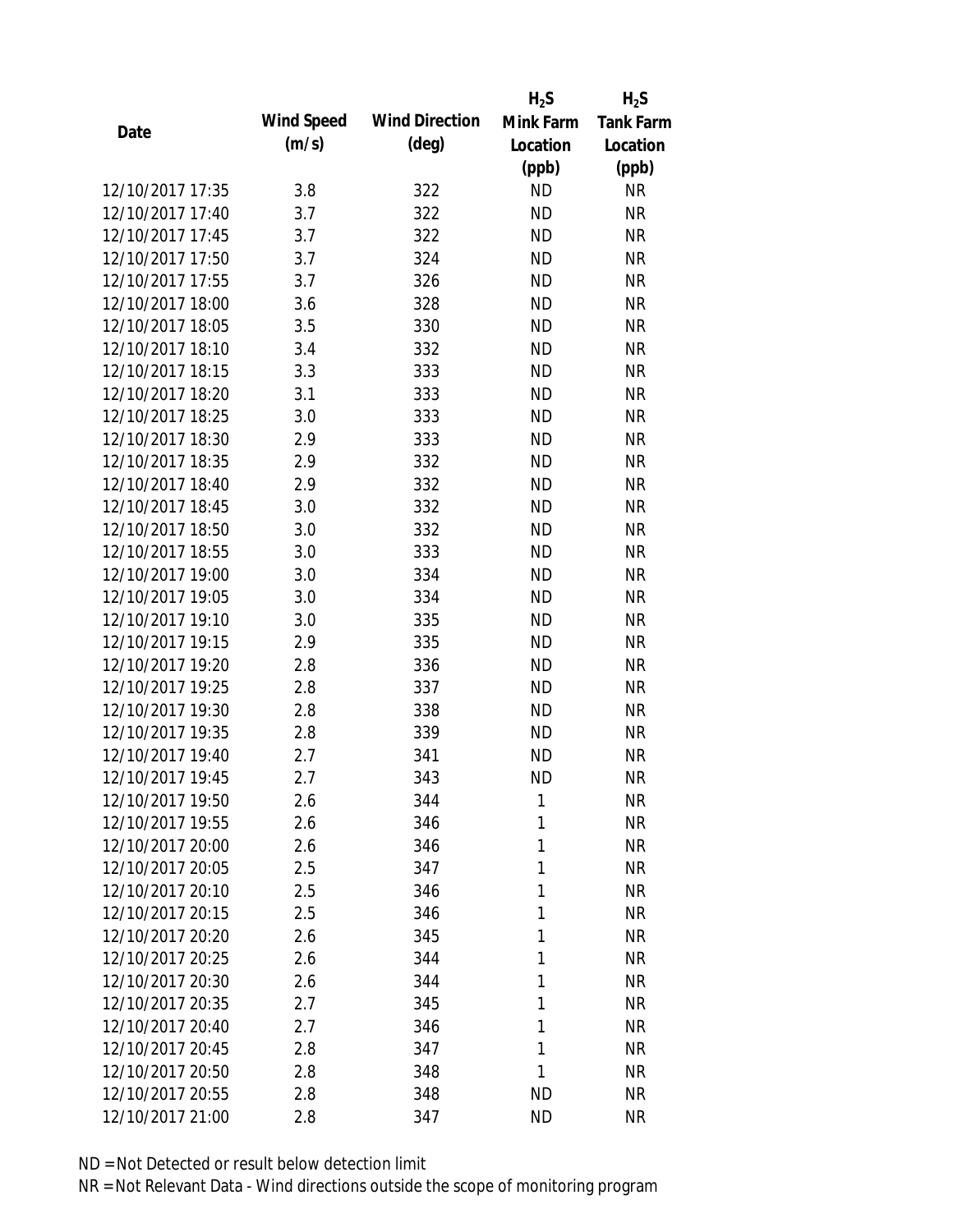|                  |            |                       | $H_2S$    | $H_2S$           |
|------------------|------------|-----------------------|-----------|------------------|
| Date             | Wind Speed | <b>Wind Direction</b> | Mink Farm | <b>Tank Farm</b> |
|                  | (m/s)      | $(\text{deg})$        | Location  | Location         |
|                  |            |                       | (ppb)     | (ppb)            |
| 12/10/2017 21:05 | 2.7        | 347                   | <b>ND</b> | <b>NR</b>        |
| 12/10/2017 21:10 | 2.6        | 346                   | <b>ND</b> | <b>NR</b>        |
| 12/10/2017 21:15 | 2.5        | 346                   | <b>ND</b> | <b>NR</b>        |
| 12/10/2017 21:20 | 2.3        | 345                   | <b>ND</b> | <b>NR</b>        |
| 12/10/2017 21:25 | 2.2        | 345                   | <b>ND</b> | <b>NR</b>        |
| 12/10/2017 21:30 | 2.1        | 346                   | <b>ND</b> | <b>NR</b>        |
| 12/10/2017 21:35 | 2.0        | 346                   | <b>ND</b> | <b>NR</b>        |
| 12/10/2017 21:40 | 2.0        | 346                   | <b>ND</b> | <b>NR</b>        |
| 12/10/2017 21:45 | 2.0        | 347                   | <b>ND</b> | <b>NR</b>        |
| 12/10/2017 21:50 | 2.0        | 347                   | 1         | <b>NR</b>        |
| 12/10/2017 21:55 | 2.1        | 348                   | <b>ND</b> | <b>NR</b>        |
| 12/10/2017 22:00 | 2.1        | 348                   | <b>ND</b> | <b>NR</b>        |
| 12/10/2017 22:05 | 2.2        | 349                   | <b>ND</b> | <b>NR</b>        |
| 12/10/2017 22:10 | 2.2        | 349                   | <b>ND</b> | <b>NR</b>        |
| 12/10/2017 22:15 | 2.2        | 349                   | <b>ND</b> | <b>NR</b>        |
| 12/10/2017 22:20 | 2.2        | 348                   | <b>ND</b> | <b>NR</b>        |
| 12/10/2017 22:25 | 2.2        | 348                   | <b>ND</b> | <b>NR</b>        |
| 12/10/2017 22:30 | 2.2        | 348                   | <b>ND</b> | <b>NR</b>        |
| 12/10/2017 22:35 | 2.1        | 348                   | <b>ND</b> | <b>NR</b>        |
| 12/10/2017 22:40 | 2.0        | 349                   | <b>ND</b> | <b>NR</b>        |
| 12/10/2017 22:45 | 1.9        | 351                   | 1         | <b>NR</b>        |
| 12/10/2017 22:50 | 1.8        | 293                   | <b>ND</b> | <b>NR</b>        |
| 12/10/2017 22:55 | 1.7        | 235                   | <b>ND</b> | <b>ND</b>        |
| 12/10/2017 23:00 | 1.7        | 178                   | <b>NR</b> | <b>ND</b>        |
| 12/10/2017 23:05 | 1.6        | 120                   | <b>NR</b> | <b>NR</b>        |
| 12/10/2017 23:10 | 1.5        | 62                    | <b>NR</b> | <b>NR</b>        |
| 12/10/2017 23:15 | 1.5        | 4                     | <b>ND</b> | <b>NR</b>        |
| 12/10/2017 23:20 | 1.4        | 5                     | <b>ND</b> | <b>NR</b>        |
| 12/10/2017 23:25 | 1.3        | 6                     | <b>ND</b> | <b>NR</b>        |
| 12/10/2017 23:30 | 1.2        | 7                     | <b>ND</b> | <b>NR</b>        |
| 12/10/2017 23:35 | 1.1        | 9                     | <b>ND</b> | <b>NR</b>        |
| 12/10/2017 23:40 | 0.9        | 10                    | <b>ND</b> | <b>NR</b>        |
| 12/10/2017 23:45 | 0.8        | 11                    | <b>ND</b> | <b>NR</b>        |
| 12/10/2017 23:50 | 0.7        | 12                    | <b>ND</b> | <b>NR</b>        |
| 12/10/2017 23:55 | 0.7        | 11                    | <b>ND</b> | <b>NR</b>        |
| 12/10/2017 24:00 | 0.6        | 69                    | <b>NR</b> | <b>NR</b>        |
| 12/11/2017 00:05 | 0.6        | 125                   | <b>NR</b> | <b>NR</b>        |
| 12/11/2017 00:10 | 0.5        | 179                   | NR        | <b>ND</b>        |
| 12/11/2017 00:15 | 0.5        | 231                   | <b>ND</b> | <b>ND</b>        |
| 12/11/2017 00:20 | 0.5        | 284                   | ND        | <b>NR</b>        |
| 12/11/2017 00:25 | 0.5        | 337                   | <b>ND</b> | <b>NR</b>        |
| 12/11/2017 00:30 | 0.5        | 329                   | <b>ND</b> | <b>NR</b>        |
|                  |            |                       |           |                  |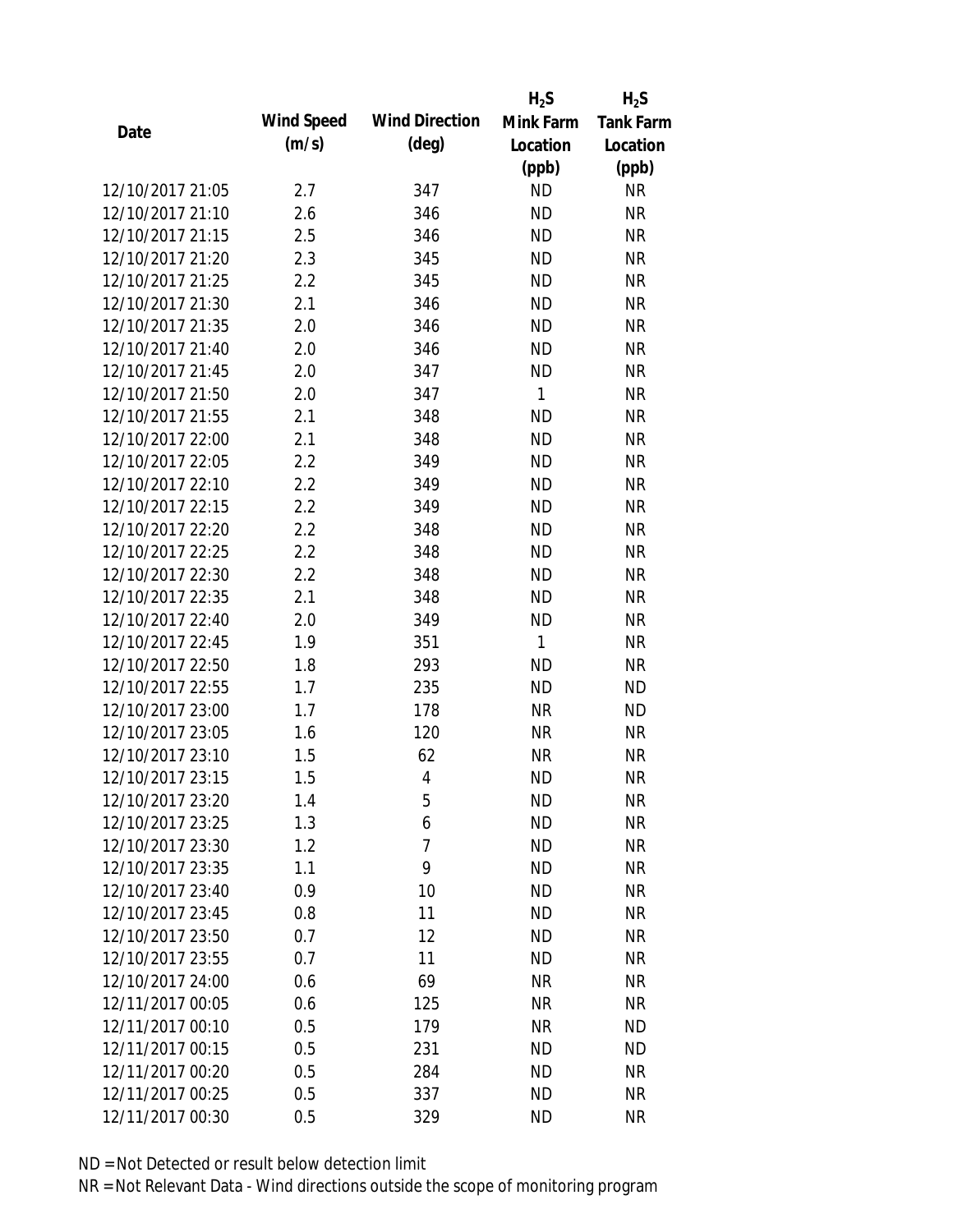|                  |            |                       | $H_2S$    | $H_2S$           |
|------------------|------------|-----------------------|-----------|------------------|
| Date             | Wind Speed | <b>Wind Direction</b> | Mink Farm | <b>Tank Farm</b> |
|                  | (m/s)      | $(\text{deg})$        | Location  | Location         |
|                  |            |                       | (ppb)     | (ppb)            |
| 12/11/2017 00:35 | 0.4        | 319                   | <b>ND</b> | <b>NR</b>        |
| 12/11/2017 00:40 | 0.3        | 314                   | <b>ND</b> | <b>NR</b>        |
| 12/11/2017 00:45 | 0.2        | 312                   | <b>ND</b> | <b>NR</b>        |
| 12/11/2017 00:50 | 0.2        | 311                   | <b>ND</b> | <b>NR</b>        |
| 12/11/2017 00:55 | 0.1        | 310                   | <b>ND</b> | <b>NR</b>        |
| 12/11/2017 01:00 | 0.1        | 308                   | <b>ND</b> | <b>NR</b>        |
| 12/11/2017 01:05 | 0.0        | 311                   | <b>ND</b> | <b>NR</b>        |
| 12/11/2017 01:10 | 0.0        | 289                   | <b>ND</b> | <b>NR</b>        |
| 12/11/2017 01:15 | 0.1        | 262                   | 1         | <b>ND</b>        |
| 12/11/2017 01:20 | 0.1        | 235                   | <b>ND</b> | <b>ND</b>        |
| 12/11/2017 01:25 | 0.2        | 211                   | <b>NR</b> | <b>ND</b>        |
| 12/11/2017 01:30 | 0.4        | 189                   | <b>NR</b> | <b>ND</b>        |
| 12/11/2017 01:35 | 0.6        | 167                   | <b>NR</b> | <b>NR</b>        |
| 12/11/2017 01:40 | 0.8        | 168                   | <b>NR</b> | <b>NR</b>        |
| 12/11/2017 01:45 | 0.9        | 172                   | <b>NR</b> | <b>ND</b>        |
| 12/11/2017 01:50 | 1.1        | 176                   | <b>NR</b> | <b>ND</b>        |
| 12/11/2017 01:55 | 1.1        | 180                   | <b>NR</b> | <b>ND</b>        |
| 12/11/2017 02:00 | 1.2        | 183                   | <b>NR</b> | <b>ND</b>        |
| 12/11/2017 02:05 | 1.1        | 186                   | <b>NR</b> | <b>ND</b>        |
| 12/11/2017 02:10 | 1.0        | 186                   | <b>NR</b> | <b>ND</b>        |
| 12/11/2017 02:15 | 1.0        | 185                   | <b>NR</b> | <b>ND</b>        |
| 12/11/2017 02:20 | 0.9        | 182                   | <b>NR</b> | <b>ND</b>        |
| 12/11/2017 02:25 | 0.9        | 178                   | <b>NR</b> | <b>ND</b>        |
| 12/11/2017 02:30 | 0.9        | 174                   | <b>NR</b> | <b>ND</b>        |
| 12/11/2017 02:35 | 1.0        | 169                   | <b>NR</b> | <b>NR</b>        |
| 12/11/2017 02:40 | 1.0        | 165                   | <b>NR</b> | <b>NR</b>        |
| 12/11/2017 02:45 | 1.0        | 163                   | <b>NR</b> | <b>NR</b>        |
| 12/11/2017 02:50 | 1.1        | 160                   | NR        | <b>NR</b>        |
| 12/11/2017 02:55 | 1.2        | 158                   | <b>NR</b> | <b>NR</b>        |
| 12/11/2017 03:00 | 1.2        | 155                   | <b>NR</b> | <b>NR</b>        |
| 12/11/2017 03:05 | 1.3        | 153                   | <b>NR</b> | <b>NR</b>        |
| 12/11/2017 03:10 | 1.4        | 152                   | <b>NR</b> | <b>NR</b>        |
| 12/11/2017 03:15 | 1.4        | 151                   | <b>NR</b> | <b>NR</b>        |
| 12/11/2017 03:20 | 1.5        | 150                   | <b>NR</b> | <b>NR</b>        |
| 12/11/2017 03:25 | 1.5        | 150                   | <b>NR</b> | <b>NR</b>        |
| 12/11/2017 03:30 | 1.5        | 151                   | <b>NR</b> | <b>NR</b>        |
| 12/11/2017 03:35 | 1.6        | 152                   | <b>NR</b> | <b>NR</b>        |
| 12/11/2017 03:40 | 1.6        | 153                   | NR        | <b>NR</b>        |
| 12/11/2017 03:45 | 1.7        | 153                   | <b>NR</b> | <b>NR</b>        |
| 12/11/2017 03:50 | 1.8        | 154                   | <b>NR</b> | <b>NR</b>        |
| 12/11/2017 03:55 | 1.9        | 154                   | <b>NR</b> | <b>NR</b>        |
| 12/11/2017 04:00 | 2.1        | 153                   | <b>NR</b> | <b>NR</b>        |
|                  |            |                       |           |                  |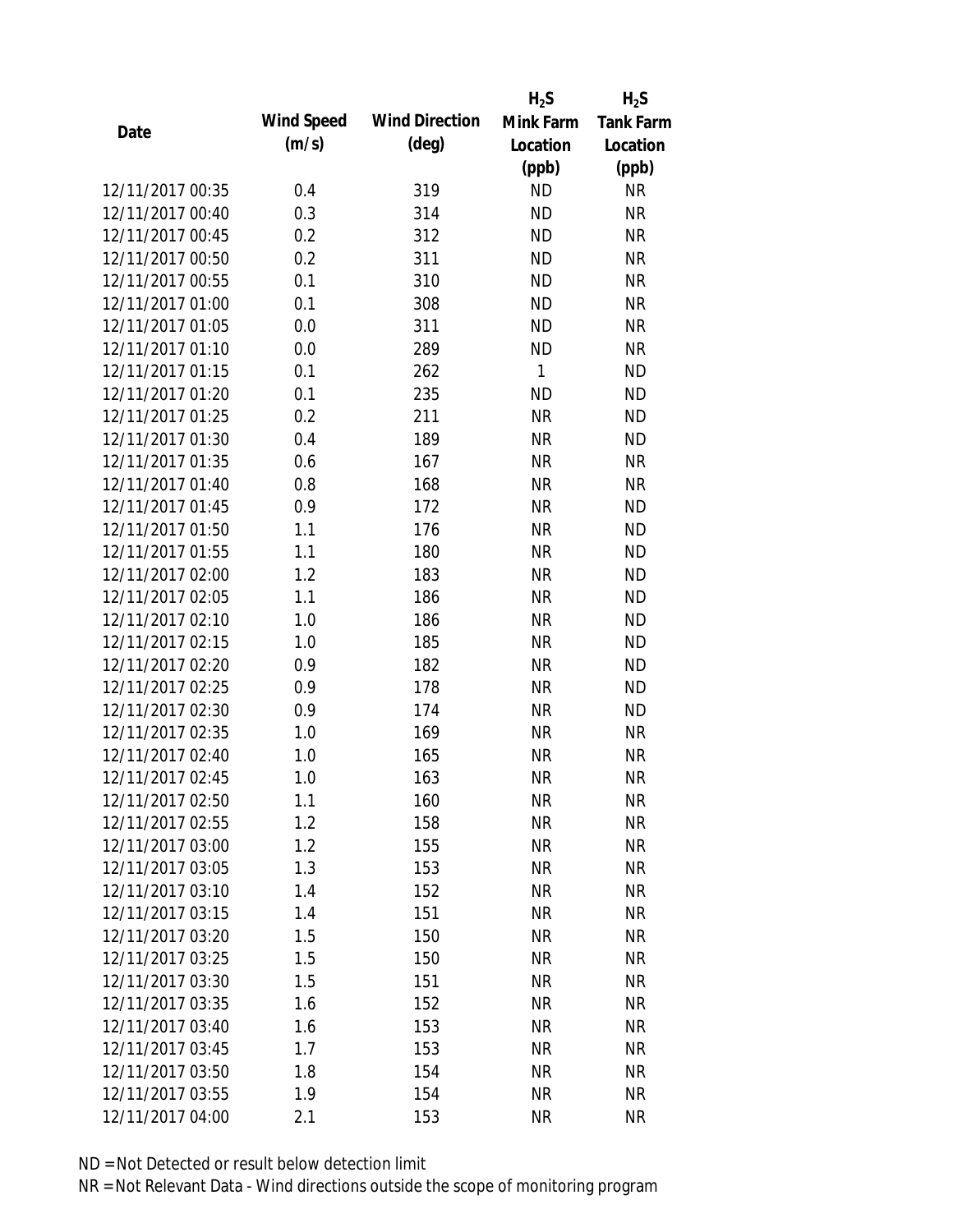|                  |            |                       | $H_2S$    | $H_2S$           |
|------------------|------------|-----------------------|-----------|------------------|
| Date             | Wind Speed | <b>Wind Direction</b> | Mink Farm | <b>Tank Farm</b> |
|                  | (m/s)      | $(\text{deg})$        | Location  | Location         |
|                  |            |                       | (ppb)     | (ppb)            |
| 12/11/2017 04:05 | 2.2        | 153                   | <b>NR</b> | <b>NR</b>        |
| 12/11/2017 04:10 | 2.2        | 154                   | <b>NR</b> | <b>NR</b>        |
| 12/11/2017 04:15 | 2.3        | 155                   | <b>NR</b> | <b>NR</b>        |
| 12/11/2017 04:20 | 2.3        | 158                   | <b>NR</b> | <b>NR</b>        |
| 12/11/2017 04:25 | 2.3        | 161                   | <b>NR</b> | <b>NR</b>        |
| 12/11/2017 04:30 | 2.3        | 163                   | <b>NR</b> | <b>NR</b>        |
| 12/11/2017 04:35 | 2.3        | 166                   | <b>NR</b> | <b>NR</b>        |
| 12/11/2017 04:40 | 2.4        | 168                   | <b>NR</b> | <b>NR</b>        |
| 12/11/2017 04:45 | 2.4        | 168                   | <b>NR</b> | <b>NR</b>        |
| 12/11/2017 04:50 | 2.4        | 167                   | <b>NR</b> | <b>NR</b>        |
| 12/11/2017 04:55 | 2.5        | 166                   | <b>NR</b> | <b>NR</b>        |
| 12/11/2017 05:00 | 2.6        | 166                   | <b>NR</b> | <b>NR</b>        |
| 12/11/2017 05:05 | 2.7        | 166                   | <b>NR</b> | <b>NR</b>        |
| 12/11/2017 05:10 | 2.8        | 166                   | <b>NR</b> | <b>NR</b>        |
| 12/11/2017 05:15 | 2.8        | 167                   | <b>NR</b> | <b>NR</b>        |
| 12/11/2017 05:20 | 2.9        | 169                   | <b>NR</b> | <b>NR</b>        |
| 12/11/2017 05:25 | 2.9        | 171                   | <b>NR</b> | 1                |
| 12/11/2017 05:30 | 2.9        | 173                   | <b>NR</b> | 1                |
| 12/11/2017 05:35 | 2.9        | 175                   | <b>NR</b> | $\mathbf{1}$     |
| 12/11/2017 05:40 | 2.8        | 178                   | <b>NR</b> | 1                |
| 12/11/2017 05:45 | 2.7        | 181                   | <b>NR</b> | $\mathbf{1}$     |
| 12/11/2017 05:50 | 2.7        | 183                   | <b>NR</b> | $\mathbf{1}$     |
| 12/11/2017 05:55 | 2.6        | 184                   | <b>NR</b> | 1                |
| 12/11/2017 06:00 | 2.6        | 183                   | <b>NR</b> | $\mathbf{1}$     |
| 12/11/2017 06:05 | 2.6        | 181                   | <b>NR</b> | 1                |
| 12/11/2017 06:10 | 2.6        | 178                   | <b>NR</b> | 1                |
| 12/11/2017 06:15 | 2.6        | 176                   | <b>NR</b> | 1                |
| 12/11/2017 06:20 | 2.6        | 173                   | <b>NR</b> | 1                |
| 12/11/2017 06:25 | 2.6        | 170                   | <b>NR</b> | 1                |
| 12/11/2017 06:30 | 2.6        | 168                   | NR        | ΝR               |
| 12/11/2017 06:35 | 2.6        | 167                   | NR        | <b>NR</b>        |
| 12/11/2017 06:40 | 2.6        | 167                   | <b>NR</b> | <b>NR</b>        |
| 12/11/2017 06:45 | 2.6        | 166                   | NR        | <b>NR</b>        |
| 12/11/2017 06:50 | 2.7        | 165                   | <b>NR</b> | <b>NR</b>        |
| 12/11/2017 06:55 | 2.8        | 165                   | NR        | <b>NR</b>        |
| 12/11/2017 07:00 | 2.9        | 164                   | <b>NR</b> | <b>NR</b>        |
| 12/11/2017 07:05 | 3.1        | 163                   | NR        | <b>NR</b>        |
| 12/11/2017 07:10 | 3.3        | 163                   | NR        | <b>NR</b>        |
| 12/11/2017 07:15 | 3.5        | 164                   | <b>NR</b> | NR               |
| 12/11/2017 07:20 | 3.6        | 164                   | <b>NR</b> | NR               |
| 12/11/2017 07:25 | 3.7        | 165                   | <b>NR</b> | <b>NR</b>        |
| 12/11/2017 07:30 | 3.7        | 167                   | <b>NR</b> | <b>NR</b>        |
|                  |            |                       |           |                  |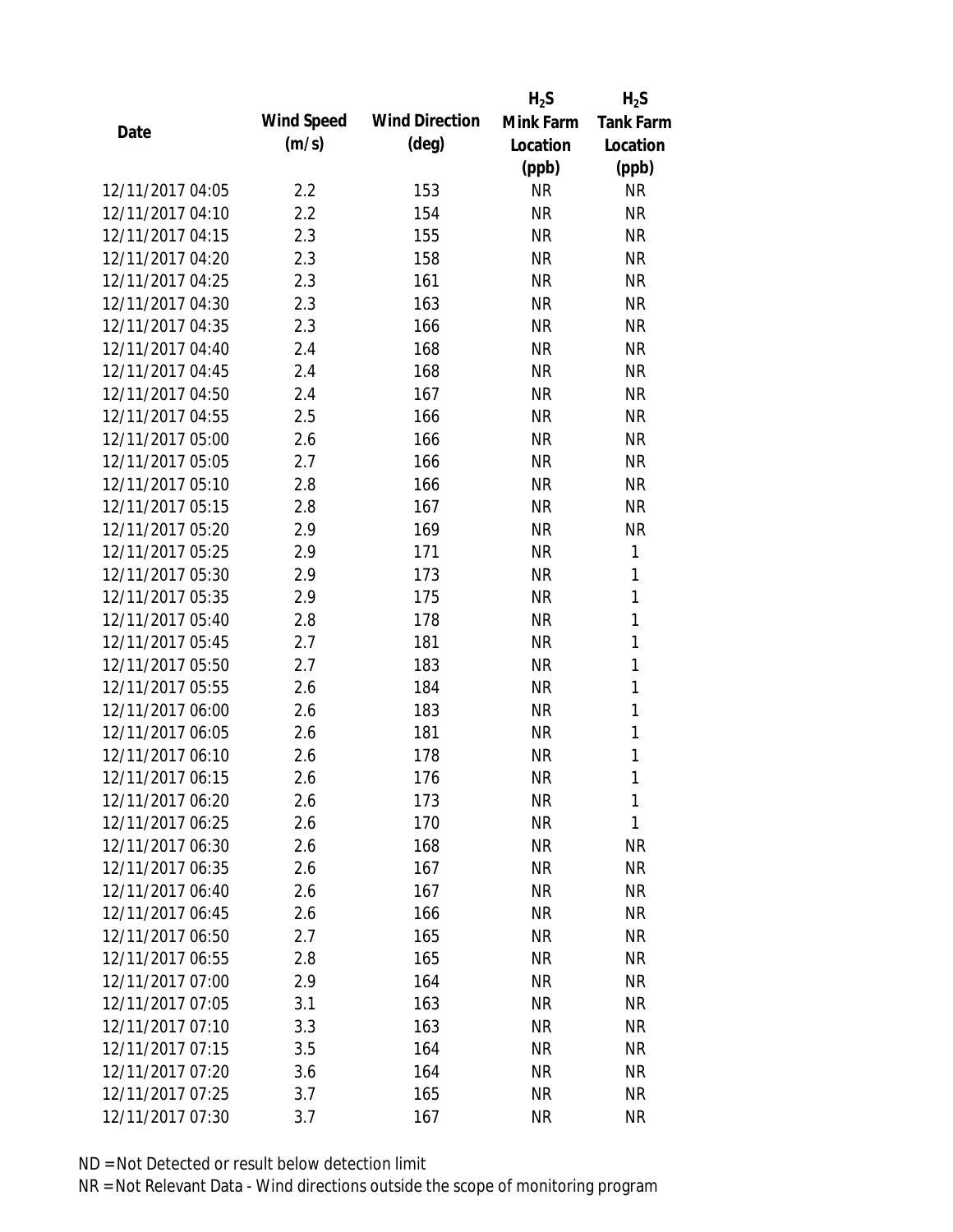|                  |            |                       | $H_2S$    | $H_2S$           |
|------------------|------------|-----------------------|-----------|------------------|
| Date             | Wind Speed | <b>Wind Direction</b> | Mink Farm | <b>Tank Farm</b> |
|                  | (m/s)      | $(\text{deg})$        | Location  | Location         |
|                  |            |                       | (ppb)     | (ppb)            |
| 12/11/2017 07:35 | 3.7        | 168                   | <b>NR</b> | <b>NR</b>        |
| 12/11/2017 07:40 | 3.7        | 169                   | <b>NR</b> | <b>NR</b>        |
| 12/11/2017 07:45 | 3.6        | 170                   | <b>NR</b> | <b>ND</b>        |
| 12/11/2017 07:50 | 3.6        | 170                   | <b>NR</b> | <b>ND</b>        |
| 12/11/2017 07:55 | 3.6        | 170                   | <b>NR</b> | <b>ND</b>        |
| 12/11/2017 08:00 | 3.5        | 170                   | <b>NR</b> | <b>ND</b>        |
| 12/11/2017 08:05 | 3.5        | 170                   | <b>NR</b> | <b>ND</b>        |
| 12/11/2017 08:10 | 3.5        | 170                   | <b>NR</b> | <b>ND</b>        |
| 12/11/2017 08:15 | 3.5        | 171                   | <b>NR</b> | <b>ND</b>        |
| 12/11/2017 08:20 | 3.4        | 171                   | <b>NR</b> | <b>ND</b>        |
| 12/11/2017 08:25 | 3.4        | 172                   | <b>NR</b> | <b>ND</b>        |
| 12/11/2017 08:30 | 3.4        | 172                   | <b>NR</b> | <b>ND</b>        |
| 12/11/2017 08:35 | 3.4        | 173                   | <b>NR</b> | <b>ND</b>        |
| 12/11/2017 08:40 | 3.4        | 173                   | <b>NR</b> | <b>ND</b>        |
| 12/11/2017 08:45 | 3.5        | 172                   | <b>NR</b> | <b>ND</b>        |
| 12/11/2017 08:50 | 3.6        | 171                   | <b>NR</b> | <b>ND</b>        |
| 12/11/2017 08:55 | 3.7        | 171                   | <b>NR</b> | <b>ND</b>        |
| 12/11/2017 09:00 | 3.9        | 170                   | <b>NR</b> | <b>ND</b>        |
| 12/11/2017 09:05 | 4.0        | 169                   | <b>NR</b> | <b>NR</b>        |
| 12/11/2017 09:10 | 4.1        | 169                   | <b>NR</b> | <b>NR</b>        |
| 12/11/2017 09:15 | 4.1        | 170                   | <b>NR</b> | <b>ND</b>        |
| 12/11/2017 09:20 | 4.2        | 170                   | <b>NR</b> | <b>ND</b>        |
| 12/11/2017 09:25 | 4.2        | 171                   | <b>NR</b> | <b>ND</b>        |
| 12/11/2017 09:30 | 4.2        | 172                   | <b>NR</b> | <b>ND</b>        |
| 12/11/2017 09:35 | 4.1        | 173                   | <b>NR</b> | <b>ND</b>        |
| 12/11/2017 09:40 | 4.0        | 174                   | <b>NR</b> | <b>ND</b>        |
| 12/11/2017 09:45 | 4.0        | 175                   | <b>NR</b> | <b>ND</b>        |
| 12/11/2017 09:50 | 3.9        | 175                   | <b>NR</b> | <b>ND</b>        |
| 12/11/2017 09:55 | 3.9        | 175                   | <b>NR</b> | <b>ND</b>        |
| 12/11/2017 10:00 | 3.8        | 174                   | <b>NR</b> | <b>ND</b>        |
| 12/11/2017 10:05 | 3.8        | 174                   | <b>NR</b> | <b>ND</b>        |
| 12/11/2017 10:10 | 3.8        | 173                   | <b>NR</b> | 1                |
| 12/11/2017 10:15 | 3.9        | 172                   | <b>NR</b> | 1                |
| 12/11/2017 10:20 | 3.9        | 170                   | <b>NR</b> | <b>ND</b>        |
| 12/11/2017 10:25 | 4.0        | 169                   | NR        | <b>NR</b>        |
| 12/11/2017 10:30 | 4.2        | 168                   | <b>NR</b> | <b>NR</b>        |
| 12/11/2017 10:35 | 4.3        | 166                   | NR        | <b>NR</b>        |
| 12/11/2017 10:40 | 4.4        | 164                   | NR        | <b>NR</b>        |
| 12/11/2017 10:45 | 4.5        | 163                   | NR        | <b>NR</b>        |
| 12/11/2017 10:50 | 4.6        | 161                   | NR        | <b>NR</b>        |
| 12/11/2017 10:55 | 4.6        | 160                   | <b>NR</b> | <b>NR</b>        |
| 12/11/2017 11:00 | 4.7        | 159                   | <b>NR</b> | <b>NR</b>        |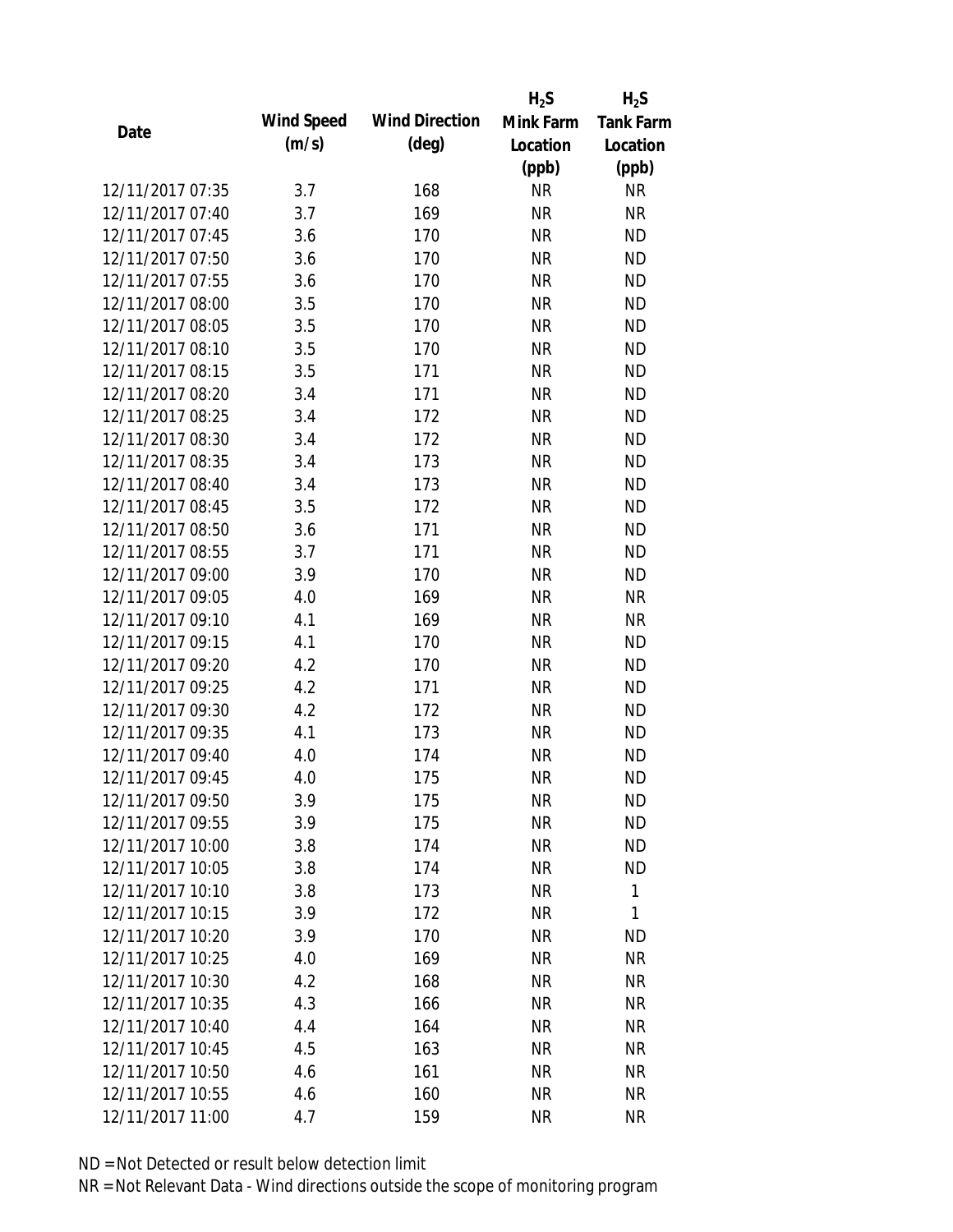|                  |            |                       | $H_2S$    | $H_2S$           |
|------------------|------------|-----------------------|-----------|------------------|
|                  | Wind Speed | <b>Wind Direction</b> | Mink Farm | <b>Tank Farm</b> |
| Date             | (m/s)      | $(\text{deg})$        | Location  | Location         |
|                  |            |                       | (ppb)     | (ppb)            |
| 12/11/2017 11:05 | 4.7        | 157                   | <b>NR</b> | <b>NR</b>        |
| 12/11/2017 11:10 | 4.7        | 157                   | <b>NR</b> | <b>NR</b>        |
| 12/11/2017 11:15 | 4.7        | 156                   | <b>NR</b> | <b>NR</b>        |
| 12/11/2017 11:20 | 4.6        | 154                   | <b>NR</b> | <b>NR</b>        |
| 12/11/2017 11:25 | 4.6        | 153                   | <b>NR</b> | <b>NR</b>        |
| 12/11/2017 11:30 | 4.5        | 153                   | <b>NR</b> | <b>NR</b>        |
| 12/11/2017 11:35 | 4.5        | 152                   | <b>NR</b> | <b>NR</b>        |
| 12/11/2017 11:40 | 4.5        | 152                   | <b>NR</b> | <b>NR</b>        |
| 12/11/2017 11:45 | 4.5        | 151                   | <b>NR</b> | <b>NR</b>        |
| 12/11/2017 11:50 | 4.4        | 152                   | <b>NR</b> | <b>NR</b>        |
| 12/11/2017 11:55 | 4.5        | 152                   | <b>NR</b> | <b>NR</b>        |
| 12/11/2017 12:00 | 4.5        | 153                   | <b>NR</b> | <b>NR</b>        |
| 12/11/2017 12:05 | 4.6        | 155                   | <b>NR</b> | <b>NR</b>        |
| 12/11/2017 12:10 | 4.7        | 157                   | <b>NR</b> | <b>NR</b>        |
| 12/11/2017 12:15 | 4.7        | 159                   | <b>NR</b> | <b>NR</b>        |
| 12/11/2017 12:20 | 4.7        | 162                   | <b>NR</b> | <b>NR</b>        |
| 12/11/2017 12:25 | 4.7        | 164                   | <b>NR</b> | <b>NR</b>        |
| 12/11/2017 12:30 | 4.6        | 166                   | <b>NR</b> | <b>NR</b>        |
| 12/11/2017 12:35 | 4.5        | 167                   | <b>NR</b> | <b>NR</b>        |
| 12/11/2017 12:40 | 4.4        | 167                   | <b>NR</b> | <b>NR</b>        |
| 12/11/2017 12:45 | 4.3        | 166                   | <b>NR</b> | <b>NR</b>        |
| 12/11/2017 12:50 | 4.2        | 164                   | <b>NR</b> | <b>NR</b>        |
| 12/11/2017 12:55 | 4.1        | 161                   | <b>NR</b> | <b>NR</b>        |
| 12/11/2017 13:00 | 4.0        | 158                   | <b>NR</b> | <b>NR</b>        |
| 12/11/2017 13:05 | 4.0        | 155                   | <b>NR</b> | <b>NR</b>        |
| 12/11/2017 13:10 | 3.9        | 153                   | <b>NR</b> | <b>NR</b>        |
| 12/11/2017 13:15 | 3.9        | 152                   | <b>NR</b> | <b>NR</b>        |
| 12/11/2017 13:20 | 3.8        | 151                   | <b>NR</b> | <b>NR</b>        |
| 12/11/2017 13:25 | 3.8        | 152                   | <b>NR</b> | <b>NR</b>        |
| 12/11/2017 13:30 | 3.8        | 152                   | NR        | <b>NR</b>        |
| 12/11/2017 13:35 | 3.9        | 154                   | <b>NR</b> | <b>NR</b>        |
| 12/11/2017 13:40 | 3.9        | 155                   | <b>NR</b> | <b>NR</b>        |
| 12/11/2017 13:45 | 3.9        | 157                   | <b>NR</b> | <b>NR</b>        |
| 12/11/2017 13:50 | 4.0        | 157                   | <b>NR</b> | <b>NR</b>        |
| 12/11/2017 13:55 | 4.0        | 157                   | <b>NR</b> | <b>NR</b>        |
| 12/11/2017 14:00 | 4.1        | 156                   | <b>NR</b> | <b>NR</b>        |
| 12/11/2017 14:05 | 4.2        | 154                   | <b>NR</b> | <b>NR</b>        |
| 12/11/2017 14:10 | 4.2        | 151                   | NR        | <b>NR</b>        |
| 12/11/2017 14:15 | 4.3        | 147                   | <b>NR</b> | <b>NR</b>        |
| 12/11/2017 14:20 | 4.3        | 143                   | <b>NR</b> | NR               |
| 12/11/2017 14:25 | 4.3        | 140                   | <b>NR</b> | <b>NR</b>        |
| 12/11/2017 14:30 | 4.2        | 137                   | <b>NR</b> | <b>NR</b>        |
|                  |            |                       |           |                  |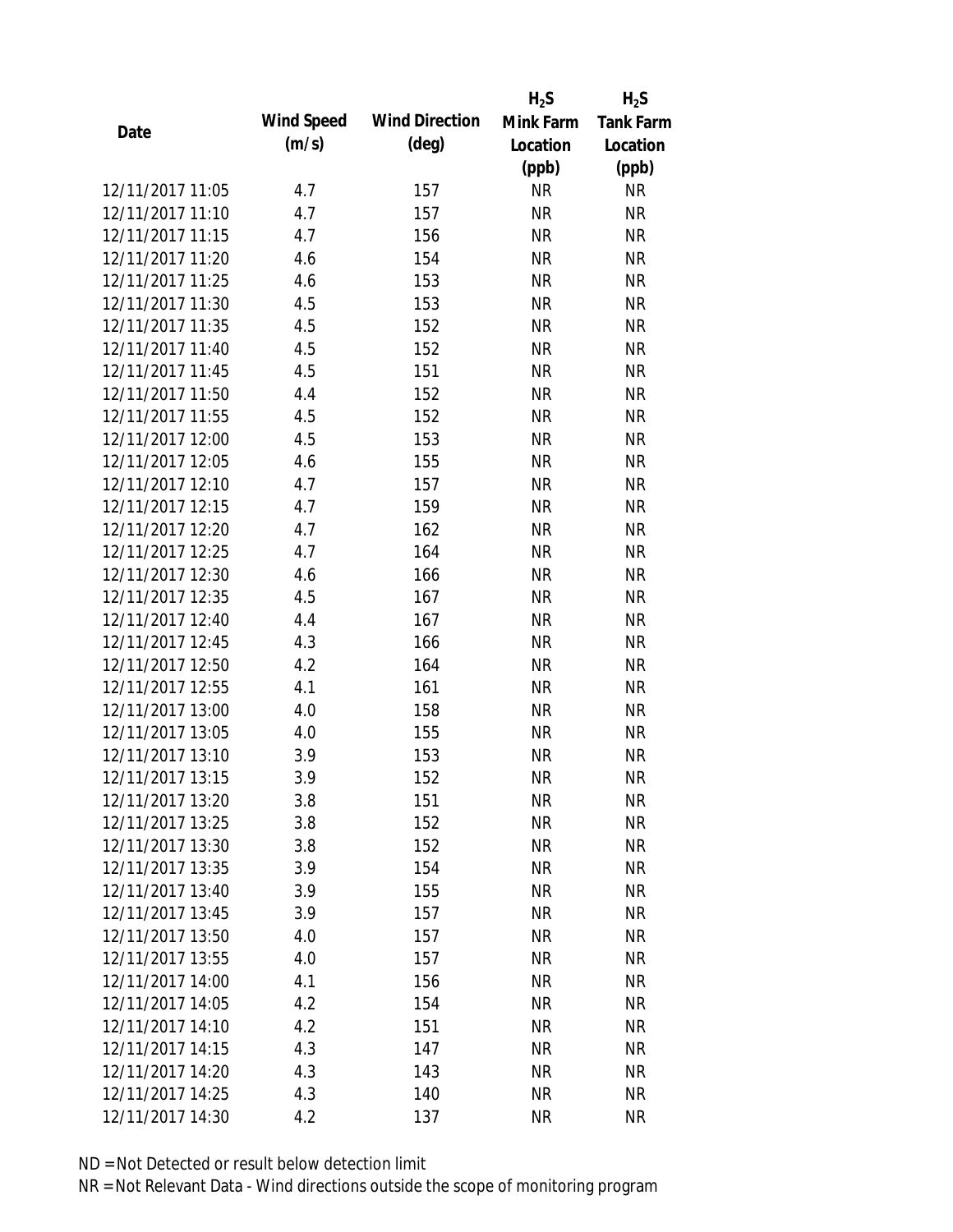|                  |            |                       | $H_2S$    | $H_2S$           |
|------------------|------------|-----------------------|-----------|------------------|
| Date             | Wind Speed | <b>Wind Direction</b> | Mink Farm | <b>Tank Farm</b> |
|                  | (m/s)      | $(\text{deg})$        | Location  | Location         |
|                  |            |                       | (ppb)     | (ppb)            |
| 12/11/2017 14:35 | 4.2        | 134                   | <b>NR</b> | <b>NR</b>        |
| 12/11/2017 14:40 | 4.1        | 132                   | <b>NR</b> | <b>NR</b>        |
| 12/11/2017 14:45 | 4.0        | 130                   | <b>NR</b> | <b>NR</b>        |
| 12/11/2017 14:50 | 3.9        | 128                   | <b>NR</b> | <b>NR</b>        |
| 12/11/2017 14:55 | 3.8        | 126                   | <b>NR</b> | <b>NR</b>        |
| 12/11/2017 15:00 | 3.7        | 124                   | <b>NR</b> | <b>NR</b>        |
| 12/11/2017 15:05 | 3.6        | 122                   | <b>NR</b> | <b>NR</b>        |
| 12/11/2017 15:10 | 3.4        | 121                   | <b>NR</b> | <b>NR</b>        |
| 12/11/2017 15:15 | 3.2        | 119                   | <b>NR</b> | <b>NR</b>        |
| 12/11/2017 15:20 | 3.0        | 118                   | <b>NR</b> | <b>NR</b>        |
| 12/11/2017 15:25 | 2.8        | 117                   | <b>NR</b> | <b>NR</b>        |
| 12/11/2017 15:30 | 2.7        | 115                   | <b>NR</b> | <b>NR</b>        |
| 12/11/2017 15:35 | 2.5        | 114                   | <b>NR</b> | <b>NR</b>        |
| 12/11/2017 15:40 | 2.3        | 113                   | <b>NR</b> | <b>NR</b>        |
| 12/11/2017 15:45 | 2.2        | 112                   | <b>NR</b> | <b>NR</b>        |
| 12/11/2017 15:50 | 2.1        | 112                   | <b>NR</b> | <b>NR</b>        |
| 12/11/2017 15:55 | 2.0        | 112                   | <b>NR</b> | <b>NR</b>        |
| 12/11/2017 16:00 | 1.9        | 112                   | <b>NR</b> | <b>NR</b>        |
| 12/11/2017 16:05 | 1.8        | 111                   | <b>NR</b> | <b>NR</b>        |
| 12/11/2017 16:10 | 1.7        | 109                   | <b>NR</b> | <b>NR</b>        |
| 12/11/2017 16:15 | 1.6        | 107                   | <b>NR</b> | <b>NR</b>        |
| 12/11/2017 16:20 | 1.6        | 103                   | <b>NR</b> | <b>NR</b>        |
| 12/11/2017 16:25 | 1.6        | 99                    | <b>NR</b> | <b>NR</b>        |
| 12/11/2017 16:30 | 1.5        | 96                    | <b>NR</b> | <b>NR</b>        |
| 12/11/2017 16:35 | 1.5        | 92                    | <b>NR</b> | <b>NR</b>        |
| 12/11/2017 16:40 | 1.4        | 90                    | <b>NR</b> | <b>NR</b>        |
| 12/11/2017 16:45 | 1.4        | 87                    | <b>NR</b> | <b>NR</b>        |
| 12/11/2017 16:50 | 1.3        | 85                    | <b>NR</b> | <b>NR</b>        |
| 12/11/2017 16:55 | 1.2        | 80                    | <b>NR</b> | <b>NR</b>        |
| 12/11/2017 17:00 | 1.2        | 75                    | <b>NR</b> | <b>NR</b>        |
| 12/11/2017 17:05 | 1.3        | 70                    | <b>NR</b> | <b>NR</b>        |
| 12/11/2017 17:10 | 1.4        | 64                    | <b>NR</b> | <b>NR</b>        |
| 12/11/2017 17:15 | 1.6        | 58                    | <b>NR</b> | <b>NR</b>        |
| 12/11/2017 17:20 | 1.7        | 54                    | <b>NR</b> | <b>NR</b>        |
| 12/11/2017 17:25 | 1.9        | 52                    | <b>NR</b> | <b>NR</b>        |
| 12/11/2017 17:30 | 2.0        | 51                    | <b>NR</b> | <b>NR</b>        |
| 12/11/2017 17:35 | 2.0        | 50                    | <b>NR</b> | <b>NR</b>        |
| 12/11/2017 17:40 |            | 49                    |           |                  |
|                  | 2.1        |                       | NR        | <b>NR</b>        |
| 12/11/2017 17:45 | 2.1        | 47                    | <b>NR</b> | <b>NR</b>        |
| 12/11/2017 17:50 | 2.2        | 44                    | <b>NR</b> | <b>NR</b>        |
| 12/11/2017 17:55 | 2.2        | 40                    | <b>ND</b> | <b>NR</b>        |
| 12/11/2017 18:00 | 2.3        | 35                    | <b>ND</b> | <b>NR</b>        |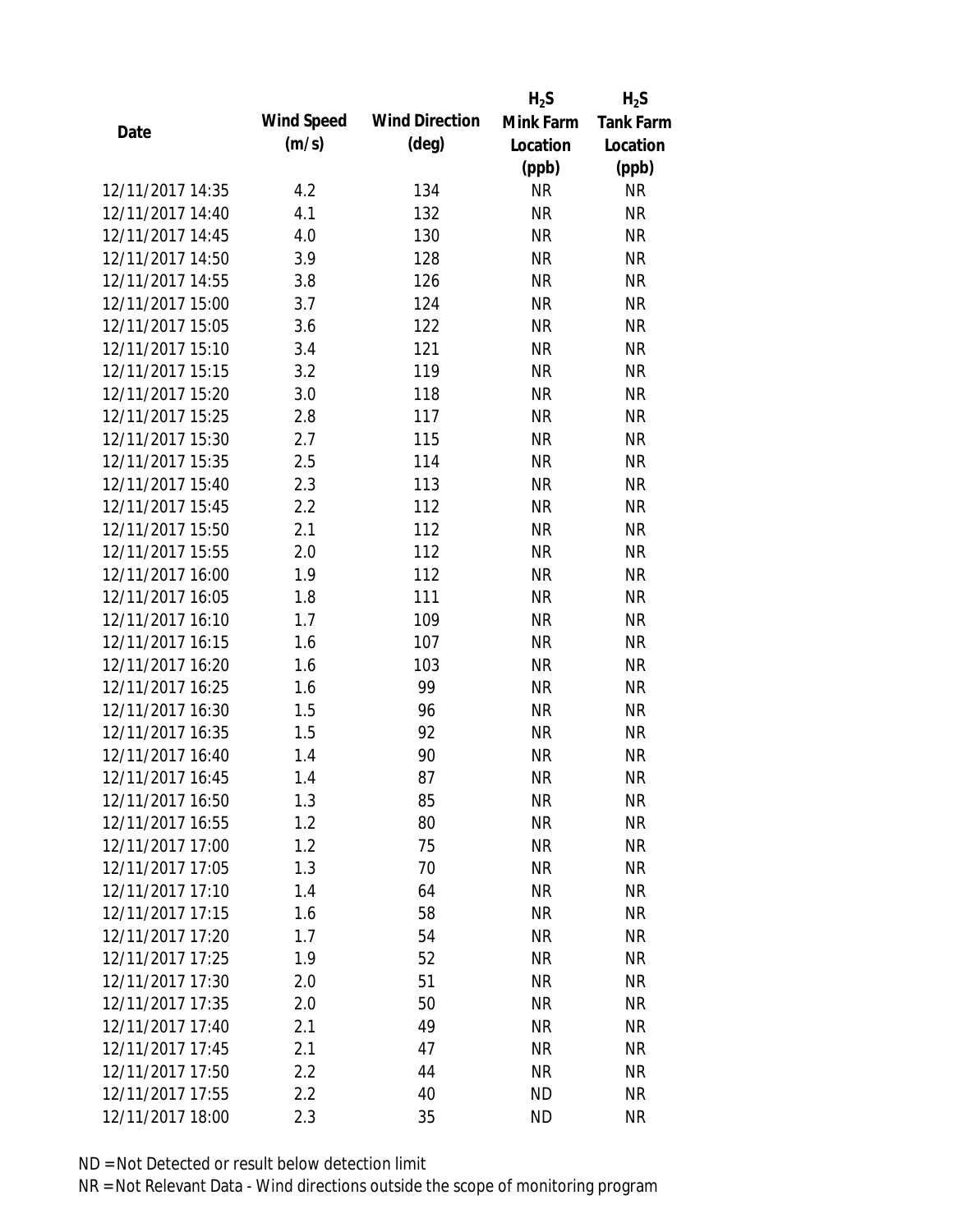|                  |            |                       | $H_2S$    | $H_2S$           |
|------------------|------------|-----------------------|-----------|------------------|
| Date             | Wind Speed | <b>Wind Direction</b> | Mink Farm | <b>Tank Farm</b> |
|                  | (m/s)      | $(\text{deg})$        | Location  | Location         |
|                  |            |                       | (ppb)     | (ppb)            |
| 12/11/2017 18:05 | 2.4        | 30                    | <b>ND</b> | <b>NR</b>        |
| 12/11/2017 18:10 | 2.4        | 24                    | <b>ND</b> | <b>NR</b>        |
| 12/11/2017 18:15 | 2.5        | 19                    | <b>ND</b> | <b>NR</b>        |
| 12/11/2017 18:20 | 2.4        | 14                    | <b>ND</b> | <b>NR</b>        |
| 12/11/2017 18:25 | 2.4        | 10                    | <b>ND</b> | <b>NR</b>        |
| 12/11/2017 18:30 | 2.3        | $\overline{7}$        | <b>ND</b> | <b>NR</b>        |
| 12/11/2017 18:35 | 2.3        | 64                    | <b>NR</b> | <b>NR</b>        |
| 12/11/2017 18:40 | 2.2        | 122                   | <b>NR</b> | <b>NR</b>        |
| 12/11/2017 18:45 | 2.3        | 179                   | <b>NR</b> | <b>ND</b>        |
| 12/11/2017 18:50 | 2.4        | 238                   | <b>ND</b> | <b>ND</b>        |
| 12/11/2017 18:55 | 2.6        | 296                   | <b>ND</b> | <b>NR</b>        |
| 12/11/2017 19:00 | 2.7        | 353                   | <b>ND</b> | <b>NR</b>        |
| 12/11/2017 19:05 | 2.9        | 352                   | 1         | <b>NR</b>        |
| 12/11/2017 19:10 | 2.9        | 351                   | 1         | <b>NR</b>        |
| 12/11/2017 19:15 | 2.8        | 349                   | 1         | <b>NR</b>        |
| 12/11/2017 19:20 | 2.7        | 347                   | 1         | <b>NR</b>        |
| 12/11/2017 19:25 | 2.6        | 345                   | 1         | <b>NR</b>        |
| 12/11/2017 19:30 | 2.5        | 343                   | 1         | <b>NR</b>        |
| 12/11/2017 19:35 | 2.4        | 342                   | 1         | <b>NR</b>        |
| 12/11/2017 19:40 | 2.3        | 340                   | 1         | <b>NR</b>        |
| 12/11/2017 19:45 | 2.3        | 339                   | 1         | <b>NR</b>        |
| 12/11/2017 19:50 | 2.4        | 338                   | 1         | <b>NR</b>        |
| 12/11/2017 19:55 | 2.4        | 337                   | 1         | <b>NR</b>        |
| 12/11/2017 20:00 | 2.5        | 336                   | 1         | <b>NR</b>        |
| 12/11/2017 20:05 | 2.7        | 335                   | 1         | <b>NR</b>        |
| 12/11/2017 20:10 | 2.8        | 335                   | 1         | <b>NR</b>        |
| 12/11/2017 20:15 | 3.0        | 334                   | 1         | <b>NR</b>        |
| 12/11/2017 20:20 | 3.1        | 333                   | 1         | <b>NR</b>        |
| 12/11/2017 20:25 | 3.2        | 333                   | 1         | <b>NR</b>        |
| 12/11/2017 20:30 | 3.3        | 333                   | 1         | <b>NR</b>        |
| 12/11/2017 20:35 | 3.3        | 333                   | <b>ND</b> | <b>NR</b>        |
| 12/11/2017 20:40 | 3.3        | 333                   | <b>ND</b> | <b>NR</b>        |
| 12/11/2017 20:45 | 3.2        | 333                   | <b>ND</b> | <b>NR</b>        |
| 12/11/2017 20:50 | 3.2        | 334                   | <b>ND</b> | <b>NR</b>        |
| 12/11/2017 20:55 | 3.2        | 334                   | <b>ND</b> | <b>NR</b>        |
| 12/11/2017 21:00 | 3.2        | 335                   | <b>ND</b> | <b>NR</b>        |
| 12/11/2017 21:05 | 3.2        | 336                   | ND.       | <b>NR</b>        |
| 12/11/2017 21:10 | 3.2        | 336                   | <b>ND</b> | <b>NR</b>        |
| 12/11/2017 21:15 | 3.2        | 336                   | <b>ND</b> | <b>NR</b>        |
| 12/11/2017 21:20 | 3.3        | 336                   | <b>ND</b> | <b>NR</b>        |
| 12/11/2017 21:25 | 3.4        | 336                   | <b>ND</b> | <b>NR</b>        |
| 12/11/2017 21:30 | 3.6        | 335                   | <b>ND</b> | <b>NR</b>        |
|                  |            |                       |           |                  |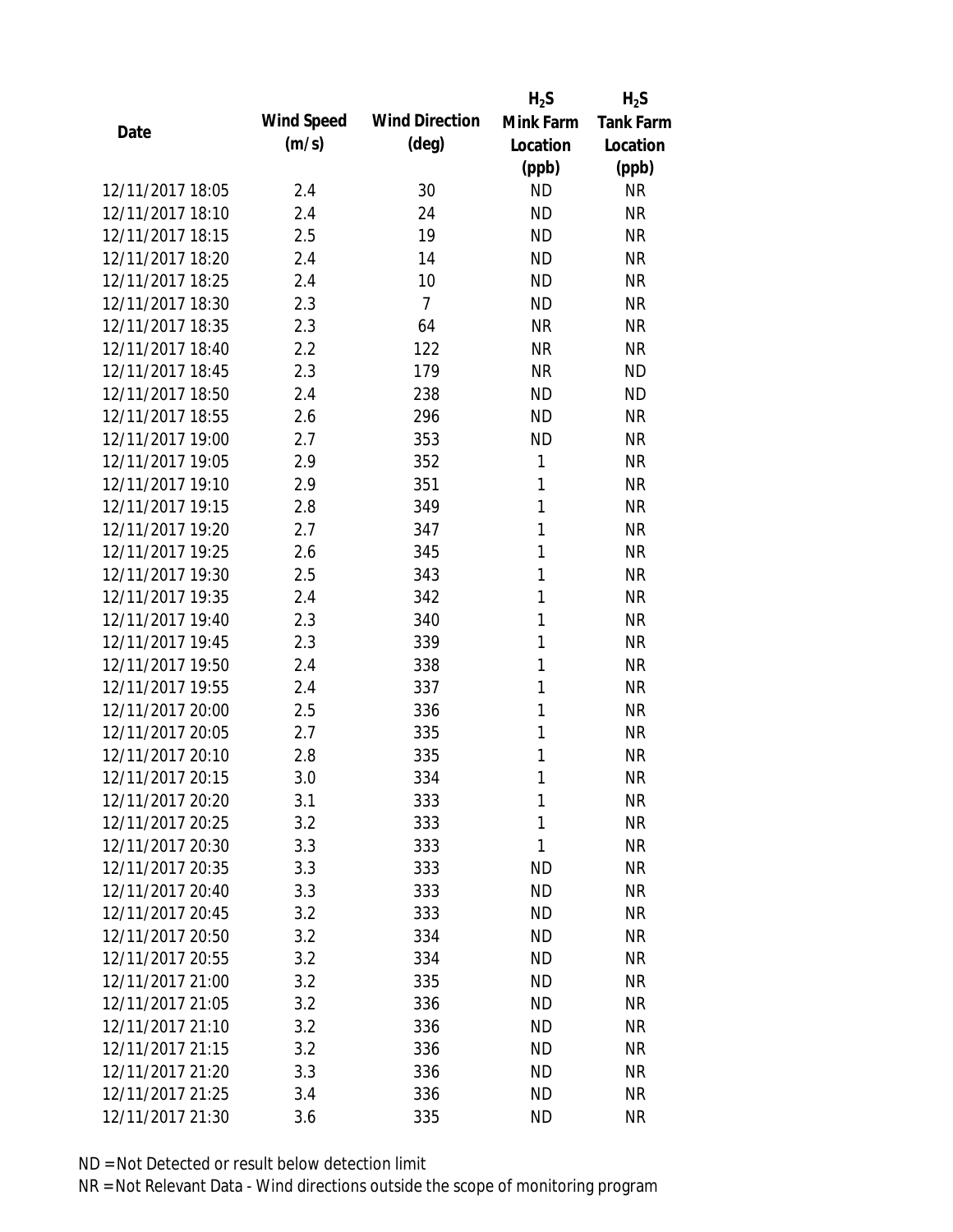|                  |            |                       | $H_2S$    | $H_2S$           |
|------------------|------------|-----------------------|-----------|------------------|
| Date             | Wind Speed | <b>Wind Direction</b> | Mink Farm | <b>Tank Farm</b> |
|                  | (m/s)      | $(\text{deg})$        | Location  | Location         |
|                  |            |                       | (ppb)     | (ppb)            |
| 12/11/2017 21:35 | 3.8        | 334                   | <b>ND</b> | <b>NR</b>        |
| 12/11/2017 21:40 | 4.1        | 334                   | <b>ND</b> | <b>NR</b>        |
| 12/11/2017 21:45 | 4.4        | 333                   | <b>ND</b> | <b>NR</b>        |
| 12/11/2017 21:50 | 4.6        | 333                   | <b>ND</b> | <b>NR</b>        |
| 12/11/2017 21:55 | 4.9        | 333                   | <b>ND</b> | <b>NR</b>        |
| 12/11/2017 22:00 | 5.1        | 334                   | <b>ND</b> | <b>NR</b>        |
| 12/11/2017 22:05 | 5.3        | 334                   | <b>ND</b> | <b>NR</b>        |
| 12/11/2017 22:10 | 5.6        | 334                   | <b>ND</b> | <b>NR</b>        |
| 12/11/2017 22:15 | 5.8        | 334                   | <b>ND</b> | <b>NR</b>        |
| 12/11/2017 22:20 | 5.9        | 334                   | <b>ND</b> | <b>NR</b>        |
| 12/11/2017 22:25 | 6.0        | 334                   | <b>ND</b> | <b>NR</b>        |
| 12/11/2017 22:30 | 6.0        | 334                   | <b>ND</b> | <b>NR</b>        |
| 12/11/2017 22:35 | 5.9        | 335                   | <b>ND</b> | <b>NR</b>        |
| 12/11/2017 22:40 | 5.8        | 335                   | <b>ND</b> | <b>NR</b>        |
| 12/11/2017 22:45 | 5.5        | 335                   | <b>ND</b> | <b>NR</b>        |
| 12/11/2017 22:50 | 5.4        | 336                   | <b>ND</b> | <b>NR</b>        |
| 12/11/2017 22:55 | 5.3        | 336                   | <b>ND</b> | <b>NR</b>        |
| 12/11/2017 23:00 | 5.2        | 337                   | <b>ND</b> | <b>NR</b>        |
| 12/11/2017 23:05 | 5.2        | 337                   | <b>ND</b> | <b>NR</b>        |
| 12/11/2017 23:10 | 5.2        | 337                   | <b>ND</b> | <b>NR</b>        |
| 12/11/2017 23:15 | 5.3        | 337                   | <b>ND</b> | <b>NR</b>        |
| 12/11/2017 23:20 | 5.4        | 337                   | <b>ND</b> | <b>NR</b>        |
| 12/11/2017 23:25 | 5.5        | 337                   | <b>ND</b> | <b>NR</b>        |
| 12/11/2017 23:30 | 5.7        | 337                   | <b>ND</b> | <b>NR</b>        |
| 12/11/2017 23:35 | 5.8        | 337                   | <b>ND</b> | <b>NR</b>        |
| 12/11/2017 23:40 | 6.0        | 337                   | <b>ND</b> | <b>NR</b>        |
| 12/11/2017 23:45 | 6.0        | 337                   | <b>ND</b> | <b>NR</b>        |
| 12/11/2017 23:50 | 5.9        | 338                   | <b>ND</b> | <b>NR</b>        |
| 12/11/2017 23:55 | 5.8        | 339                   | <b>ND</b> | <b>NR</b>        |
| 12/11/2017 24:00 | 5.6        | 339                   | <b>ND</b> | <b>NR</b>        |
| 12/12/2017 00:05 | 5.4        | 339                   | <b>ND</b> | <b>NR</b>        |
| 12/12/2017 00:10 | 5.2        | 339                   | <b>ND</b> | <b>NR</b>        |
| 12/12/2017 00:15 | 5.1        | 339                   | <b>ND</b> | <b>NR</b>        |
| 12/12/2017 00:20 | 5.0        | 339                   | <b>ND</b> | <b>NR</b>        |
| 12/12/2017 00:25 | 5.1        | 338                   | <b>ND</b> | <b>NR</b>        |
| 12/12/2017 00:30 | 5.1        | 337                   | <b>ND</b> | <b>NR</b>        |
| 12/12/2017 00:35 | 5.2        | 336                   | <b>ND</b> | <b>NR</b>        |
| 12/12/2017 00:40 | 5.2        | 336                   | <b>ND</b> | <b>NR</b>        |
| 12/12/2017 00:45 | 5.2        | 335                   | <b>ND</b> | <b>NR</b>        |
| 12/12/2017 00:50 | 5.1        | 334                   | <b>ND</b> | <b>NR</b>        |
| 12/12/2017 00:55 | 5.0        | 333                   | <b>ND</b> | <b>NR</b>        |
| 12/12/2017 01:00 | 4.9        | 333                   | <b>ND</b> | <b>NR</b>        |
|                  |            |                       |           |                  |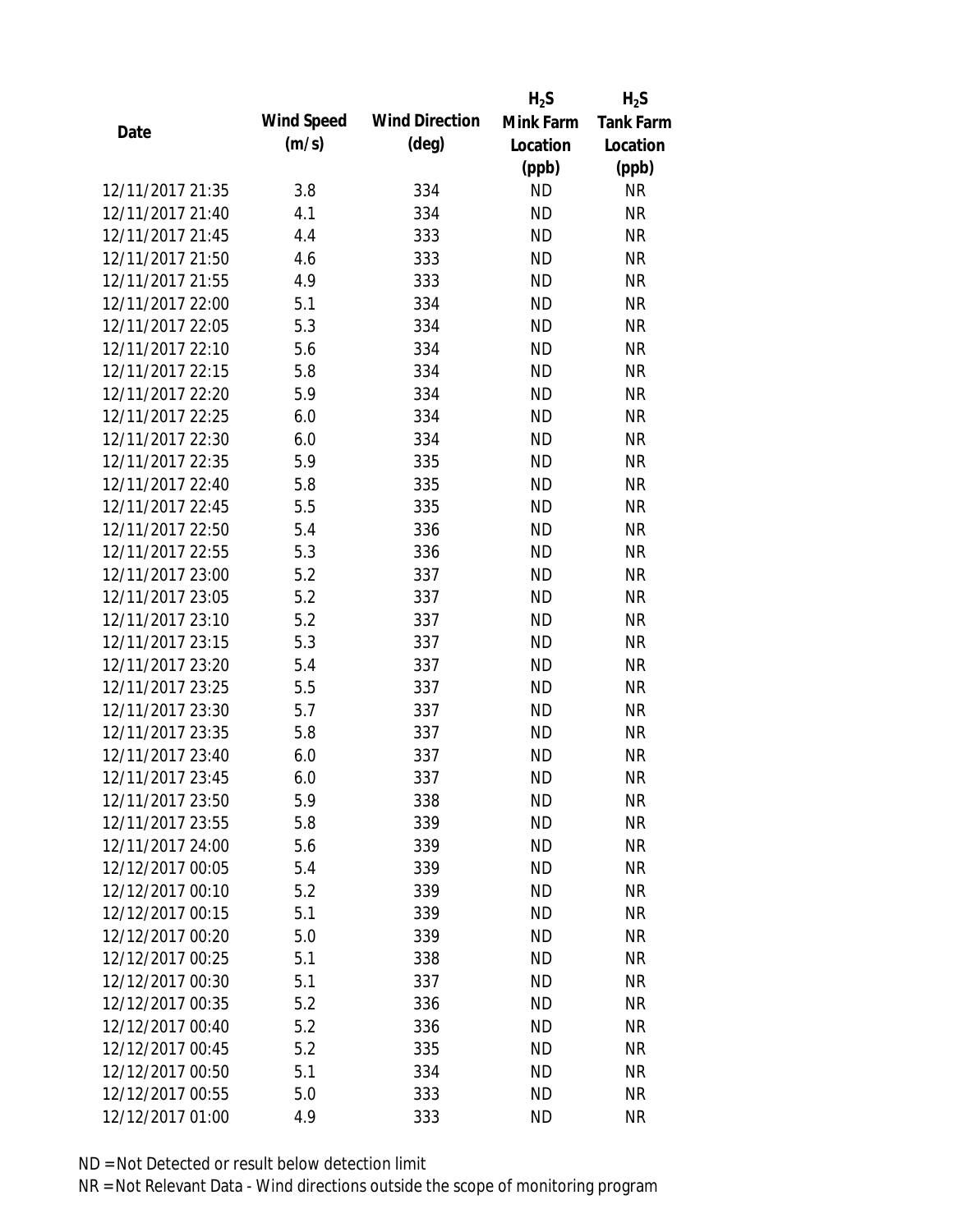|                  |            |                       | $H_2S$    | $H_2S$           |
|------------------|------------|-----------------------|-----------|------------------|
|                  | Wind Speed | <b>Wind Direction</b> | Mink Farm | <b>Tank Farm</b> |
| Date             | (m/s)      | $(\text{deg})$        | Location  | Location         |
|                  |            |                       | (ppb)     | (ppb)            |
| 12/12/2017 01:05 | 4.8        | 333                   | <b>ND</b> | <b>NR</b>        |
| 12/12/2017 01:10 | 4.7        | 332                   | <b>ND</b> | <b>NR</b>        |
| 12/12/2017 01:15 | 4.7        | 330                   | <b>ND</b> | <b>NR</b>        |
| 12/12/2017 01:20 | 4.8        | 329                   | <b>ND</b> | <b>NR</b>        |
| 12/12/2017 01:25 | 5.0        | 328                   | 1         | <b>NR</b>        |
| 12/12/2017 01:30 | 5.2        | 327                   | 1         | <b>NR</b>        |
| 12/12/2017 01:35 | 5.4        | 326                   | <b>ND</b> | <b>NR</b>        |
| 12/12/2017 01:40 | 5.6        | 327                   | <b>ND</b> | <b>NR</b>        |
| 12/12/2017 01:45 | 5.8        | 328                   | <b>ND</b> | <b>NR</b>        |
| 12/12/2017 01:50 | 5.8        | 329                   | <b>ND</b> | <b>NR</b>        |
| 12/12/2017 01:55 | 5.8        | 330                   | <b>ND</b> | <b>NR</b>        |
| 12/12/2017 02:00 | 5.8        | 331                   | <b>ND</b> | <b>NR</b>        |
| 12/12/2017 02:05 | 5.8        | 333                   | <b>ND</b> | <b>NR</b>        |
| 12/12/2017 02:10 | 5.8        | 334                   | <b>ND</b> | <b>NR</b>        |
| 12/12/2017 02:15 | 5.8        | 336                   | 1         | <b>NR</b>        |
| 12/12/2017 02:20 | 6.0        | 338                   | <b>ND</b> | <b>NR</b>        |
| 12/12/2017 02:25 | 6.2        | 339                   | <b>ND</b> | <b>NR</b>        |
| 12/12/2017 02:30 | 6.3        | 340                   | <b>ND</b> | <b>NR</b>        |
| 12/12/2017 02:35 | 6.5        | 341                   | <b>ND</b> | <b>NR</b>        |
| 12/12/2017 02:40 | 6.6        | 341                   | <b>ND</b> | <b>NR</b>        |
| 12/12/2017 02:45 | 6.6        | 341                   | <b>ND</b> | <b>NR</b>        |
| 12/12/2017 02:50 | 6.5        | 341                   | <b>ND</b> | <b>NR</b>        |
| 12/12/2017 02:55 | 6.3        | 340                   | <b>ND</b> | <b>NR</b>        |
| 12/12/2017 03:00 | 6.2        | 340                   | <b>ND</b> | <b>NR</b>        |
| 12/12/2017 03:05 | 6.1        | 341                   | <b>ND</b> | <b>NR</b>        |
| 12/12/2017 03:10 | 6.0        | 341                   | <b>ND</b> | <b>NR</b>        |
| 12/12/2017 03:15 | 5.9        | 343                   | <b>ND</b> | <b>NR</b>        |
| 12/12/2017 03:20 | 5.8        | 344                   | <b>ND</b> | <b>NR</b>        |
| 12/12/2017 03:25 | 5.7        | 346                   | <b>ND</b> | <b>NR</b>        |
| 12/12/2017 03:30 | 5.6        | 347                   | <b>ND</b> | <b>NR</b>        |
| 12/12/2017 03:35 | 5.6        | 348                   | <b>ND</b> | <b>NR</b>        |
| 12/12/2017 03:40 | 5.5        | 349                   | <b>ND</b> | <b>NR</b>        |
| 12/12/2017 03:45 | 5.4        | 350                   | <b>ND</b> | <b>NR</b>        |
| 12/12/2017 03:50 | 5.3        | 350                   | <b>ND</b> | <b>NR</b>        |
| 12/12/2017 03:55 | 5.1        | 351                   | <b>ND</b> | <b>NR</b>        |
| 12/12/2017 04:00 | 5.0        | 351                   | <b>ND</b> | <b>NR</b>        |
| 12/12/2017 04:05 | 4.8        | 351                   | <b>ND</b> | <b>NR</b>        |
| 12/12/2017 04:10 | 4.8        | 349                   | <b>ND</b> | <b>NR</b>        |
| 12/12/2017 04:15 | 4.8        | 347                   | 1         | <b>NR</b>        |
| 12/12/2017 04:20 | 4.9        | 344                   | 1         | <b>NR</b>        |
| 12/12/2017 04:25 | 5.1        | 340                   | <b>ND</b> | <b>NR</b>        |
| 12/12/2017 04:30 | 5.4        | 337                   | <b>ND</b> | <b>NR</b>        |
|                  |            |                       |           |                  |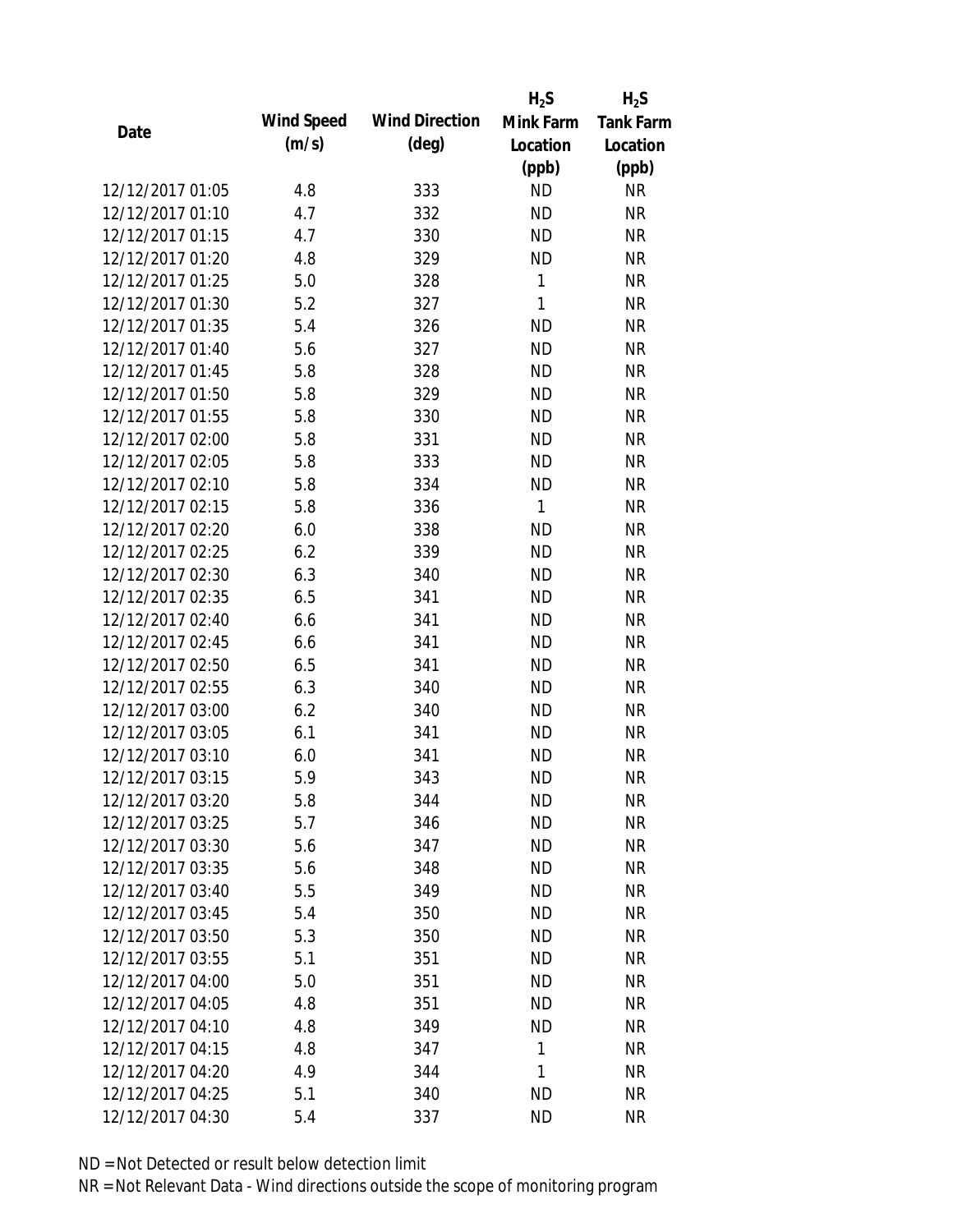|                  |            |                       | $H_2S$       | $H_2S$           |
|------------------|------------|-----------------------|--------------|------------------|
| Date             | Wind Speed | <b>Wind Direction</b> | Mink Farm    | <b>Tank Farm</b> |
|                  | (m/s)      | $(\text{deg})$        | Location     | Location         |
|                  |            |                       | (ppb)        | (ppb)            |
| 12/12/2017 04:35 | 5.6        | 334                   | <b>ND</b>    | <b>NR</b>        |
| 12/12/2017 04:40 | 5.8        | 331                   | <b>ND</b>    | <b>NR</b>        |
| 12/12/2017 04:45 | 5.9        | 330                   | <b>ND</b>    | <b>NR</b>        |
| 12/12/2017 04:50 | 6.1        | 329                   | <b>ND</b>    | <b>NR</b>        |
| 12/12/2017 04:55 | 6.2        | 328                   | <b>ND</b>    | <b>NR</b>        |
| 12/12/2017 05:00 | 6.3        | 327                   | <b>ND</b>    | <b>NR</b>        |
| 12/12/2017 05:05 | 6.5        | 326                   | <b>ND</b>    | <b>NR</b>        |
| 12/12/2017 05:10 | 6.6        | 326                   | <b>ND</b>    | <b>NR</b>        |
| 12/12/2017 05:15 | 6.7        | 326                   | <b>ND</b>    | <b>NR</b>        |
| 12/12/2017 05:20 | 6.8        | 327                   | 1            | <b>NR</b>        |
| 12/12/2017 05:25 | 6.6        | 328                   | 1            | <b>NR</b>        |
| 12/12/2017 05:30 | 6.4        | 328                   | 1            | <b>NR</b>        |
| 12/12/2017 05:35 | 6.1        | 329                   | $\mathbf{1}$ | <b>NR</b>        |
| 12/12/2017 05:40 | 5.8        | 330                   | 1            | <b>NR</b>        |
| 12/12/2017 05:45 | 5.5        | 331                   | 1            | <b>NR</b>        |
| 12/12/2017 05:50 | 5.3        | 331                   | 1            | <b>NR</b>        |
| 12/12/2017 05:55 | 5.2        | 331                   | 1            | <b>NR</b>        |
| 12/12/2017 06:00 | 5.1        | 332                   | $\mathbf{1}$ | <b>NR</b>        |
| 12/12/2017 06:05 | 5.2        | 332                   | 1            | <b>NR</b>        |
| 12/12/2017 06:10 | 5.2        | 333                   | 1            | <b>NR</b>        |
| 12/12/2017 06:15 | 5.3        | 333                   | <b>ND</b>    | <b>NR</b>        |
| 12/12/2017 06:20 | 5.4        | 333                   | <b>ND</b>    | <b>NR</b>        |
| 12/12/2017 06:25 | 5.6        | 334                   | <b>ND</b>    | <b>NR</b>        |
| 12/12/2017 06:30 | 5.7        | 334                   | <b>ND</b>    | <b>NR</b>        |
| 12/12/2017 06:35 | 5.8        | 334                   | <b>ND</b>    | <b>NR</b>        |
| 12/12/2017 06:40 | 5.9        | 334                   | <b>ND</b>    | <b>NR</b>        |
| 12/12/2017 06:45 | 5.9        | 334                   | <b>ND</b>    | <b>NR</b>        |
| 12/12/2017 06:50 | 6.0        | 334                   | ND           | <b>NR</b>        |
| 12/12/2017 06:55 | 5.9        | 333                   | <b>ND</b>    | <b>NR</b>        |
| 12/12/2017 07:00 | 5.9        | 333                   | <b>ND</b>    | <b>NR</b>        |
| 12/12/2017 07:05 | 5.8        | 333                   | <b>ND</b>    | <b>NR</b>        |
| 12/12/2017 07:10 | 5.7        | 334                   | <b>ND</b>    | <b>NR</b>        |
| 12/12/2017 07:15 | 5.5        | 334                   | <b>ND</b>    | <b>NR</b>        |
| 12/12/2017 07:20 | 5.3        | 335                   | <b>ND</b>    | <b>NR</b>        |
| 12/12/2017 07:25 | 5.2        | 335                   | <b>ND</b>    | <b>NR</b>        |
| 12/12/2017 07:30 | 5.1        | 335                   | <b>ND</b>    | <b>NR</b>        |
| 12/12/2017 07:35 | 5.0        | 335                   | <b>ND</b>    | <b>NR</b>        |
| 12/12/2017 07:40 | 4.9        | 335                   | <b>ND</b>    | <b>NR</b>        |
| 12/12/2017 07:45 | 4.9        | 334                   | <b>ND</b>    | <b>NR</b>        |
| 12/12/2017 07:50 | 5.0        | 334                   | 1            | <b>NR</b>        |
| 12/12/2017 07:55 | 5.0        | 333                   | 1            | <b>NR</b>        |
| 12/12/2017 08:00 | 5.1        | 333                   | 1            | <b>NR</b>        |
|                  |            |                       |              |                  |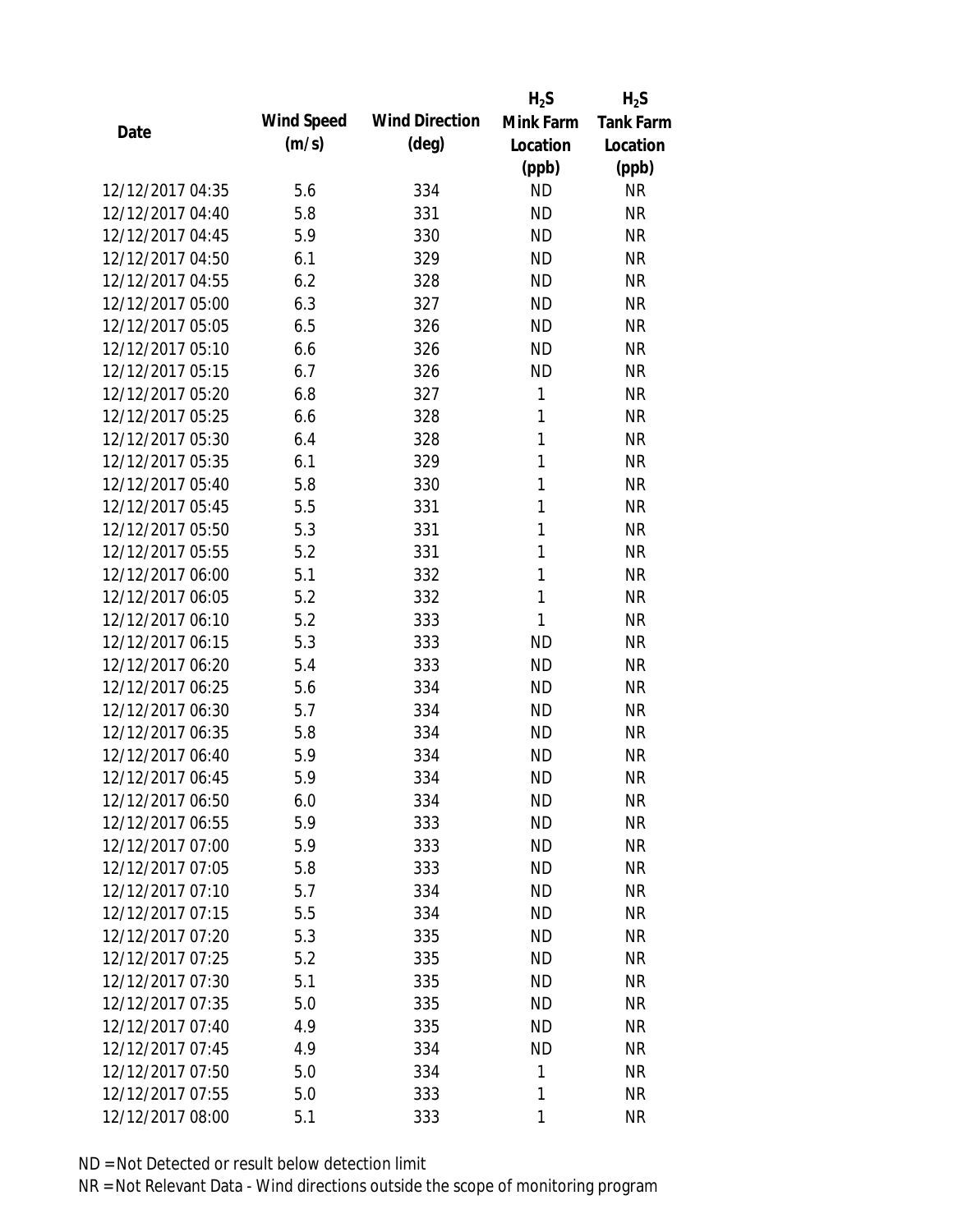|                  |            |                       | $H_2S$         | $H_2S$           |
|------------------|------------|-----------------------|----------------|------------------|
| Date             | Wind Speed | <b>Wind Direction</b> | Mink Farm      | <b>Tank Farm</b> |
|                  | (m/s)      | $(\text{deg})$        | Location       | Location         |
|                  |            |                       | (ppb)          | (ppb)            |
| 12/12/2017 08:05 | 5.1        | 333                   | 1              | <b>NR</b>        |
| 12/12/2017 08:10 | 5.1        | 332                   | 1              | <b>NR</b>        |
| 12/12/2017 08:15 | 5.0        | 332                   | 1              | <b>NR</b>        |
| 12/12/2017 08:20 | 4.8        | 332                   | 1              | <b>NR</b>        |
| 12/12/2017 08:25 | 4.7        | 332                   | 1              | <b>NR</b>        |
| 12/12/2017 08:30 | 4.5        | 332                   | 1              | <b>NR</b>        |
| 12/12/2017 08:35 | 4.3        | 332                   | 1              | <b>NR</b>        |
| 12/12/2017 08:40 | 4.2        | 331                   | 1              | <b>NR</b>        |
| 12/12/2017 08:45 | 4.2        | 332                   | 1              | <b>NR</b>        |
| 12/12/2017 08:50 | 4.3        | 332                   | 1              | <b>NR</b>        |
| 12/12/2017 08:55 | 4.3        | 332                   | 1              | <b>NR</b>        |
| 12/12/2017 09:00 | 4.5        | 332                   | 1              | <b>NR</b>        |
| 12/12/2017 09:05 | 4.6        | 332                   | 1              | <b>NR</b>        |
| 12/12/2017 09:10 | 4.7        | 332                   | $\overline{2}$ | <b>NR</b>        |
| 12/12/2017 09:15 | 4.7        | 331                   | $\overline{2}$ | <b>NR</b>        |
| 12/12/2017 09:20 | 4.8        | 331                   | $\overline{2}$ | <b>NR</b>        |
| 12/12/2017 09:25 | 4.8        | 331                   | $\overline{2}$ | <b>NR</b>        |
| 12/12/2017 09:30 | 4.9        | 331                   | 1              | <b>NR</b>        |
| 12/12/2017 09:35 | 5.0        | 331                   | 1              | <b>NR</b>        |
| 12/12/2017 09:40 | 5.0        | 331                   | 1              | <b>NR</b>        |
| 12/12/2017 09:45 | 5.1        | 331                   | 1              | <b>NR</b>        |
| 12/12/2017 09:50 | 5.2        | 331                   | 1              | <b>NR</b>        |
| 12/12/2017 09:55 | 5.3        | 332                   | 1              | <b>NR</b>        |
| 12/12/2017 10:00 | 5.3        | 331                   | 1              | <b>NR</b>        |
| 12/12/2017 10:05 | 5.3        | 331                   | 1              | <b>NR</b>        |
| 12/12/2017 10:10 | 5.4        | 331                   | 1              | <b>NR</b>        |
| 12/12/2017 10:15 | 5.5        | 331                   | 1              | <b>NR</b>        |
| 12/12/2017 10:20 | 5.5        | 330                   | 1              | <b>NR</b>        |
| 12/12/2017 10:25 | 5.5        | 329                   | 1              | <b>NR</b>        |
| 12/12/2017 10:30 | 5.5        | 328                   | 1              | <b>NR</b>        |
| 12/12/2017 10:35 | 5.5        | 328                   | 1              | <b>NR</b>        |
| 12/12/2017 10:40 | 5.4        | 328                   | $\overline{2}$ | <b>NR</b>        |
| 12/12/2017 10:45 | 5.4        | 328                   | $\overline{2}$ | <b>NR</b>        |
| 12/12/2017 10:50 | 5.3        | 328                   | $\overline{2}$ | <b>NR</b>        |
| 12/12/2017 10:55 | 5.2        | 328                   | $\overline{2}$ | <b>NR</b>        |
| 12/12/2017 11:00 | 5.2        | 329                   | $\overline{2}$ | <b>NR</b>        |
| 12/12/2017 11:05 | 5.2        | 329                   | $\overline{2}$ | <b>NR</b>        |
| 12/12/2017 11:10 | 5.2        | 329                   | $\overline{2}$ | <b>NR</b>        |
| 12/12/2017 11:15 | 5.3        | 329                   | $\overline{2}$ | <b>NR</b>        |
| 12/12/2017 11:20 | 5.4        | 329                   | $\overline{2}$ | <b>NR</b>        |
| 12/12/2017 11:25 | 5.5        | 328                   | $\overline{2}$ | <b>NR</b>        |
| 12/12/2017 11:30 | 5.6        | 327                   | $\overline{2}$ | <b>NR</b>        |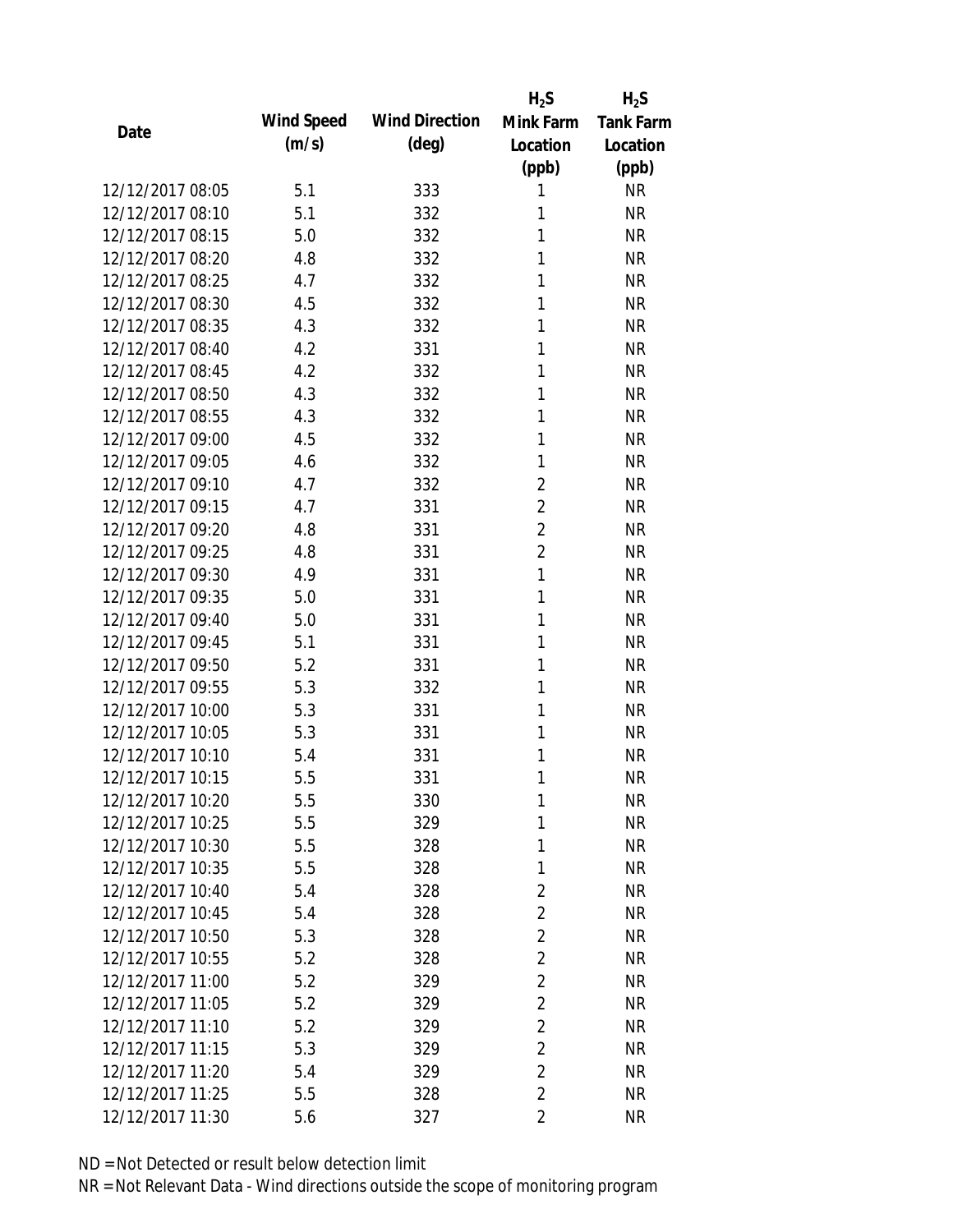|                  |            |                       | $H_2S$         | $H_2S$           |
|------------------|------------|-----------------------|----------------|------------------|
| Date             | Wind Speed | <b>Wind Direction</b> | Mink Farm      | <b>Tank Farm</b> |
|                  | (m/s)      | $(\text{deg})$        | Location       | Location         |
|                  |            |                       | (ppb)          | (ppb)            |
| 12/12/2017 11:35 | 5.6        | 325                   | $\overline{2}$ | <b>NR</b>        |
| 12/12/2017 11:40 | 5.7        | 323                   | $\overline{2}$ | <b>NR</b>        |
| 12/12/2017 11:45 | 5.7        | 322                   | $\overline{2}$ | <b>NR</b>        |
| 12/12/2017 11:50 | 5.7        | 321                   | $\overline{2}$ | <b>NR</b>        |
| 12/12/2017 11:55 | 5.7        | 321                   | $\overline{2}$ | <b>NR</b>        |
| 12/12/2017 12:00 | 5.7        | 321                   | $\overline{2}$ | <b>NR</b>        |
| 12/12/2017 12:05 | 5.7        | 321                   | $\overline{2}$ | <b>NR</b>        |
| 12/12/2017 12:10 | 5.8        | 321                   | $\overline{2}$ | <b>NR</b>        |
| 12/12/2017 12:15 | 5.8        | 320                   | $\mathbf{1}$   | <b>NR</b>        |
| 12/12/2017 12:20 | 5.8        | 321                   | 1              | <b>NR</b>        |
| 12/12/2017 12:25 | 5.7        | 320                   | 1              | <b>NR</b>        |
| 12/12/2017 12:30 | 5.7        | 319                   | 1              | <b>NR</b>        |
| 12/12/2017 12:35 | 5.6        | 318                   | 1              | <b>NR</b>        |
| 12/12/2017 12:40 | 5.4        | 318                   | 1              | <b>NR</b>        |
| 12/12/2017 12:45 | 5.2        | 317                   | 1              | <b>NR</b>        |
| 12/12/2017 12:50 | 5.1        | 316                   | 1              | <b>NR</b>        |
| 12/12/2017 12:55 | 4.9        | 316                   | 1              | <b>NR</b>        |
| 12/12/2017 13:00 | 4.8        | 315                   | 1              | <b>NR</b>        |
| 12/12/2017 13:05 | 4.8        | 314                   | 1              | <b>NR</b>        |
| 12/12/2017 13:10 | 4.8        | 314                   | 1              | <b>NR</b>        |
| 12/12/2017 13:15 | 4.9        | 312                   | 1              | <b>NR</b>        |
| 12/12/2017 13:20 | 5.1        | 310                   | 1              | <b>NR</b>        |
| 12/12/2017 13:25 | 5.2        | 309                   | 1              | <b>NR</b>        |
| 12/12/2017 13:30 | 5.3        | 308                   | 1              | <b>NR</b>        |
| 12/12/2017 13:35 | 5.3        | 307                   | 1              | <b>NR</b>        |
| 12/12/2017 13:40 | 5.3        | 306                   | 1              | <b>NR</b>        |
| 12/12/2017 13:45 | 5.3        | 305                   | 1              | <b>NR</b>        |
| 12/12/2017 13:50 | 5.2        | 304                   | 1              | <b>NR</b>        |
| 12/12/2017 13:55 | 5.1        | 303                   | 1              | <b>NR</b>        |
| 12/12/2017 14:00 | 5.0        | 303                   | 1              | <b>NR</b>        |
| 12/12/2017 14:05 | 4.9        | 303                   | 1              | <b>NR</b>        |
| 12/12/2017 14:10 | 4.8        | 303                   | $\overline{2}$ | <b>NR</b>        |
| 12/12/2017 14:15 | 4.8        | 304                   | $\overline{2}$ | <b>NR</b>        |
| 12/12/2017 14:20 | 4.8        | 305                   | 1              | <b>NR</b>        |
| 12/12/2017 14:25 | 4.8        |                       | 1              | <b>NR</b>        |
| 12/12/2017 14:30 | 4.7        | 306                   | 1              | <b>NR</b>        |
| 12/12/2017 14:35 |            | 306                   |                |                  |
|                  | 4.7        | 305                   | 1              | <b>NR</b>        |
| 12/12/2017 14:40 | 4.6        | 303                   | 1              | <b>NR</b>        |
| 12/12/2017 14:45 | 4.5        | 301                   | 1              | <b>NR</b>        |
| 12/12/2017 14:50 | 4.4        | 298                   | 1              | <b>NR</b>        |
| 12/12/2017 14:55 | 4.3        | 295                   | $\overline{2}$ | <b>NR</b>        |
| 12/12/2017 15:00 | 4.3        | 292                   | $\overline{2}$ | <b>NR</b>        |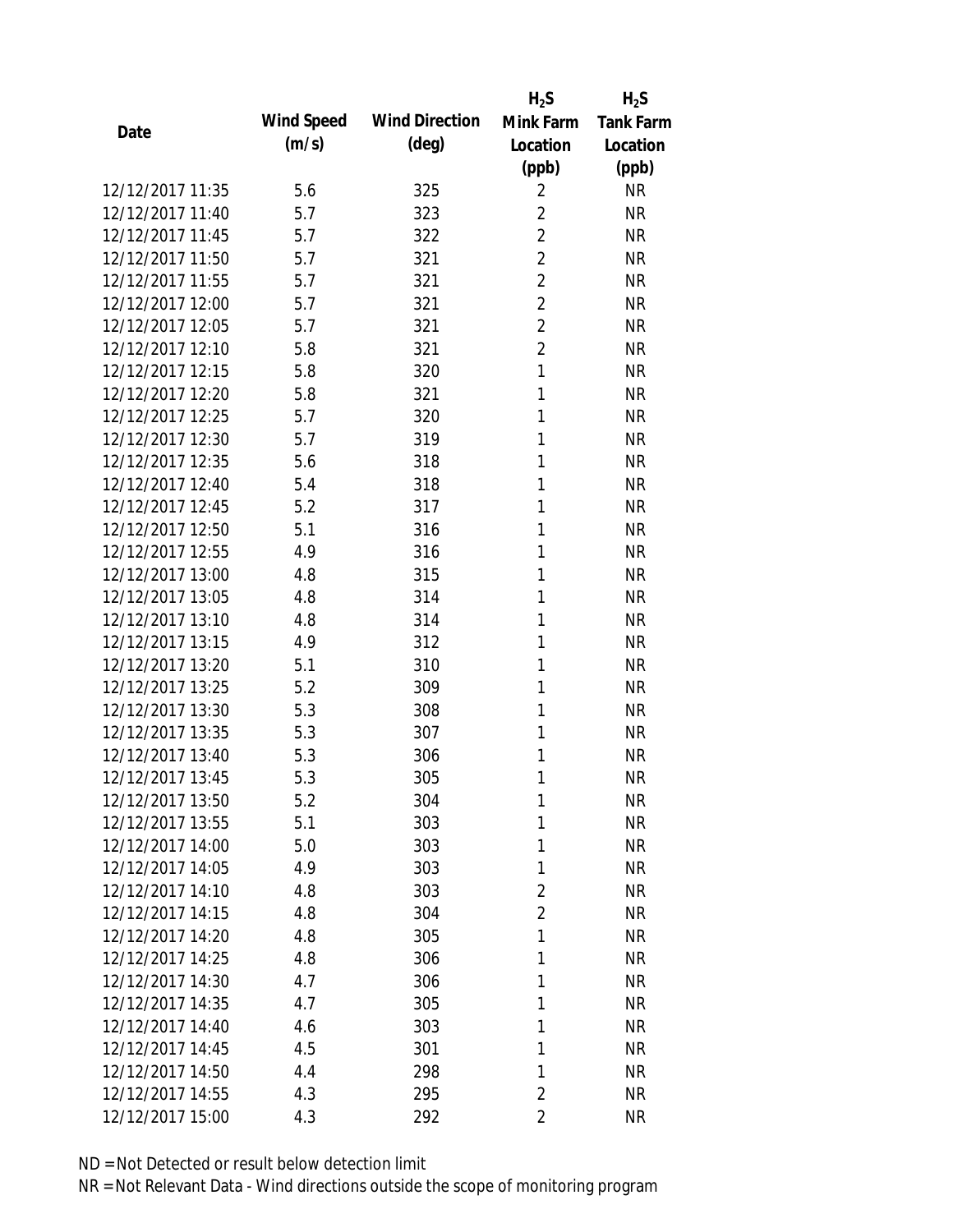|                  |            |                       | $H_2S$         | $H_2S$           |
|------------------|------------|-----------------------|----------------|------------------|
| Date             | Wind Speed | <b>Wind Direction</b> | Mink Farm      | <b>Tank Farm</b> |
|                  | (m/s)      | $(\text{deg})$        | Location       | Location         |
|                  |            |                       | (ppb)          | (ppb)            |
| 12/12/2017 15:05 | 4.3        | 290                   | 1              | <b>NR</b>        |
| 12/12/2017 15:10 | 4.3        | 290                   | 1              | <b>NR</b>        |
| 12/12/2017 15:15 | 4.4        | 290                   | 1              | <b>NR</b>        |
| 12/12/2017 15:20 | 4.5        | 291                   | 1              | <b>NR</b>        |
| 12/12/2017 15:25 | 4.6        | 293                   | 1              | <b>NR</b>        |
| 12/12/2017 15:30 | 4.7        | 295                   | 1              | <b>NR</b>        |
| 12/12/2017 15:35 | 4.8        | 296                   | 1              | <b>NR</b>        |
| 12/12/2017 15:40 | 4.9        | 296                   | 1              | <b>NR</b>        |
| 12/12/2017 15:45 | 5.0        | 294                   | <b>ND</b>      | <b>NR</b>        |
| 12/12/2017 15:50 | 5.1        | 293                   | <b>ND</b>      | <b>NR</b>        |
| 12/12/2017 15:55 | 5.1        | 290                   | <b>ND</b>      | <b>NR</b>        |
| 12/12/2017 16:00 | 5.1        | 288                   | <b>ND</b>      | <b>NR</b>        |
| 12/12/2017 16:05 | 5.1        | 286                   | <b>ND</b>      | <b>NR</b>        |
| 12/12/2017 16:10 | 5.0        | 286                   | <b>ND</b>      | <b>NR</b>        |
| 12/12/2017 16:15 | 4.9        | 286                   | 1              | <b>NR</b>        |
| 12/12/2017 16:20 | 4.8        | 286                   | 1              | <b>NR</b>        |
| 12/12/2017 16:25 | 4.7        | 285                   | 1              | <b>NR</b>        |
| 12/12/2017 16:30 | 4.6        | 285                   | 1              | <b>NR</b>        |
| 12/12/2017 16:35 | 4.5        | 285                   | 1              | <b>NR</b>        |
| 12/12/2017 16:40 | 4.4        | 285                   | 1              | <b>NR</b>        |
| 12/12/2017 16:45 | 4.4        | 284                   | 1              | <b>NR</b>        |
| 12/12/2017 16:50 | 4.3        | 284                   | 1              | <b>NR</b>        |
| 12/12/2017 16:55 | 4.3        | 285                   | 1              | <b>NR</b>        |
| 12/12/2017 17:00 | 4.2        | 286                   | 1              | <b>NR</b>        |
| 12/12/2017 17:05 | 4.2        | 287                   | 1              | <b>NR</b>        |
| 12/12/2017 17:10 | 4.2        | 290                   | 1              | <b>NR</b>        |
| 12/12/2017 17:15 | 4.2        | 294                   | 1              | <b>NR</b>        |
| 12/12/2017 17:20 | 4.3        | 297                   | 1              | NR               |
| 12/12/2017 17:25 | 4.3        | 300                   | 1              | <b>NR</b>        |
| 12/12/2017 17:30 | 4.3        | 301                   | 1              | <b>NR</b>        |
| 12/12/2017 17:35 | 4.2        | 302                   | 1              | <b>NR</b>        |
| 12/12/2017 17:40 | 4.2        | 302                   | 1              | <b>NR</b>        |
| 12/12/2017 17:45 | 4.0        | 300                   | 1              | <b>NR</b>        |
| 12/12/2017 17:50 | 3.9        | 298                   | 1              | <b>NR</b>        |
| 12/12/2017 17:55 | 3.8        | 295                   | 1              | <b>NR</b>        |
| 12/12/2017 18:00 | 3.7        | 293                   | 1              | <b>NR</b>        |
| 12/12/2017 18:05 | 3.6        | 290                   | $\overline{2}$ | <b>NR</b>        |
| 12/12/2017 18:10 | 3.6        | 288                   | $\overline{2}$ | <b>NR</b>        |
| 12/12/2017 18:15 | 3.7        | 287                   | 1              | <b>NR</b>        |
| 12/12/2017 18:20 | 3.7        | 286                   | 1              | <b>NR</b>        |
| 12/12/2017 18:25 | 3.7        | 284                   | 1              | <b>NR</b>        |
| 12/12/2017 18:30 | 3.7        | 282                   | 1              | <b>NR</b>        |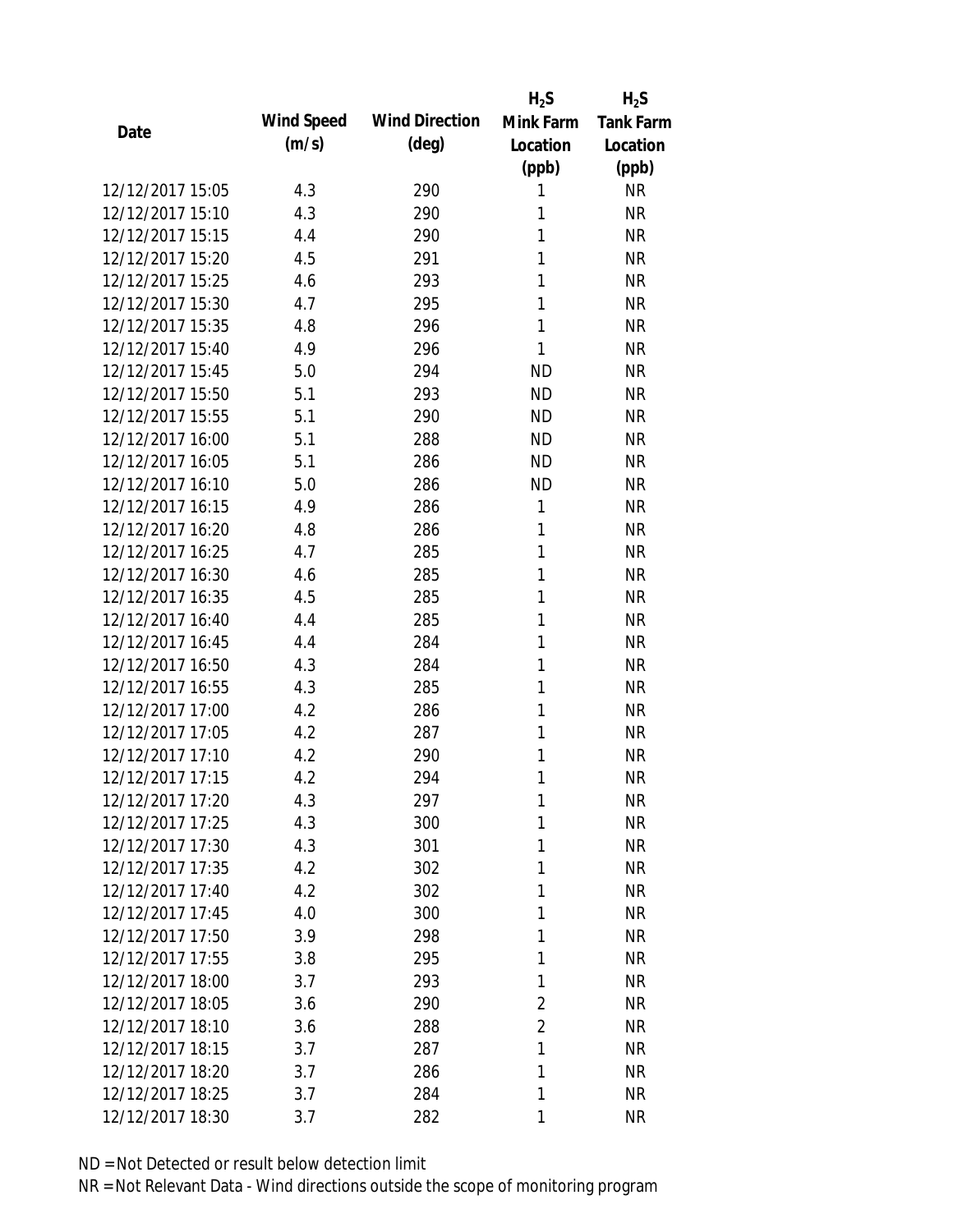|                  |            |                       | $H_2S$         | $H_2S$           |
|------------------|------------|-----------------------|----------------|------------------|
| Date             | Wind Speed | <b>Wind Direction</b> | Mink Farm      | <b>Tank Farm</b> |
|                  | (m/s)      | $(\text{deg})$        | Location       | Location         |
|                  |            |                       | (ppb)          | (ppb)            |
| 12/12/2017 18:35 | 3.7        | 280                   | 1              | <b>NR</b>        |
| 12/12/2017 18:40 | 3.7        | 278                   | 1              | <b>NR</b>        |
| 12/12/2017 18:45 | 3.7        | 275                   | 1              | <b>ND</b>        |
| 12/12/2017 18:50 | 3.7        | 273                   | 1              | 1                |
| 12/12/2017 18:55 | 3.6        | 271                   | 1              | <b>ND</b>        |
| 12/12/2017 19:00 | 3.6        | 270                   | 1              | <b>ND</b>        |
| 12/12/2017 19:05 | 3.5        | 269                   | 1              | <b>ND</b>        |
| 12/12/2017 19:10 | 3.4        | 269                   | 1              | <b>ND</b>        |
| 12/12/2017 19:15 | 3.4        | 269                   | 1              | <b>ND</b>        |
| 12/12/2017 19:20 | 3.4        | 269                   | 1              | <b>ND</b>        |
| 12/12/2017 19:25 | 3.5        | 269                   | 1              | 1                |
| 12/12/2017 19:30 | 3.5        | 269                   | 1              | 1                |
| 12/12/2017 19:35 | 3.5        | 269                   | <b>ND</b>      | 1                |
| 12/12/2017 19:40 | 3.5        | 269                   | <b>ND</b>      | 1                |
| 12/12/2017 19:45 | 3.5        | 269                   | <b>ND</b>      | 1                |
| 12/12/2017 19:50 | 3.5        | 269                   | <b>ND</b>      | 1                |
| 12/12/2017 19:55 | 3.4        | 269                   | <b>ND</b>      | 1                |
| 12/12/2017 20:00 | 3.4        | 269                   | 1              | <b>ND</b>        |
| 12/12/2017 20:05 | 3.3        | 270                   | 1              | <b>ND</b>        |
| 12/12/2017 20:10 | 3.2        | 271                   | 1              | <b>ND</b>        |
| 12/12/2017 20:15 | 3.0        | 273                   | 1              | <b>ND</b>        |
| 12/12/2017 20:20 | 3.0        | 275                   | 1              | <b>ND</b>        |
| 12/12/2017 20:25 | 2.9        | 277                   | 1              | <b>NR</b>        |
| 12/12/2017 20:30 | 2.8        | 279                   | 1              | <b>NR</b>        |
| 12/12/2017 20:35 | 2.7        | 282                   | 1              | <b>NR</b>        |
| 12/12/2017 20:40 | 2.6        | 285                   | 1              | <b>NR</b>        |
| 12/12/2017 20:45 | 2.6        | 288                   | 1              | <b>NR</b>        |
| 12/12/2017 20:50 | 2.5        | 291                   | 1              | <b>NR</b>        |
| 12/12/2017 20:55 | 2.4        | 293                   | 1              | <b>NR</b>        |
| 12/12/2017 21:00 | 2.4        | 293                   | 1              | <b>NR</b>        |
| 12/12/2017 21:05 | 2.3        | 292                   | 1              | <b>NR</b>        |
| 12/12/2017 21:10 | 2.3        | 289                   | 1              | <b>NR</b>        |
| 12/12/2017 21:15 | 2.3        | 285                   | 1              | <b>NR</b>        |
| 12/12/2017 21:20 | 2.4        | 281                   | 1              | <b>NR</b>        |
| 12/12/2017 21:25 | 2.4        | 278                   | 1              | <b>NR</b>        |
| 12/12/2017 21:30 | 2.4        | 276                   | 1              | <b>NR</b>        |
| 12/12/2017 21:35 | 2.5        | 274                   | 1              | <b>ND</b>        |
| 12/12/2017 21:40 | 2.5        | 274                   | 1              | <b>ND</b>        |
| 12/12/2017 21:45 | 2.5        | 273                   | 2              | <b>ND</b>        |
| 12/12/2017 21:50 | 2.5        | 272                   | $\overline{2}$ | <b>ND</b>        |
| 12/12/2017 21:55 | 2.6        | 271                   | $\overline{2}$ | <b>ND</b>        |
| 12/12/2017 22:00 | 2.6        | 271                   | $\overline{2}$ | <b>ND</b>        |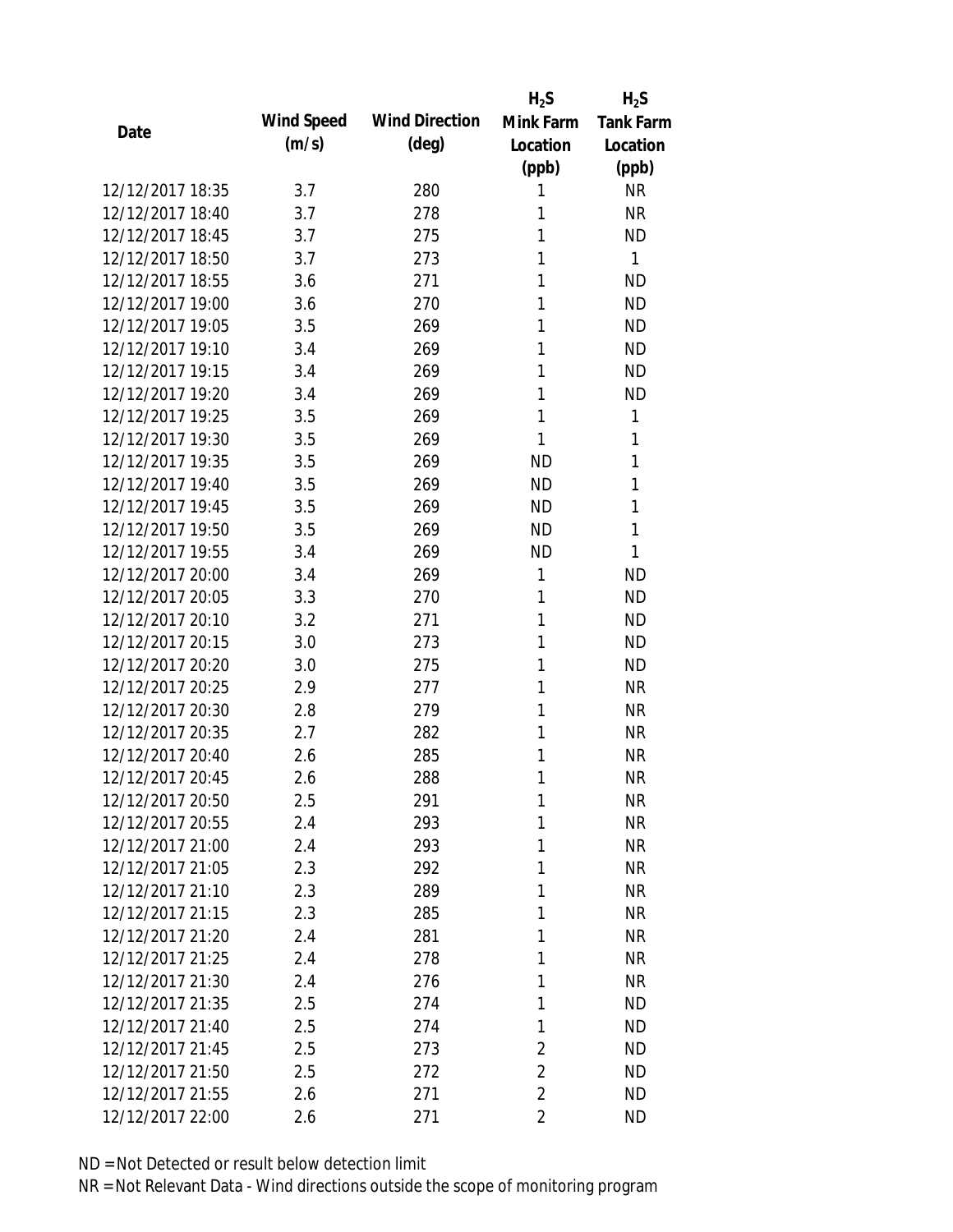|                  |            |                       | $H_2S$         | $H_2S$           |
|------------------|------------|-----------------------|----------------|------------------|
| Date             | Wind Speed | <b>Wind Direction</b> | Mink Farm      | <b>Tank Farm</b> |
|                  | (m/s)      | $(\text{deg})$        | Location       | Location         |
|                  |            |                       | (ppb)          | (ppb)            |
| 12/12/2017 22:05 | 2.6        | 271                   | $\overline{2}$ | <b>ND</b>        |
| 12/12/2017 22:10 | 2.6        | 271                   | $\overline{2}$ | <b>ND</b>        |
| 12/12/2017 22:15 | 2.6        | 272                   | $\overline{2}$ | <b>ND</b>        |
| 12/12/2017 22:20 | 2.5        | 273                   | $\overline{2}$ | <b>ND</b>        |
| 12/12/2017 22:25 | 2.4        | 275                   | $\overline{2}$ | <b>ND</b>        |
| 12/12/2017 22:30 | 2.4        | 275                   | 1              | <b>ND</b>        |
| 12/12/2017 22:35 | 2.3        | 274                   | 1              | <b>ND</b>        |
| 12/12/2017 22:40 | 2.2        | 274                   | 1              | <b>ND</b>        |
| 12/12/2017 22:45 | 2.1        | 273                   | 1              | <b>ND</b>        |
| 12/12/2017 22:50 | 2.1        | 272                   | 1              | <b>ND</b>        |
| 12/12/2017 22:55 | 2.1        | 271                   | 1              | <b>ND</b>        |
| 12/12/2017 23:00 | 2.1        | 270                   | 1              | 1                |
| 12/12/2017 23:05 | 2.1        | 269                   | 1              | 1                |
| 12/12/2017 23:10 | 2.1        | 267                   | 1              | 1                |
| 12/12/2017 23:15 | 2.2        | 264                   | 1              | 1                |
| 12/12/2017 23:20 | 2.2        | 261                   | 1              | <b>ND</b>        |
| 12/12/2017 23:25 | 2.2        | 257                   | <b>ND</b>      | <b>ND</b>        |
| 12/12/2017 23:30 | 2.2        | 254                   | <b>ND</b>      | <b>ND</b>        |
| 12/12/2017 23:35 | 2.2        | 252                   | <b>ND</b>      | <b>ND</b>        |
| 12/12/2017 23:40 | 2.2        | 251                   | <b>ND</b>      | <b>ND</b>        |
| 12/12/2017 23:45 | 2.2        | 250                   | <b>ND</b>      | <b>ND</b>        |
| 12/12/2017 23:50 | 2.1        | 250                   | <b>ND</b>      | <b>ND</b>        |
| 12/12/2017 23:55 | 2.1        | 251                   | <b>ND</b>      | <b>ND</b>        |
| 12/12/2017 24:00 | 2.1        | 252                   | <b>ND</b>      | $\mathbf{1}$     |
| 12/13/2017 00:05 | 2.1        | 252                   | <b>ND</b>      | <b>ND</b>        |
| 12/13/2017 00:10 | 2.1        | 249                   | <b>ND</b>      | <b>ND</b>        |
| 12/13/2017 00:15 | 2.1        | 244                   | <b>ND</b>      | <b>ND</b>        |
| 12/13/2017 00:20 | $2.2\,$    | 238                   | ND             | <b>ND</b>        |
| 12/13/2017 00:25 | 2.2        | 229                   | <b>NR</b>      | <b>ND</b>        |
| 12/13/2017 00:30 | 2.2        | 218                   | NR             | <b>ND</b>        |
| 12/13/2017 00:35 | 2.3        | 209                   | <b>NR</b>      | <b>ND</b>        |
| 12/13/2017 00:40 | 2.3        | 201                   | <b>NR</b>      | <b>ND</b>        |
| 12/13/2017 00:45 | 2.4        | 197                   | <b>NR</b>      | <b>ND</b>        |
| 12/13/2017 00:50 | 2.5        | 194                   | <b>NR</b>      | 1                |
| 12/13/2017 00:55 | 2.5        | 192                   | <b>NR</b>      | 1                |
| 12/13/2017 01:00 | 2.5        | 193                   | <b>NR</b>      | 1                |
| 12/13/2017 01:05 | 2.4        | 193                   | <b>NR</b>      | 1                |
| 12/13/2017 01:10 | 2.3        | 193                   | <b>NR</b>      | 1                |
| 12/13/2017 01:15 | 2.2        | 192                   | NR             | <b>ND</b>        |
| 12/13/2017 01:20 | 2.1        | 192                   | NR             | <b>ND</b>        |
| 12/13/2017 01:25 | 2.0        | 191                   | <b>NR</b>      | ND               |
| 12/13/2017 01:30 | 2.1        | 190                   | <b>NR</b>      | <b>ND</b>        |
|                  |            |                       |                |                  |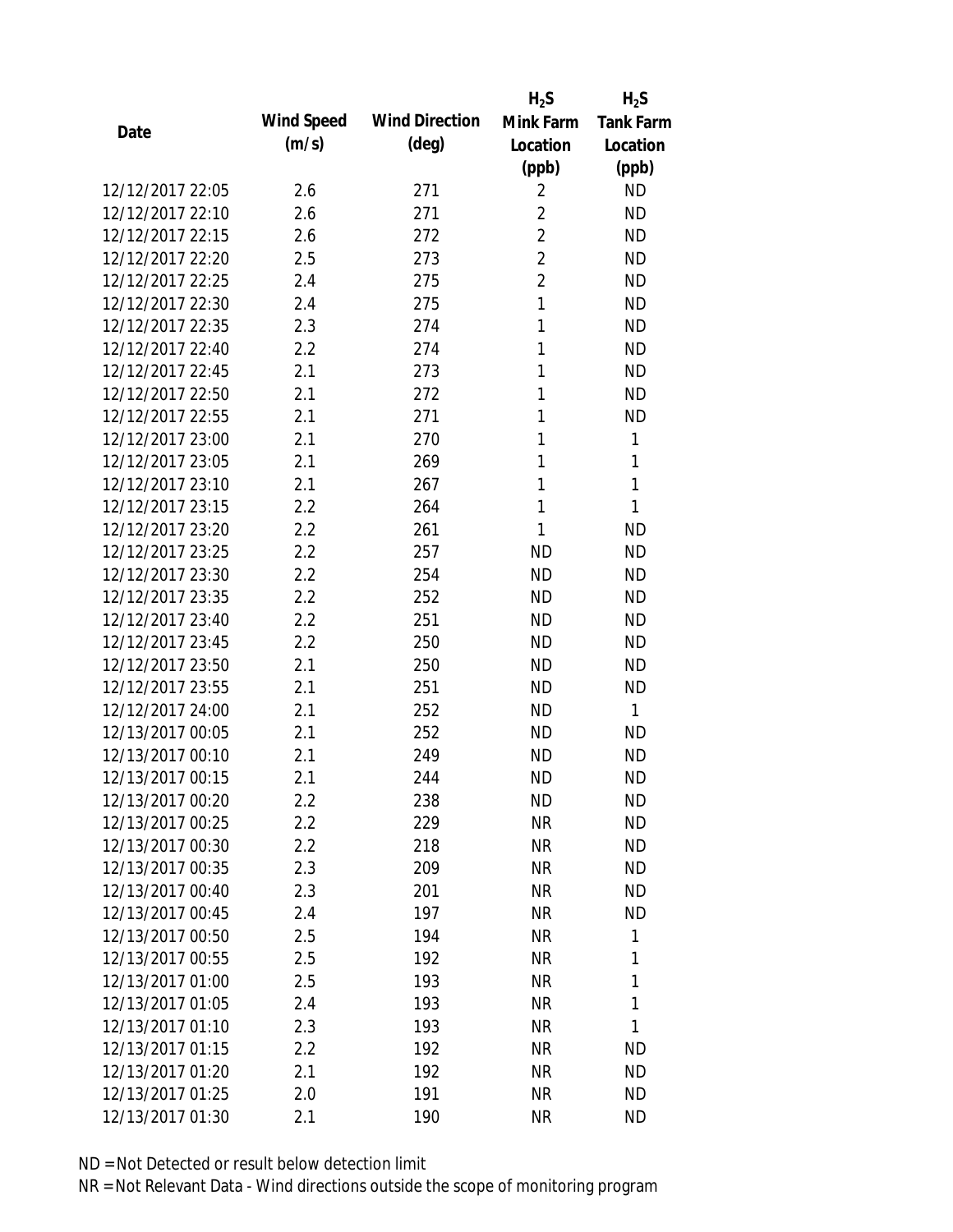|                  |            |                       | $H_2S$    | $H_2S$           |
|------------------|------------|-----------------------|-----------|------------------|
| Date             | Wind Speed | <b>Wind Direction</b> | Mink Farm | <b>Tank Farm</b> |
|                  | (m/s)      | $(\text{deg})$        | Location  | Location         |
|                  |            |                       | (ppb)     | (ppb)            |
| 12/13/2017 01:35 | 2.2        | 189                   | <b>NR</b> | <b>ND</b>        |
| 12/13/2017 01:40 | 2.4        | 187                   | <b>NR</b> | <b>ND</b>        |
| 12/13/2017 01:45 | 2.6        | 185                   | <b>NR</b> | 1                |
| 12/13/2017 01:50 | 2.7        | 182                   | <b>NR</b> | 1                |
| 12/13/2017 01:55 | 2.9        | 179                   | <b>NR</b> | $\mathbf{1}$     |
| 12/13/2017 02:00 | 3.0        | 176                   | <b>NR</b> | 1                |
| 12/13/2017 02:05 | 3.1        | 173                   | <b>NR</b> | 1                |
| 12/13/2017 02:10 | 3.2        | 171                   | <b>NR</b> | $\mathbf{1}$     |
| 12/13/2017 02:15 | 3.2        | 170                   | <b>NR</b> | $\mathbf{1}$     |
| 12/13/2017 02:20 | 3.1        | 170                   | <b>NR</b> | $\mathbf{1}$     |
| 12/13/2017 02:25 | 3.1        | 171                   | <b>NR</b> | 1                |
| 12/13/2017 02:30 | 3.0        | 172                   | <b>NR</b> | $\mathbf{1}$     |
| 12/13/2017 02:35 | 2.9        | 173                   | <b>NR</b> | 1                |
| 12/13/2017 02:40 | 2.8        | 173                   | <b>NR</b> | $\mathbf{1}$     |
| 12/13/2017 02:45 | 2.8        | 173                   | <b>NR</b> | $\mathbf{1}$     |
| 12/13/2017 02:50 | 2.9        | 171                   | <b>NR</b> | 1                |
| 12/13/2017 02:55 | 2.9        | 169                   | <b>NR</b> | <b>NR</b>        |
| 12/13/2017 03:00 | 3.0        | 166                   | <b>NR</b> | <b>NR</b>        |
| 12/13/2017 03:05 | 3.1        | 165                   | <b>NR</b> | <b>NR</b>        |
| 12/13/2017 03:10 | 3.2        | 164                   | <b>NR</b> | <b>NR</b>        |
| 12/13/2017 03:15 | 3.3        | 164                   | <b>NR</b> | <b>NR</b>        |
| 12/13/2017 03:20 | 3.4        | 164                   | <b>NR</b> | <b>NR</b>        |
| 12/13/2017 03:25 | 3.5        | 165                   | <b>NR</b> | <b>NR</b>        |
| 12/13/2017 03:30 | 3.5        | 166                   | <b>NR</b> | <b>NR</b>        |
| 12/13/2017 03:35 | 3.5        | 166                   | <b>NR</b> | <b>NR</b>        |
| 12/13/2017 03:40 | 3.5        | 166                   | <b>NR</b> | <b>NR</b>        |
| 12/13/2017 03:45 | 3.5        | 167                   | <b>NR</b> | <b>NR</b>        |
| 12/13/2017 03:50 | 3.4        | 167                   | <b>NR</b> | <b>NR</b>        |
| 12/13/2017 03:55 | 3.4        | 167                   | <b>NR</b> | <b>NR</b>        |
| 12/13/2017 04:00 | 3.4        | 167                   | NR        | <b>NR</b>        |
| 12/13/2017 04:05 | 3.4        | 168                   | <b>NR</b> | <b>NR</b>        |
| 12/13/2017 04:10 | 3.5        | 169                   | <b>NR</b> | <b>NR</b>        |
| 12/13/2017 04:15 | 3.5        | 169                   | <b>NR</b> | <b>NR</b>        |
| 12/13/2017 04:20 | 3.7        | 170                   | <b>NR</b> | <b>ND</b>        |
| 12/13/2017 04:25 | 3.8        | 170                   | <b>NR</b> | <b>ND</b>        |
| 12/13/2017 04:30 | 4.0        | 171                   | <b>NR</b> | <b>ND</b>        |
| 12/13/2017 04:35 | 4.1        | 171                   | <b>NR</b> | <b>ND</b>        |
| 12/13/2017 04:40 | 4.2        | 171                   | NR        | <b>ND</b>        |
| 12/13/2017 04:45 | 4.3        | 171                   | <b>NR</b> | <b>ND</b>        |
| 12/13/2017 04:50 | 4.4        | 170                   | <b>NR</b> | 1                |
| 12/13/2017 04:55 | 4.4        | 170                   | <b>NR</b> | 1                |
| 12/13/2017 05:00 | 4.4        | 170                   | <b>NR</b> | 1                |
|                  |            |                       |           |                  |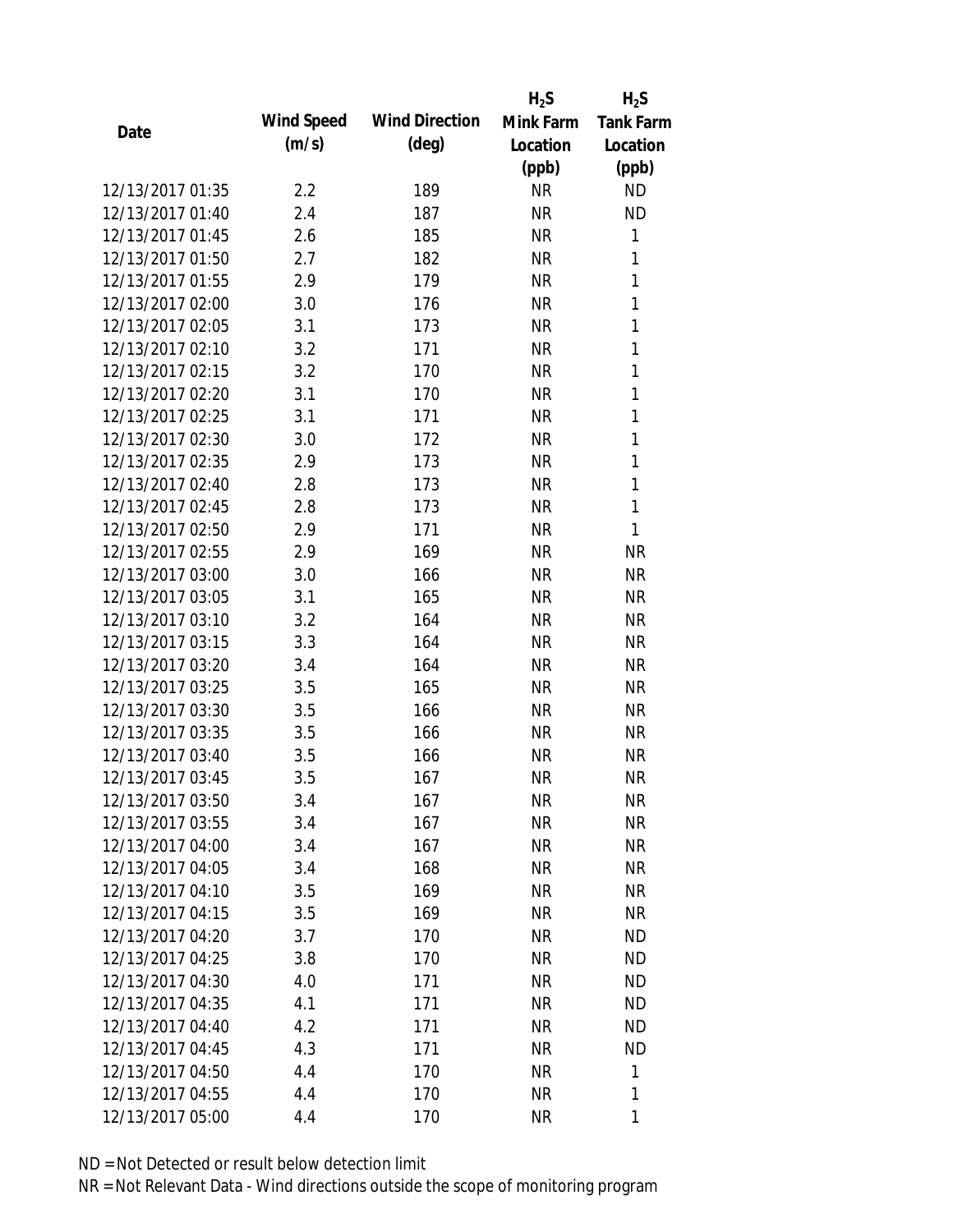|                  |            |                       | $H_2S$    | $H_2S$           |
|------------------|------------|-----------------------|-----------|------------------|
| Date             | Wind Speed | <b>Wind Direction</b> | Mink Farm | <b>Tank Farm</b> |
|                  | (m/s)      | $(\text{deg})$        | Location  | Location         |
|                  |            |                       | (ppb)     | (ppb)            |
| 12/13/2017 05:05 | 4.3        | 169                   | <b>NR</b> | <b>NR</b>        |
| 12/13/2017 05:10 | 4.3        | 169                   | <b>NR</b> | <b>NR</b>        |
| 12/13/2017 05:15 | 4.3        | 169                   | <b>NR</b> | <b>NR</b>        |
| 12/13/2017 05:20 | 4.3        | 169                   | <b>NR</b> | <b>NR</b>        |
| 12/13/2017 05:25 | 4.4        | 169                   | <b>NR</b> | <b>NR</b>        |
| 12/13/2017 05:30 | 4.4        | 169                   | <b>NR</b> | <b>NR</b>        |
| 12/13/2017 05:35 | 4.5        | 169                   | <b>NR</b> | <b>NR</b>        |
| 12/13/2017 05:40 | 4.5        | 169                   | <b>NR</b> | <b>NR</b>        |
| 12/13/2017 05:45 | 4.6        | 170                   | <b>NR</b> | <b>ND</b>        |
| 12/13/2017 05:50 | 4.7        | 171                   | <b>NR</b> | <b>ND</b>        |
| 12/13/2017 05:55 | 4.7        | 171                   | <b>NR</b> | <b>ND</b>        |
| 12/13/2017 06:00 | 4.8        | 172                   | <b>NR</b> | <b>ND</b>        |
| 12/13/2017 06:05 | 4.8        | 173                   | <b>NR</b> | <b>ND</b>        |
| 12/13/2017 06:10 | 4.8        | 174                   | <b>NR</b> | <b>ND</b>        |
| 12/13/2017 06:15 | 4.8        | 174                   | <b>NR</b> | <b>ND</b>        |
| 12/13/2017 06:20 | 4.8        | 174                   | <b>NR</b> | <b>ND</b>        |
| 12/13/2017 06:25 | 4.7        | 175                   | <b>NR</b> | <b>ND</b>        |
| 12/13/2017 06:30 | 4.7        | 175                   | <b>NR</b> | <b>ND</b>        |
| 12/13/2017 06:35 | 4.6        | 175                   | <b>NR</b> | <b>ND</b>        |
| 12/13/2017 06:40 | 4.6        | 174                   | <b>NR</b> | <b>ND</b>        |
| 12/13/2017 06:45 | 4.6        | 173                   | <b>NR</b> | <b>ND</b>        |
| 12/13/2017 06:50 | 4.6        | 172                   | <b>NR</b> | $\mathbf{1}$     |
| 12/13/2017 06:55 | 4.7        | 170                   | <b>NR</b> | <b>ND</b>        |
| 12/13/2017 07:00 | 4.8        | 169                   | <b>NR</b> | <b>NR</b>        |
| 12/13/2017 07:05 | 4.9        | 168                   | <b>NR</b> | <b>NR</b>        |
| 12/13/2017 07:10 | 5.0        | 167                   | <b>NR</b> | <b>NR</b>        |
| 12/13/2017 07:15 | 5.0        | 166                   | <b>NR</b> | <b>NR</b>        |
| 12/13/2017 07:20 | 5.1        | 166                   | NR        | <b>NR</b>        |
| 12/13/2017 07:25 | 5.1        | 165                   | <b>NR</b> | <b>NR</b>        |
| 12/13/2017 07:30 | 5.2        | 165                   | NR        | <b>NR</b>        |
| 12/13/2017 07:35 | 5.2        | 165                   | <b>NR</b> | <b>NR</b>        |
| 12/13/2017 07:40 | 5.2        | 164                   | <b>NR</b> | <b>NR</b>        |
| 12/13/2017 07:45 | 5.2        | 164                   | NR        | <b>NR</b>        |
| 12/13/2017 07:50 | 5.2        | 164                   | <b>NR</b> | <b>NR</b>        |
| 12/13/2017 07:55 | 5.1        | 164                   | <b>NR</b> | <b>NR</b>        |
| 12/13/2017 08:00 | 5.0        | 164                   | <b>NR</b> | <b>NR</b>        |
| 12/13/2017 08:05 | 4.9        | 165                   | NR        | <b>NR</b>        |
| 12/13/2017 08:10 | 4.8        | 166                   | NR        | <b>NR</b>        |
| 12/13/2017 08:15 | 4.7        | 166                   | <b>NR</b> | <b>NR</b>        |
| 12/13/2017 08:20 | 4.7        | 167                   | <b>NR</b> | <b>NR</b>        |
| 12/13/2017 08:25 | 4.8        | 167                   | <b>NR</b> | <b>NR</b>        |
| 12/13/2017 08:30 |            |                       |           |                  |
|                  | 4.9        | 167                   | <b>NR</b> | <b>NR</b>        |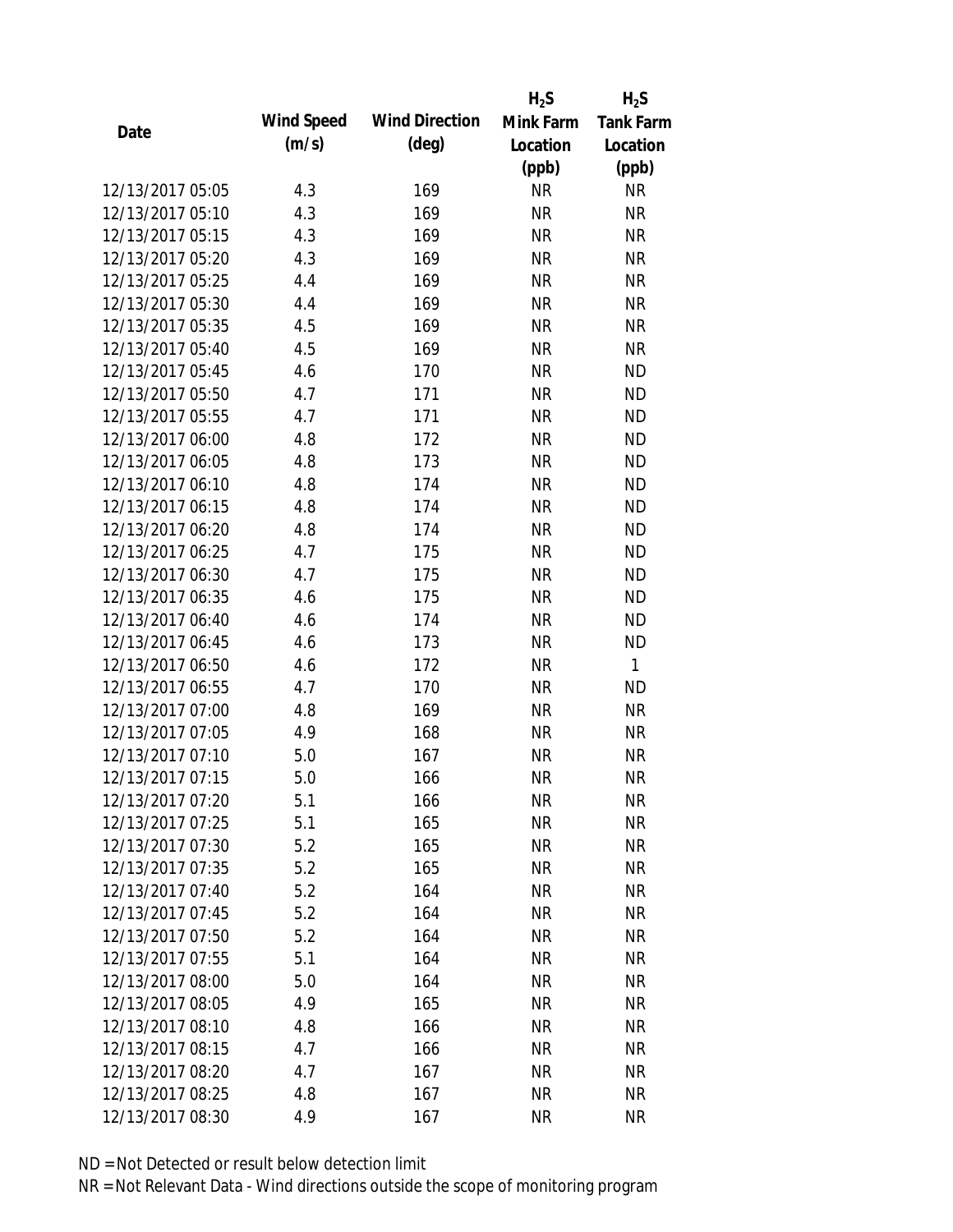|                  |            |                       | $H_2S$    | $H_2S$           |
|------------------|------------|-----------------------|-----------|------------------|
| Date             | Wind Speed | <b>Wind Direction</b> | Mink Farm | <b>Tank Farm</b> |
|                  | (m/s)      | $(\text{deg})$        | Location  | Location         |
|                  |            |                       | (ppb)     | (ppb)            |
| 12/13/2017 08:35 | 5.1        | 167                   | <b>NR</b> | <b>NR</b>        |
| 12/13/2017 08:40 | 5.3        | 167                   | <b>NR</b> | <b>NR</b>        |
| 12/13/2017 08:45 | 5.6        | 167                   | <b>NR</b> | <b>NR</b>        |
| 12/13/2017 08:50 | 5.8        | 168                   | <b>NR</b> | <b>NR</b>        |
| 12/13/2017 08:55 | 5.9        | 168                   | <b>NR</b> | <b>NR</b>        |
| 12/13/2017 09:00 | 6.1        | 168                   | <b>NR</b> | <b>NR</b>        |
| 12/13/2017 09:05 | 6.2        | 168                   | <b>NR</b> | <b>NR</b>        |
| 12/13/2017 09:10 | 6.3        | 167                   | <b>NR</b> | <b>NR</b>        |
| 12/13/2017 09:15 | 6.5        | 167                   | <b>NR</b> | <b>NR</b>        |
| 12/13/2017 09:20 | 6.7        | 166                   | <b>NR</b> | <b>NR</b>        |
| 12/13/2017 09:25 | 7.0        | 165                   | <b>NR</b> | <b>NR</b>        |
| 12/13/2017 09:30 | 7.2        | 164                   | <b>NR</b> | <b>NR</b>        |
| 12/13/2017 09:35 | 7.4        | 163                   | <b>NR</b> | <b>NR</b>        |
| 12/13/2017 09:40 | 7.7        | 163                   | <b>NR</b> | <b>NR</b>        |
| 12/13/2017 09:45 | 7.9        | 164                   | <b>NR</b> | <b>NR</b>        |
| 12/13/2017 09:50 | 8.1        | 164                   | <b>NR</b> | <b>NR</b>        |
| 12/13/2017 09:55 | 8.2        | 165                   | <b>NR</b> | <b>NR</b>        |
| 12/13/2017 10:00 | 8.3        | 166                   | <b>NR</b> | <b>NR</b>        |
| 12/13/2017 10:05 | 8.4        | 167                   | <b>NR</b> | <b>NR</b>        |
| 12/13/2017 10:10 | 8.3        | 169                   | <b>NR</b> | <b>NR</b>        |
| 12/13/2017 10:15 | 8.2        | 170                   | <b>NR</b> | <b>ND</b>        |
| 12/13/2017 10:20 | 8.1        | 172                   | <b>NR</b> | <b>ND</b>        |
| 12/13/2017 10:25 | 7.9        | 174                   | <b>NR</b> | <b>ND</b>        |
| 12/13/2017 10:30 | 7.8        | 176                   | <b>NR</b> | <b>ND</b>        |
| 12/13/2017 10:35 | 7.6        | 178                   | <b>NR</b> | <b>ND</b>        |
| 12/13/2017 10:40 | 7.4        | 180                   | <b>NR</b> | <b>ND</b>        |
| 12/13/2017 10:45 | 7.4        | 181                   | <b>NR</b> | <b>ND</b>        |
| 12/13/2017 10:50 | 7.3        | 181                   | <b>NR</b> | 1                |
| 12/13/2017 10:55 | 7.3        | 181                   | <b>NR</b> | <b>ND</b>        |
| 12/13/2017 11:00 | 7.4        | 181                   | NR        | <b>ND</b>        |
| 12/13/2017 11:05 | 7.5        | 182                   | <b>NR</b> | <b>ND</b>        |
| 12/13/2017 11:10 | 7.5        | 181                   | <b>NR</b> | <b>ND</b>        |
| 12/13/2017 11:15 | 7.6        | 181                   | <b>NR</b> | <b>ND</b>        |
| 12/13/2017 11:20 | 7.6        | 182                   | <b>NR</b> | <b>ND</b>        |
| 12/13/2017 11:25 | 7.5        | 183                   | <b>NR</b> | <b>ND</b>        |
| 12/13/2017 11:30 | 7.4        | 184                   | <b>NR</b> | <b>ND</b>        |
| 12/13/2017 11:35 | 7.2        | 185                   | NR        | <b>ND</b>        |
| 12/13/2017 11:40 | 7.0        | 187                   | NR        | <b>ND</b>        |
| 12/13/2017 11:45 | 6.8        | 189                   | <b>NR</b> | <b>ND</b>        |
| 12/13/2017 11:50 | 6.6        | 190                   | <b>NR</b> | <b>ND</b>        |
| 12/13/2017 11:55 | 6.3        | 192                   | <b>NR</b> | <b>ND</b>        |
| 12/13/2017 12:00 | 6.0        | 193                   | <b>NR</b> | <b>ND</b>        |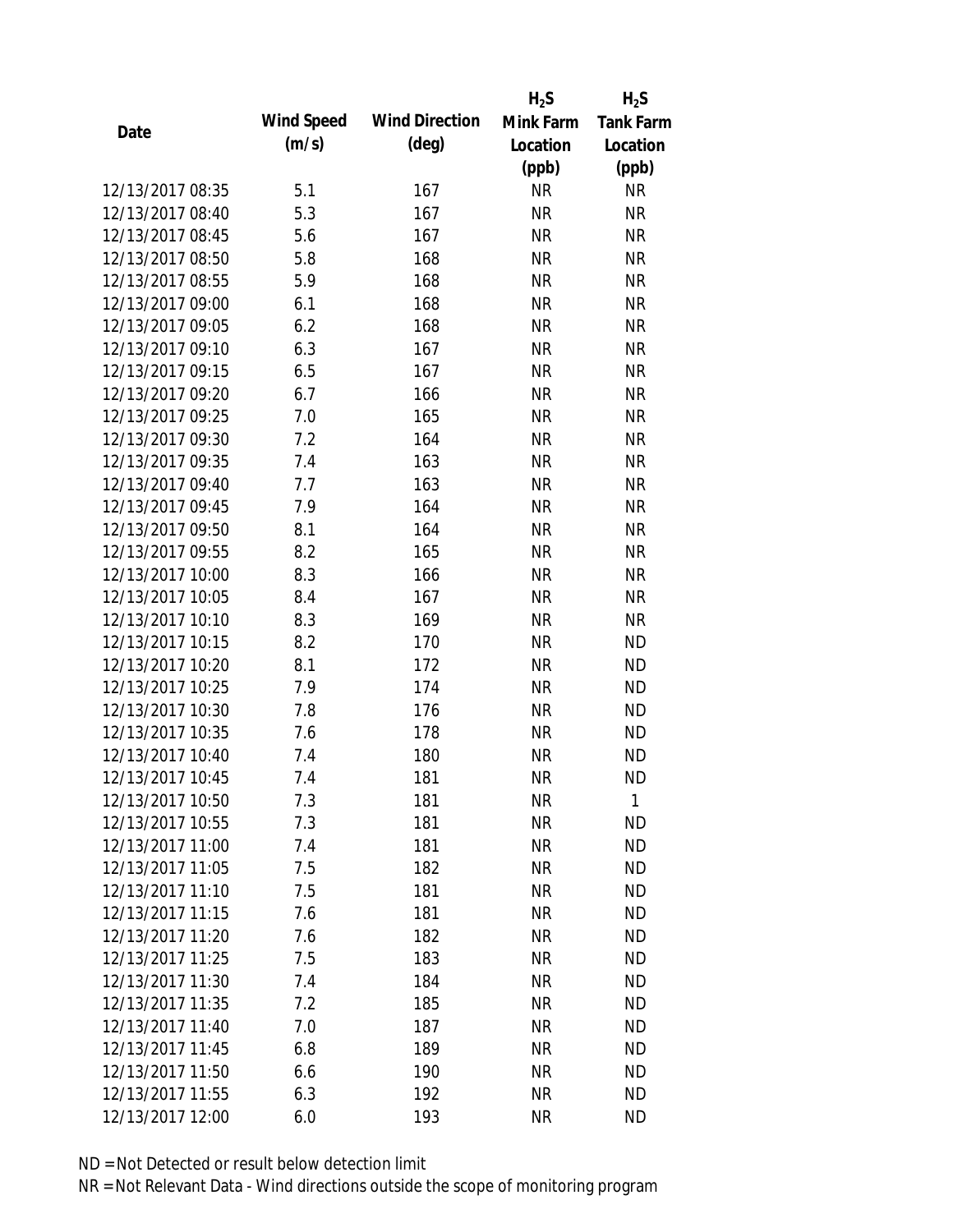|                  |                   |                       | $H_2S$    | $H_2S$           |
|------------------|-------------------|-----------------------|-----------|------------------|
| Date             | <b>Wind Speed</b> | <b>Wind Direction</b> | Mink Farm | <b>Tank Farm</b> |
|                  | (m/s)             | $(\text{deg})$        | Location  | Location         |
|                  |                   |                       | (ppb)     | (ppb)            |
| 12/13/2017 12:05 | 5.8               | 195                   | <b>NR</b> | <b>ND</b>        |
| 12/13/2017 12:10 | 5.7               | 196                   | <b>NR</b> | <b>ND</b>        |
| 12/13/2017 12:15 | 5.6               | 198                   | <b>NR</b> | <b>ND</b>        |
| 12/13/2017 12:20 | 5.6               | 200                   | <b>NR</b> | <b>ND</b>        |
| 12/13/2017 12:25 | 5.7               | 202                   | <b>NR</b> | <b>ND</b>        |
| 12/13/2017 12:30 | 5.9               | 204                   | <b>NR</b> | <b>ND</b>        |
| 12/13/2017 12:35 | 6.1               | 206                   | <b>NR</b> | <b>ND</b>        |
| 12/13/2017 12:40 | 6.4               | 208                   | <b>NR</b> | <b>ND</b>        |
| 12/13/2017 12:45 | 6.5               | 210                   | <b>NR</b> | <b>ND</b>        |
| 12/13/2017 12:50 | 6.7               | 211                   | <b>NR</b> | <b>ND</b>        |
| 12/13/2017 12:55 | 6.7               | 213                   | <b>NR</b> | <b>ND</b>        |
| 12/13/2017 13:00 | 6.7               | 214                   | <b>NR</b> | <b>ND</b>        |
| 12/13/2017 13:05 | 6.8               | 216                   | <b>NR</b> | <b>ND</b>        |
| 12/13/2017 13:10 | 6.8               | 217                   | <b>NR</b> | <b>ND</b>        |
| 12/13/2017 13:15 | 7.0               | 218                   | <b>NR</b> | <b>ND</b>        |
| 12/13/2017 13:20 | 7.2               | 219                   | <b>NR</b> | <b>ND</b>        |
| 12/13/2017 13:25 | 7.3               | 220                   | <b>NR</b> | <b>ND</b>        |
| 12/13/2017 13:30 | 7.5               | 221                   | <b>NR</b> | <b>ND</b>        |
| 12/13/2017 13:35 | 7.5               | 221                   | <b>NR</b> | <b>ND</b>        |
| 12/13/2017 13:40 | 7.5               | 221                   | <b>NR</b> | <b>ND</b>        |
| 12/13/2017 13:45 | 7.3               | 221                   | <b>NR</b> | 1                |
| 12/13/2017 13:50 | 7.1               | 221                   | <b>NR</b> | 1                |
| 12/13/2017 13:55 | 6.9               | 221                   | <b>NR</b> | 1                |
| 12/13/2017 14:00 | 6.7               | 222                   | <b>NR</b> | $\mathbf{1}$     |
| 12/13/2017 14:05 | 6.5               | 223                   | <b>NR</b> | 1                |
| 12/13/2017 14:10 | 6.4               | 224                   | <b>NR</b> | 1                |
| 12/13/2017 14:15 | 6.3               | 226                   | <b>NR</b> | $\mathbf{1}$     |
| 12/13/2017 14:20 | 6.3               | 228                   | <b>NR</b> | 1                |
| 12/13/2017 14:25 | 6.3               | 230                   | <b>ND</b> | 1                |
| 12/13/2017 14:30 | 6.4               | 232                   | ND        | 1                |
| 12/13/2017 14:35 | 6.4               | 234                   | <b>ND</b> | 1                |
| 12/13/2017 14:40 | 6.4               | 236                   | <b>ND</b> | 1                |
| 12/13/2017 14:45 | 6.3               | 237                   | ND        | 1                |
| 12/13/2017 14:50 | 6.1               | 237                   | <b>ND</b> | 1                |
| 12/13/2017 14:55 | 5.9               | 238                   | ND        | 1                |
| 12/13/2017 15:00 | 5.6               | 238                   | ND        | 1                |
| 12/13/2017 15:05 | 5.5               | 237                   | ND        | 1                |
| 12/13/2017 15:10 | 5.4               | 238                   | ND        | 1                |
| 12/13/2017 15:15 | 5.4               | 240                   | <b>ND</b> | 1                |
| 12/13/2017 15:20 | 5.5               | 243                   | ND        | 1                |
| 12/13/2017 15:25 | 5.7               | 247                   | ND        | 1                |
| 12/13/2017 15:30 | 5.9               | 252                   | ND        | 1                |
|                  |                   |                       |           |                  |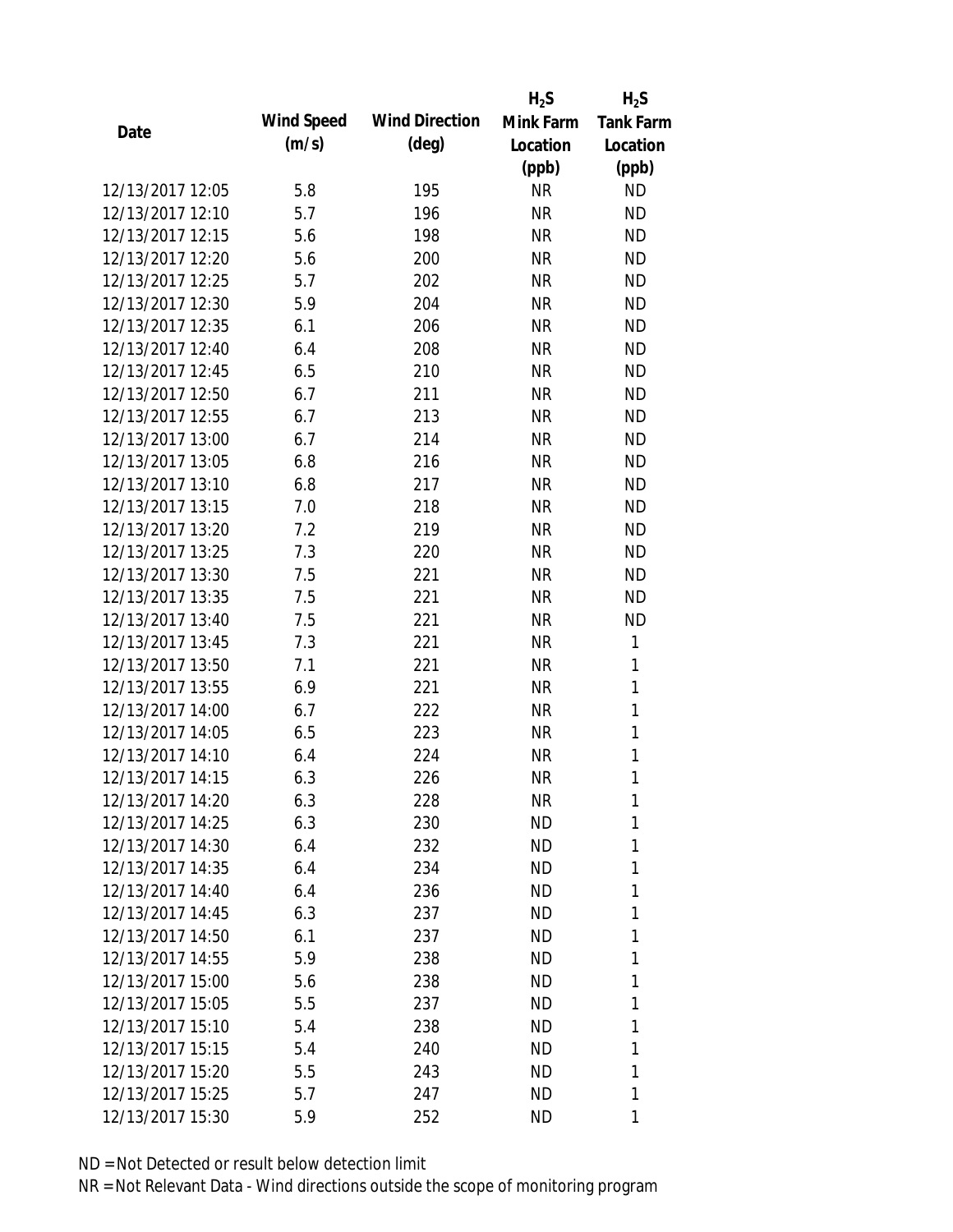|                  |            |                       | $H_2S$         | $H_2S$           |
|------------------|------------|-----------------------|----------------|------------------|
| Date             | Wind Speed | <b>Wind Direction</b> | Mink Farm      | <b>Tank Farm</b> |
|                  | (m/s)      | $(\text{deg})$        | Location       | Location         |
|                  |            |                       | (ppb)          | (ppb)            |
| 12/13/2017 15:35 | 6.1        | 259                   | <b>ND</b>      | 1                |
| 12/13/2017 15:40 | 6.2        | 265                   | <b>ND</b>      | 1                |
| 12/13/2017 15:45 | 6.3        | 272                   | 1              | 1                |
| 12/13/2017 15:50 | 6.2        | 278                   | 1              | <b>NR</b>        |
| 12/13/2017 15:55 | 6.1        | 283                   | $\overline{2}$ | <b>NR</b>        |
| 12/13/2017 16:00 | 6.0        | 286                   | $\overline{2}$ | <b>NR</b>        |
| 12/13/2017 16:05 | 5.9        | 288                   | $\overline{2}$ | <b>NR</b>        |
| 12/13/2017 16:10 | 5.7        | 289                   | $\overline{2}$ | <b>NR</b>        |
| 12/13/2017 16:15 | 5.6        | 288                   | 3              | <b>NR</b>        |
| 12/13/2017 16:20 | 5.6        | 288                   | 3              | <b>NR</b>        |
| 12/13/2017 16:25 | 5.6        | 287                   | 4              | <b>NR</b>        |
| 12/13/2017 16:30 | 5.6        | 287                   | 4              | <b>NR</b>        |
| 12/13/2017 16:35 | 5.7        | 286                   | 5              | <b>NR</b>        |
| 12/13/2017 16:40 | 5.8        | 286                   | 5              | <b>NR</b>        |
| 12/13/2017 16:45 | 5.9        | 286                   | 5              | <b>NR</b>        |
| 12/13/2017 16:50 | 5.9        | 286                   | 5              | <b>NR</b>        |
| 12/13/2017 16:55 | 5.9        | 287                   | 5              | <b>NR</b>        |
| 12/13/2017 17:00 | 6.0        | 288                   | 4              | <b>NR</b>        |
| 12/13/2017 17:05 | 6.1        | 291                   | 4              | <b>NR</b>        |
| 12/13/2017 17:10 | 6.2        | 295                   | 3              | <b>NR</b>        |
| 12/13/2017 17:15 | 6.5        | 300                   | 3              | <b>NR</b>        |
| 12/13/2017 17:20 | 6.8        | 305                   | 3              | <b>NR</b>        |
| 12/13/2017 17:25 | 7.1        | 310                   | $\overline{2}$ | <b>NR</b>        |
| 12/13/2017 17:30 | 7.4        | 313                   | $\overline{2}$ | <b>NR</b>        |
| 12/13/2017 17:35 | 7.6        | 314                   | 1              | <b>NR</b>        |
| 12/13/2017 17:40 | 7.8        | 315                   | 1              | <b>NR</b>        |
| 12/13/2017 17:45 | 7.9        | 315                   | 1              | <b>NR</b>        |
| 12/13/2017 17:50 | 8.1        | 314                   | 1              | <b>NR</b>        |
| 12/13/2017 17:55 | 8.1        | 312                   | 1              | <b>NR</b>        |
| 12/13/2017 18:00 | 8.2        | 311                   | 1              | <b>NR</b>        |
| 12/13/2017 18:05 | 8.4        | 311                   | 1              | <b>NR</b>        |
| 12/13/2017 18:10 | 8.4        | 311                   | 1              | <b>NR</b>        |
| 12/13/2017 18:15 | 8.5        | 311                   | 1              | <b>NR</b>        |
| 12/13/2017 18:20 | 8.4        | 311                   | 1              | <b>NR</b>        |
| 12/13/2017 18:25 | 8.4        | 312                   | <b>ND</b>      | <b>NR</b>        |
| 12/13/2017 18:30 | 8.3        | 313                   | <b>ND</b>      | <b>NR</b>        |
| 12/13/2017 18:35 | 8.2        | 313                   | ND.            | <b>NR</b>        |
| 12/13/2017 18:40 | 8.2        | 314                   | <b>ND</b>      | <b>NR</b>        |
| 12/13/2017 18:45 | 8.3        | 316                   | <b>ND</b>      | <b>NR</b>        |
| 12/13/2017 18:50 | 8.4        | 317                   | <b>ND</b>      | <b>NR</b>        |
| 12/13/2017 18:55 | 8.7        | 318                   | <b>ND</b>      | <b>NR</b>        |
| 12/13/2017 19:00 | 9.1        | 318                   | <b>ND</b>      | <b>NR</b>        |
|                  |            |                       |                |                  |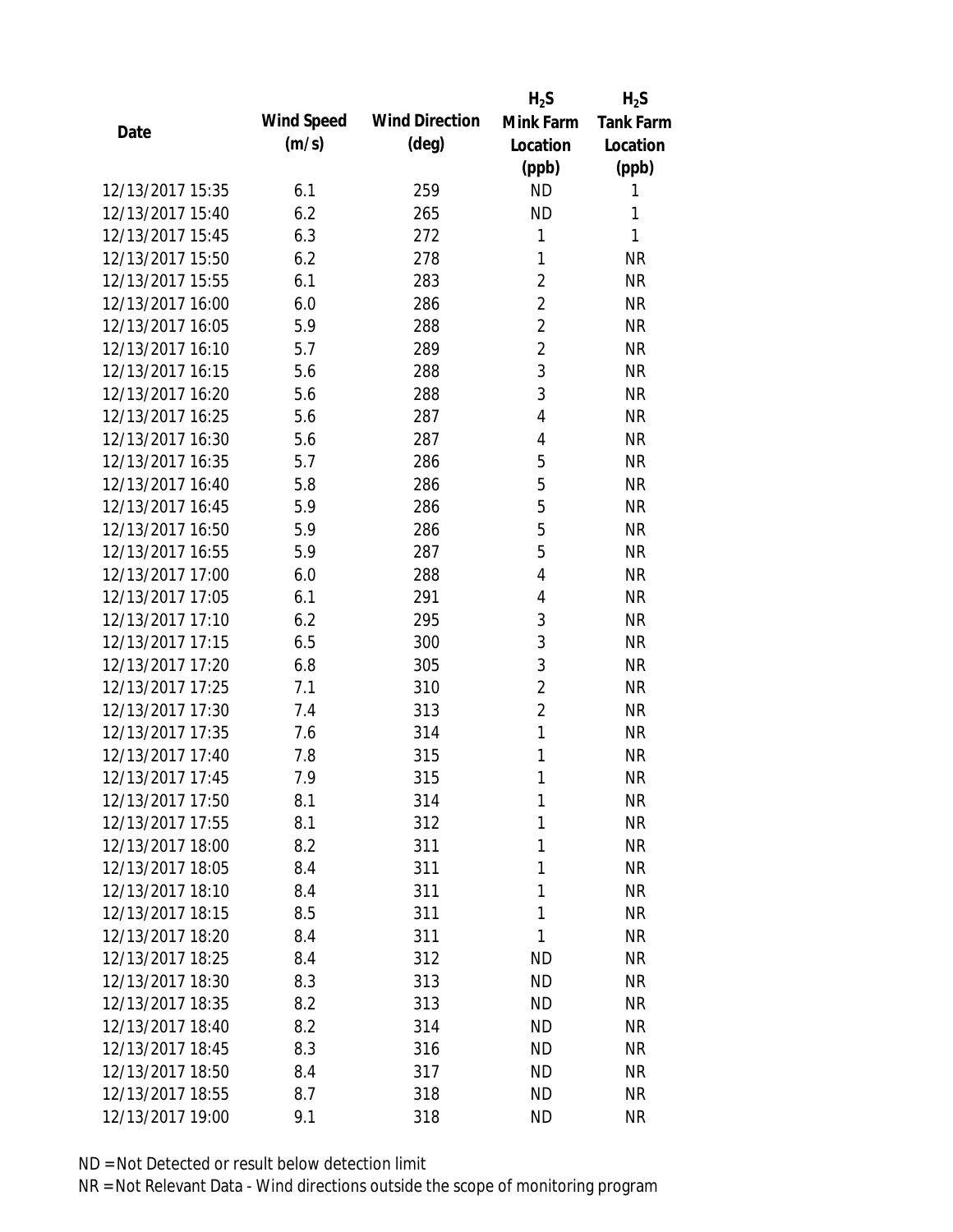|                  |            |                       | $H_2S$       | $H_2S$           |
|------------------|------------|-----------------------|--------------|------------------|
| Date             | Wind Speed | <b>Wind Direction</b> | Mink Farm    | <b>Tank Farm</b> |
|                  | (m/s)      | $(\text{deg})$        | Location     | Location         |
|                  |            |                       | (ppb)        | (ppb)            |
| 12/13/2017 19:05 | 9.4        | 319                   | <b>ND</b>    | <b>NR</b>        |
| 12/13/2017 19:10 | 9.6        | 319                   | <b>ND</b>    | <b>NR</b>        |
| 12/13/2017 19:15 | 9.8        | 319                   | <b>ND</b>    | <b>NR</b>        |
| 12/13/2017 19:20 | 9.8        | 319                   | <b>ND</b>    | <b>NR</b>        |
| 12/13/2017 19:25 | 9.6        | 319                   | <b>ND</b>    | <b>NR</b>        |
| 12/13/2017 19:30 | 9.3        | 319                   | <b>ND</b>    | <b>NR</b>        |
| 12/13/2017 19:35 | 9.0        | 320                   | <b>ND</b>    | <b>NR</b>        |
| 12/13/2017 19:40 | 8.6        | 320                   | <b>ND</b>    | <b>NR</b>        |
| 12/13/2017 19:45 | 8.4        | 320                   | <b>ND</b>    | <b>NR</b>        |
| 12/13/2017 19:50 | 8.2        | 321                   | <b>ND</b>    | <b>NR</b>        |
| 12/13/2017 19:55 | 8.1        | 321                   | <b>ND</b>    | <b>NR</b>        |
| 12/13/2017 20:00 | 8.2        | 321                   | <b>ND</b>    | <b>NR</b>        |
| 12/13/2017 20:05 | 8.5        | 321                   | <b>ND</b>    | <b>NR</b>        |
| 12/13/2017 20:10 | 8.8        | 321                   | 1            | <b>NR</b>        |
| 12/13/2017 20:15 | 9.1        | 322                   | 1            | <b>NR</b>        |
| 12/13/2017 20:20 | 9.4        | 322                   | 1            | <b>NR</b>        |
| 12/13/2017 20:25 | 9.7        | 321                   | $\mathbf{1}$ | <b>NR</b>        |
| 12/13/2017 20:30 | 9.9        | 321                   | $\mathbf{1}$ | <b>NR</b>        |
| 12/13/2017 20:35 | 9.8        | 321                   | <b>ND</b>    | <b>NR</b>        |
| 12/13/2017 20:40 | 9.6        | 320                   | <b>ND</b>    | <b>NR</b>        |
| 12/13/2017 20:45 | 9.5        | 320                   | <b>ND</b>    | <b>NR</b>        |
| 12/13/2017 20:50 | 9.4        | 319                   | <b>ND</b>    | <b>NR</b>        |
| 12/13/2017 20:55 | 9.2        | 320                   | <b>ND</b>    | <b>NR</b>        |
| 12/13/2017 21:00 | 9.0        | 320                   | <b>ND</b>    | <b>NR</b>        |
| 12/13/2017 21:05 | 9.0        | 320                   | <b>ND</b>    | <b>NR</b>        |
| 12/13/2017 21:10 | 9.0        | 320                   | <b>ND</b>    | <b>NR</b>        |
| 12/13/2017 21:15 | 8.9        | 321                   | <b>ND</b>    | <b>NR</b>        |
| 12/13/2017 21:20 | 8.9        | 321                   | <b>ND</b>    | <b>NR</b>        |
| 12/13/2017 21:25 | 9.0        | 321                   | <b>ND</b>    | <b>NR</b>        |
| 12/13/2017 21:30 | 8.9        | 322                   | ND           | <b>NR</b>        |
| 12/13/2017 21:35 | 8.6        | 322                   | <b>ND</b>    | <b>NR</b>        |
| 12/13/2017 21:40 | 8.4        | 323                   | <b>ND</b>    | <b>NR</b>        |
| 12/13/2017 21:45 | 8.1        | 323                   | <b>ND</b>    | <b>NR</b>        |
| 12/13/2017 21:50 | 7.7        | 324                   | <b>ND</b>    | <b>NR</b>        |
| 12/13/2017 21:55 | 7.4        | 325                   | <b>ND</b>    | <b>NR</b>        |
| 12/13/2017 22:00 | 7.0        | 325                   | <b>ND</b>    | <b>NR</b>        |
| 12/13/2017 22:05 | 6.8        | 326                   | <b>ND</b>    | <b>NR</b>        |
| 12/13/2017 22:10 | 6.5        | 326                   | <b>ND</b>    | <b>NR</b>        |
| 12/13/2017 22:15 | 6.3        | 327                   | <b>ND</b>    | <b>NR</b>        |
| 12/13/2017 22:20 | 6.1        | 328                   | <b>ND</b>    | <b>NR</b>        |
| 12/13/2017 22:25 | 6.0        | 328                   | <b>ND</b>    | <b>NR</b>        |
| 12/13/2017 22:30 | 5.9        | 329                   | <b>ND</b>    | <b>NR</b>        |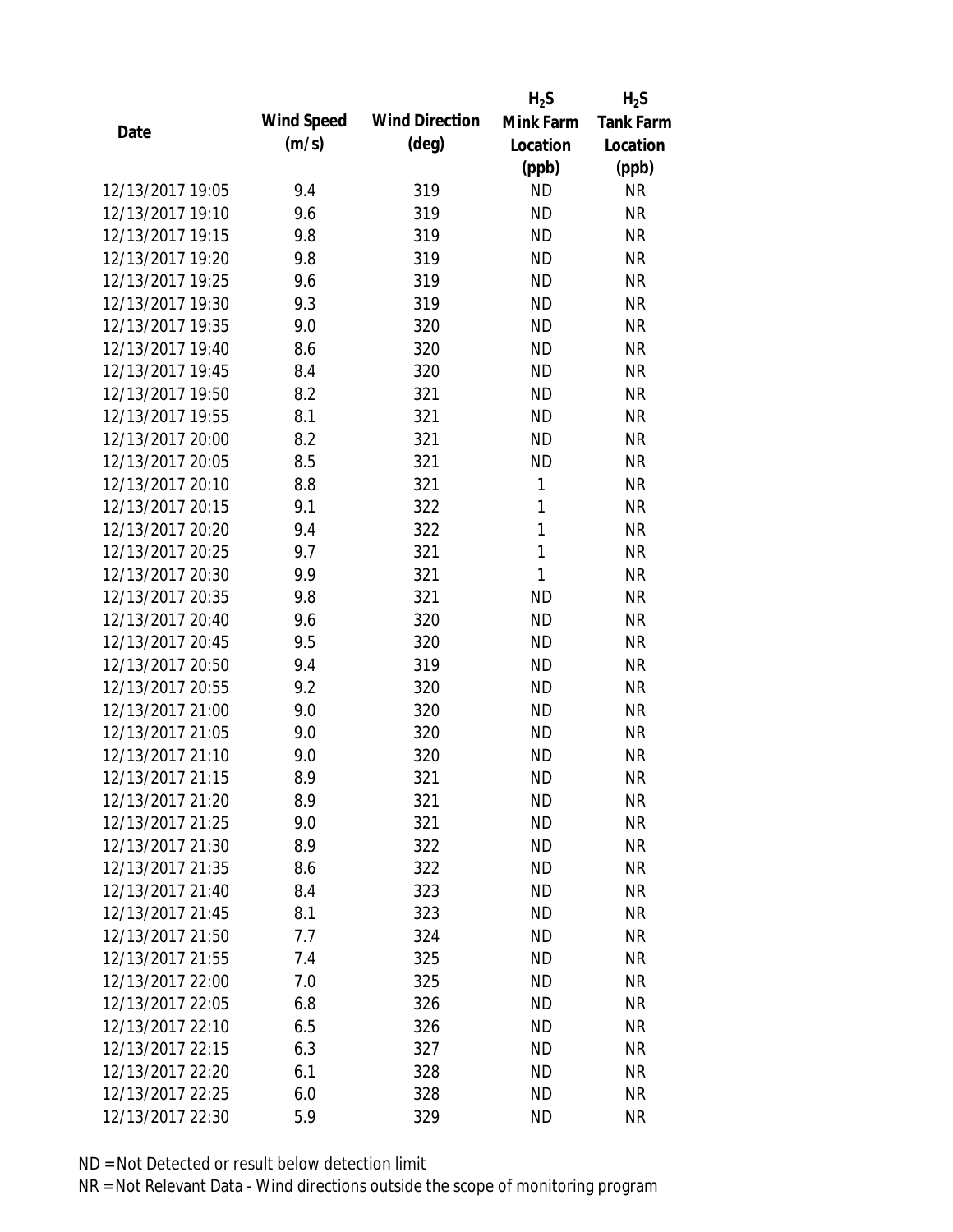|                  |            |                       | $H_2S$    | $H_2S$           |
|------------------|------------|-----------------------|-----------|------------------|
| Date             | Wind Speed | <b>Wind Direction</b> | Mink Farm | <b>Tank Farm</b> |
|                  | (m/s)      | $(\text{deg})$        | Location  | Location         |
|                  |            |                       | (ppb)     | (ppb)            |
| 12/13/2017 22:35 | 5.7        | 330                   | <b>ND</b> | <b>NR</b>        |
| 12/13/2017 22:40 | 5.6        | 330                   | <b>ND</b> | <b>NR</b>        |
| 12/13/2017 22:45 | 5.5        | 331                   | <b>ND</b> | <b>NR</b>        |
| 12/13/2017 22:50 | 5.4        | 332                   | <b>ND</b> | <b>NR</b>        |
| 12/13/2017 22:55 | 5.2        | 333                   | <b>ND</b> | <b>NR</b>        |
| 12/13/2017 23:00 | 5.1        | 335                   | <b>ND</b> | <b>NR</b>        |
| 12/13/2017 23:05 | 5.0        | 337                   | <b>ND</b> | <b>NR</b>        |
| 12/13/2017 23:10 | 5.0        | 339                   | <b>ND</b> | <b>NR</b>        |
| 12/13/2017 23:15 | 4.9        | 342                   | <b>ND</b> | <b>NR</b>        |
| 12/13/2017 23:20 | 4.8        | 344                   | <b>ND</b> | <b>NR</b>        |
| 12/13/2017 23:25 | 4.8        | 346                   | <b>ND</b> | <b>NR</b>        |
| 12/13/2017 23:30 | 4.8        | 348                   | <b>ND</b> | <b>NR</b>        |
| 12/13/2017 23:35 | 4.9        | 349                   | <b>ND</b> | <b>NR</b>        |
| 12/13/2017 23:40 | 4.9        | 350                   | <b>ND</b> | <b>NR</b>        |
| 12/13/2017 23:45 | 5.1        | 351                   | <b>ND</b> | <b>NR</b>        |
| 12/13/2017 23:50 | 5.2        | 351                   | <b>ND</b> | <b>NR</b>        |
| 12/13/2017 23:55 | 5.3        | 352                   | <b>ND</b> | <b>NR</b>        |
| 12/13/2017 24:00 | 5.4        | 353                   | <b>ND</b> | <b>NR</b>        |
| 12/14/2017 00:05 | 5.3        | 353                   | <b>ND</b> | <b>NR</b>        |
| 12/14/2017 00:10 | 5.2        | 353                   | <b>ND</b> | <b>NR</b>        |
| 12/14/2017 00:15 | 5.0        | 353                   | <b>ND</b> | <b>NR</b>        |
| 12/14/2017 00:20 | 4.8        | 353                   | <b>ND</b> | <b>NR</b>        |
| 12/14/2017 00:25 | 4.7        | 353                   | <b>ND</b> | <b>NR</b>        |
| 12/14/2017 00:30 | 4.5        | 352                   | <b>ND</b> | <b>NR</b>        |
| 12/14/2017 00:35 | 4.5        | 352                   | <b>ND</b> | <b>NR</b>        |
| 12/14/2017 00:40 | 4.4        | 351                   | <b>ND</b> | <b>NR</b>        |
| 12/14/2017 00:45 | 4.4        | 350                   | <b>ND</b> | <b>NR</b>        |
| 12/14/2017 00:50 | 4.4        | 348                   | <b>ND</b> | <b>NR</b>        |
| 12/14/2017 00:55 | 4.4        | 347                   | <b>ND</b> | <b>NR</b>        |
| 12/14/2017 01:00 | 4.4        | 346                   | <b>ND</b> | <b>NR</b>        |
| 12/14/2017 01:05 | 4.4        | 344                   | <b>ND</b> | <b>NR</b>        |
| 12/14/2017 01:10 | 4.4        | 343                   | <b>ND</b> | <b>NR</b>        |
| 12/14/2017 01:15 | 4.4        | 342                   | <b>ND</b> | <b>NR</b>        |
| 12/14/2017 01:20 | 4.3        | 341                   | <b>ND</b> | <b>NR</b>        |
| 12/14/2017 01:25 | 4.3        | 341                   | <b>ND</b> | <b>NR</b>        |
| 12/14/2017 01:30 | 4.2        | 341                   | <b>ND</b> | <b>NR</b>        |
| 12/14/2017 01:35 | 4.2        | 341                   | <b>ND</b> | <b>NR</b>        |
| 12/14/2017 01:40 | 4.2        | 342                   | <b>ND</b> | <b>NR</b>        |
| 12/14/2017 01:45 | 4.1        | 343                   | <b>ND</b> | <b>NR</b>        |
| 12/14/2017 01:50 | 4.1        | 344                   | <b>ND</b> | <b>NR</b>        |
| 12/14/2017 01:55 | 4.2        | 344                   | <b>ND</b> | <b>NR</b>        |
| 12/14/2017 02:00 | 4.1        | 345                   | <b>ND</b> | <b>NR</b>        |
|                  |            |                       |           |                  |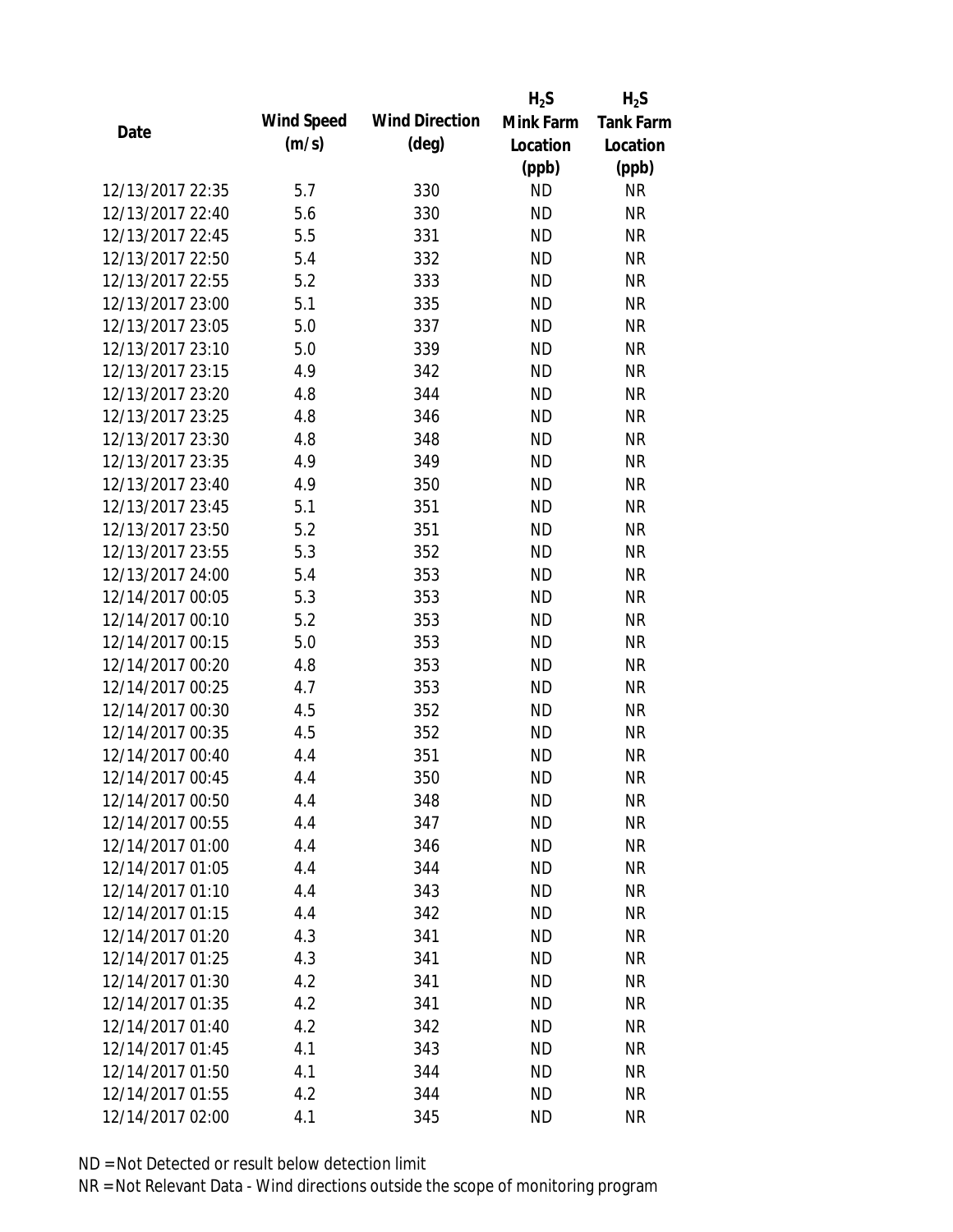|                  |            |                       | $H_2S$       | $H_2S$           |
|------------------|------------|-----------------------|--------------|------------------|
| Date             | Wind Speed | <b>Wind Direction</b> | Mink Farm    | <b>Tank Farm</b> |
|                  | (m/s)      | $(\text{deg})$        | Location     | Location         |
|                  |            |                       | (ppb)        | (ppb)            |
| 12/14/2017 02:05 | 4.1        | 345                   | <b>ND</b>    | <b>NR</b>        |
| 12/14/2017 02:10 | 4.1        | 345                   | <b>ND</b>    | <b>NR</b>        |
| 12/14/2017 02:15 | 4.1        | 344                   | <b>ND</b>    | <b>NR</b>        |
| 12/14/2017 02:20 | 4.1        | 343                   | <b>ND</b>    | <b>NR</b>        |
| 12/14/2017 02:25 | 4.0        | 342                   | <b>ND</b>    | <b>NR</b>        |
| 12/14/2017 02:30 | 4.1        | 342                   | <b>ND</b>    | <b>NR</b>        |
| 12/14/2017 02:35 | 4.1        | 341                   | 1            | <b>NR</b>        |
| 12/14/2017 02:40 | 4.1        | 342                   | $\mathbf{1}$ | <b>NR</b>        |
| 12/14/2017 02:45 | 4.2        | 342                   | $\mathbf{1}$ | <b>NR</b>        |
| 12/14/2017 02:50 | 4.1        | 343                   | 1            | <b>NR</b>        |
| 12/14/2017 02:55 | 4.1        | 343                   | 1            | <b>NR</b>        |
| 12/14/2017 03:00 | 4.0        | 343                   | 1            | <b>NR</b>        |
| 12/14/2017 03:05 | 3.9        | 343                   | 1            | <b>NR</b>        |
| 12/14/2017 03:10 | 3.8        | 342                   | $\mathbf{1}$ | <b>NR</b>        |
| 12/14/2017 03:15 | 3.7        | 342                   | 1            | <b>NR</b>        |
| 12/14/2017 03:20 | 3.6        | 341                   | <b>ND</b>    | <b>NR</b>        |
| 12/14/2017 03:25 | 3.6        | 339                   | <b>ND</b>    | <b>NR</b>        |
| 12/14/2017 03:30 | 3.6        | 338                   | <b>ND</b>    | <b>NR</b>        |
| 12/14/2017 03:35 | 3.6        | 338                   | <b>ND</b>    | <b>NR</b>        |
| 12/14/2017 03:40 | 3.6        | 338                   | <b>ND</b>    | <b>NR</b>        |
| 12/14/2017 03:45 | 3.6        | 338                   | <b>ND</b>    | <b>NR</b>        |
| 12/14/2017 03:50 | 3.6        | 340                   | <b>ND</b>    | <b>NR</b>        |
| 12/14/2017 03:55 | 3.6        | 341                   | <b>ND</b>    | <b>NR</b>        |
| 12/14/2017 04:00 | 3.5        | 343                   | <b>ND</b>    | <b>NR</b>        |
| 12/14/2017 04:05 | 3.4        | 345                   | <b>ND</b>    | <b>NR</b>        |
| 12/14/2017 04:10 | 3.3        | 347                   | <b>ND</b>    | <b>NR</b>        |
| 12/14/2017 04:15 | 3.2        | 350                   | <b>ND</b>    | <b>NR</b>        |
| 12/14/2017 04:20 | 3.1        | 352                   | <b>ND</b>    | <b>NR</b>        |
| 12/14/2017 04:25 | 3.0        | 354                   | <b>ND</b>    | <b>NR</b>        |
| 12/14/2017 04:30 | 2.9        | 356                   | ND           | <b>NR</b>        |
| 12/14/2017 04:35 | 2.8        | 357                   | <b>ND</b>    | <b>NR</b>        |
| 12/14/2017 04:40 | 2.6        | 357                   | <b>ND</b>    | <b>NR</b>        |
| 12/14/2017 04:45 | 2.5        | 355                   | <b>ND</b>    | <b>NR</b>        |
| 12/14/2017 04:50 | 2.4        | 354                   | <b>ND</b>    | <b>NR</b>        |
| 12/14/2017 04:55 | 2.4        | 352                   | <b>ND</b>    | <b>NR</b>        |
| 12/14/2017 05:00 | 2.4        | 348                   | <b>ND</b>    | <b>NR</b>        |
| 12/14/2017 05:05 | 2.4        | 345                   | <b>ND</b>    | <b>NR</b>        |
| 12/14/2017 05:10 | 2.4        | 343                   | ND           | <b>NR</b>        |
| 12/14/2017 05:15 | 2.4        | 342                   | <b>ND</b>    | <b>NR</b>        |
| 12/14/2017 05:20 | 2.5        | 341                   | <b>ND</b>    | <b>NR</b>        |
| 12/14/2017 05:25 | 2.5        | 341                   | 1            | <b>NR</b>        |
| 12/14/2017 05:30 | 2.5        | 342                   | <b>ND</b>    | <b>NR</b>        |
|                  |            |                       |              |                  |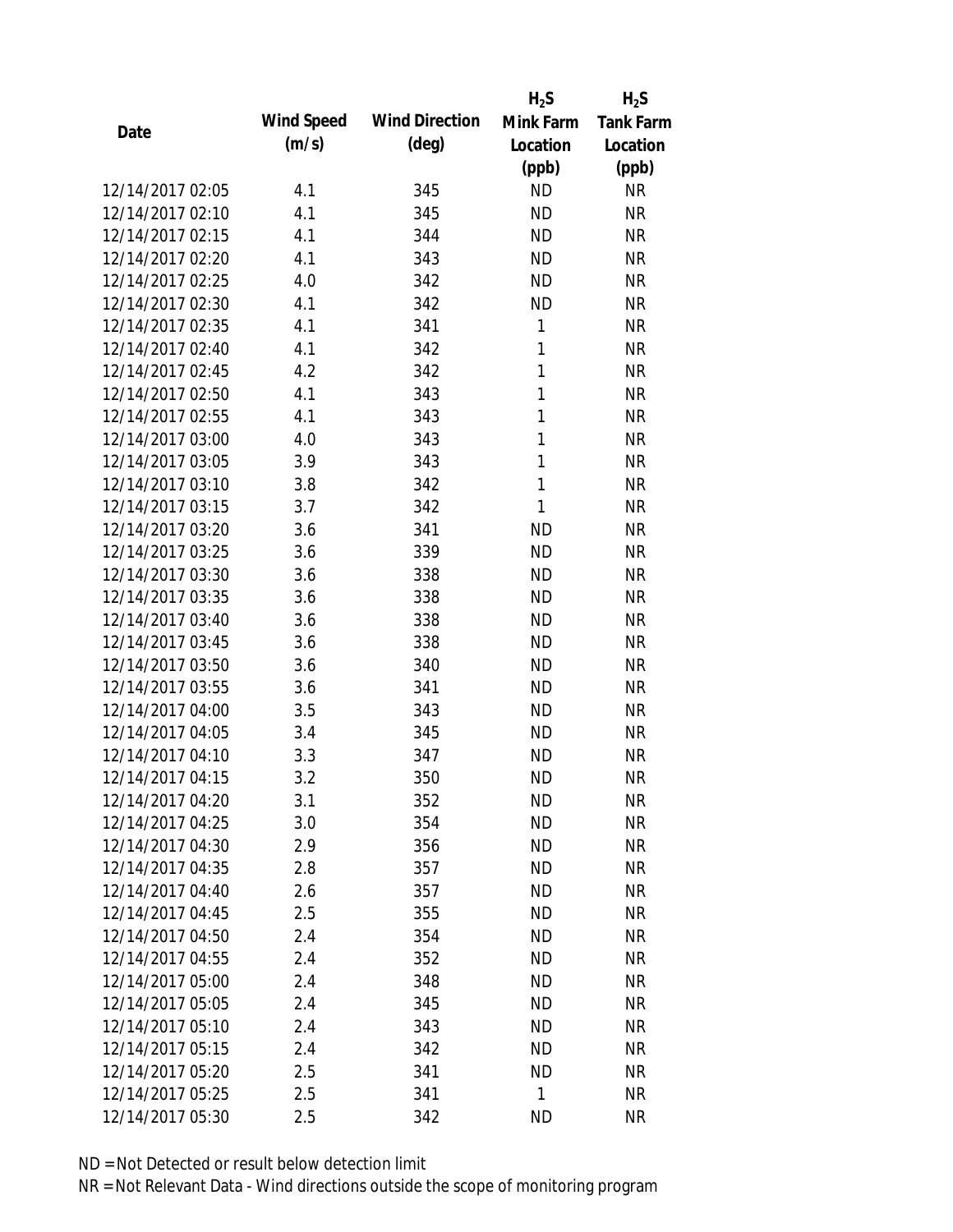|                  |            |                       | $H_2S$    | $H_2S$           |
|------------------|------------|-----------------------|-----------|------------------|
| Date             | Wind Speed | <b>Wind Direction</b> | Mink Farm | <b>Tank Farm</b> |
|                  | (m/s)      | $(\text{deg})$        | Location  | Location         |
|                  |            |                       | (ppb)     | (ppb)            |
| 12/14/2017 05:35 | 2.5        | 344                   | <b>ND</b> | <b>NR</b>        |
| 12/14/2017 05:40 | 2.5        | 344                   | <b>ND</b> | <b>NR</b>        |
| 12/14/2017 05:45 | 2.5        | 344                   | <b>ND</b> | <b>NR</b>        |
| 12/14/2017 05:50 | 2.6        | 343                   | <b>ND</b> | <b>NR</b>        |
| 12/14/2017 05:55 | 2.6        | 343                   | <b>ND</b> | <b>NR</b>        |
| 12/14/2017 06:00 | 2.7        | 341                   | <b>ND</b> | <b>NR</b>        |
| 12/14/2017 06:05 | 2.8        | 340                   | <b>ND</b> | <b>NR</b>        |
| 12/14/2017 06:10 | 2.9        | 338                   | <b>ND</b> | <b>NR</b>        |
| 12/14/2017 06:15 | 3.0        | 338                   | <b>ND</b> | <b>NR</b>        |
| 12/14/2017 06:20 | 3.1        | 337                   | <b>ND</b> | <b>NR</b>        |
| 12/14/2017 06:25 | 3.0        | 337                   | <b>ND</b> | <b>NR</b>        |
| 12/14/2017 06:30 | 3.0        | 338                   | <b>ND</b> | <b>NR</b>        |
| 12/14/2017 06:35 | 2.8        | 339                   | <b>ND</b> | <b>NR</b>        |
| 12/14/2017 06:40 | 2.7        | 339                   | <b>ND</b> | <b>NR</b>        |
| 12/14/2017 06:45 | 2.5        | 339                   | <b>ND</b> | <b>NR</b>        |
| 12/14/2017 06:50 | 2.4        | 339                   | <b>ND</b> | <b>NR</b>        |
| 12/14/2017 06:55 | 2.4        | 339                   | <b>ND</b> | <b>NR</b>        |
| 12/14/2017 07:00 | 2.4        | 339                   | <b>ND</b> | <b>NR</b>        |
| 12/14/2017 07:05 | 2.4        | 339                   | <b>ND</b> | <b>NR</b>        |
| 12/14/2017 07:10 | 2.5        | 339                   | <b>ND</b> | <b>NR</b>        |
| 12/14/2017 07:15 | 2.6        | 339                   | <b>ND</b> | <b>NR</b>        |
| 12/14/2017 07:20 | 2.6        | 340                   | <b>ND</b> | <b>NR</b>        |
| 12/14/2017 07:25 | 2.7        | 341                   | <b>ND</b> | <b>NR</b>        |
| 12/14/2017 07:30 | 2.7        | 341                   | <b>ND</b> | <b>NR</b>        |
| 12/14/2017 07:35 | 2.6        | 342                   | <b>ND</b> | <b>NR</b>        |
| 12/14/2017 07:40 | 2.5        | 343                   | <b>ND</b> | <b>NR</b>        |
| 12/14/2017 07:45 | 2.4        | 345                   | <b>ND</b> | <b>NR</b>        |
| 12/14/2017 07:50 | 2.3        | 345                   | <b>ND</b> | <b>NR</b>        |
| 12/14/2017 07:55 | 2.3        | 346                   | <b>ND</b> | <b>NR</b>        |
| 12/14/2017 08:00 | 2.3        | 348                   | ND        | <b>NR</b>        |
| 12/14/2017 08:05 | 2.3        | 348                   | <b>ND</b> | <b>NR</b>        |
| 12/14/2017 08:10 | 2.3        | 349                   | <b>ND</b> | <b>NR</b>        |
| 12/14/2017 08:15 | 2.4        | 349                   | <b>ND</b> | <b>NR</b>        |
| 12/14/2017 08:20 | 2.4        | 349                   | <b>ND</b> | <b>NR</b>        |
| 12/14/2017 08:25 | 2.4        | 350                   | <b>ND</b> | <b>NR</b>        |
| 12/14/2017 08:30 | 2.5        | 350                   | <b>ND</b> | <b>NR</b>        |
| 12/14/2017 08:35 | 2.6        | 351                   | <b>ND</b> | <b>NR</b>        |
| 12/14/2017 08:40 | 2.6        | 351                   | <b>ND</b> | <b>NR</b>        |
| 12/14/2017 08:45 | 2.7        | 352                   | <b>ND</b> | <b>NR</b>        |
| 12/14/2017 08:50 | 2.8        | 353                   | <b>ND</b> | <b>NR</b>        |
| 12/14/2017 08:55 | 2.9        | 355                   | <b>ND</b> | <b>NR</b>        |
| 12/14/2017 09:00 | 2.9        | 356                   | <b>ND</b> | <b>NR</b>        |
|                  |            |                       |           |                  |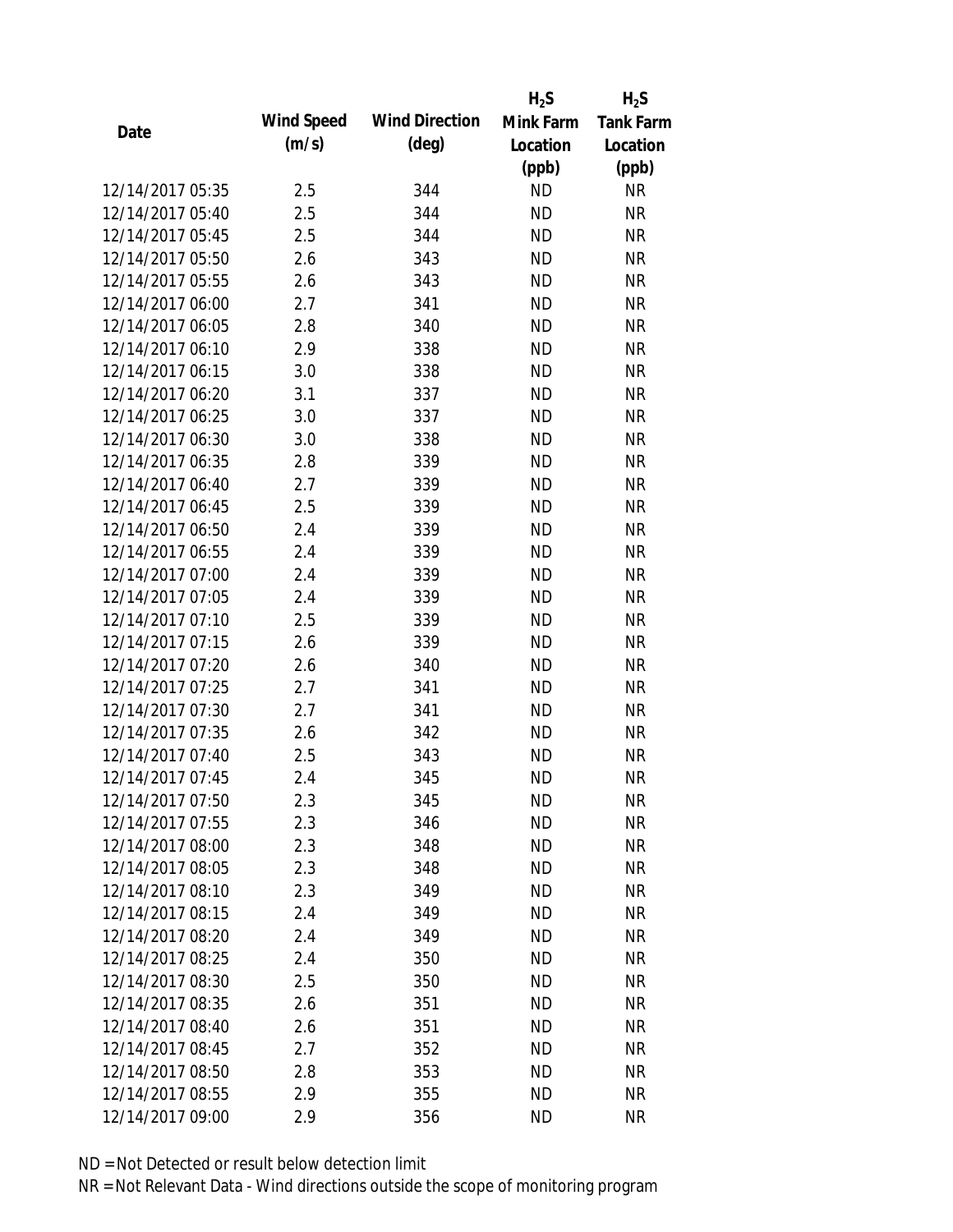|                  |            |                       | $H_2S$    | $H_2S$           |
|------------------|------------|-----------------------|-----------|------------------|
| Date             | Wind Speed | <b>Wind Direction</b> | Mink Farm | <b>Tank Farm</b> |
|                  | (m/s)      | $(\text{deg})$        | Location  | Location         |
|                  |            |                       | (ppb)     | (ppb)            |
| 12/14/2017 09:05 | 2.9        | 357                   | <b>ND</b> | <b>NR</b>        |
| 12/14/2017 09:10 | 2.8        | 357                   | <b>ND</b> | <b>NR</b>        |
| 12/14/2017 09:15 | 2.8        | 357                   | <b>ND</b> | <b>NR</b>        |
| 12/14/2017 09:20 | 2.7        | 356                   | <b>ND</b> | <b>NR</b>        |
| 12/14/2017 09:25 | 2.6        | 355                   | <b>ND</b> | <b>NR</b>        |
| 12/14/2017 09:30 | 2.6        | 353                   | <b>ND</b> | <b>NR</b>        |
| 12/14/2017 09:35 | 2.5        | 352                   | <b>ND</b> | <b>NR</b>        |
| 12/14/2017 09:40 | 2.5        | 350                   | <b>ND</b> | <b>NR</b>        |
| 12/14/2017 09:45 | 2.5        | 349                   | <b>ND</b> | <b>NR</b>        |
| 12/14/2017 09:50 | 2.5        | 349                   | <b>ND</b> | <b>NR</b>        |
| 12/14/2017 09:55 | 2.6        | 349                   | <b>ND</b> | <b>NR</b>        |
| 12/14/2017 10:00 | 2.6        | 349                   | <b>ND</b> | <b>NR</b>        |
| 12/14/2017 10:05 | 2.7        | 350                   | <b>ND</b> | <b>NR</b>        |
| 12/14/2017 10:10 | 2.7        | 351                   | <b>ND</b> | <b>NR</b>        |
| 12/14/2017 10:15 | 2.7        | 352                   | <b>ND</b> | <b>NR</b>        |
| 12/14/2017 10:20 | 2.8        | 354                   | <b>ND</b> | <b>NR</b>        |
| 12/14/2017 10:25 | 2.9        | 354                   | <b>ND</b> | <b>NR</b>        |
| 12/14/2017 10:30 | 2.9        | 355                   | <b>ND</b> | <b>NR</b>        |
| 12/14/2017 10:35 | 2.9        | 354                   | 1         | <b>NR</b>        |
| 12/14/2017 10:40 | 3.0        | 354                   | 1         | <b>NR</b>        |
| 12/14/2017 10:45 | 3.0        | 353                   | 1         | <b>NR</b>        |
| 12/14/2017 10:50 | 2.9        | 351                   | <b>ND</b> | <b>NR</b>        |
| 12/14/2017 10:55 | 2.8        | 350                   | <b>ND</b> | <b>NR</b>        |
| 12/14/2017 11:00 | 2.8        | 350                   | <b>ND</b> | <b>NR</b>        |
| 12/14/2017 11:05 | 2.7        | 349                   | <b>ND</b> | <b>NR</b>        |
| 12/14/2017 11:10 | 2.6        | 349                   | <b>ND</b> | <b>NR</b>        |
| 12/14/2017 11:15 | 2.5        | 350                   | <b>ND</b> | <b>NR</b>        |
| 12/14/2017 11:20 | 2.4        | 351                   | <b>ND</b> | <b>NR</b>        |
| 12/14/2017 11:25 | 2.3        | 351                   | <b>ND</b> | <b>NR</b>        |
| 12/14/2017 11:30 | 2.2        | 351                   | <b>ND</b> | <b>NR</b>        |
| 12/14/2017 11:35 | 2.1        | 351                   | <b>ND</b> | <b>NR</b>        |
| 12/14/2017 11:40 | 2.0        | 352                   | <b>ND</b> | <b>NR</b>        |
| 12/14/2017 11:45 | 2.0        | 293                   | <b>ND</b> | <b>NR</b>        |
| 12/14/2017 11:50 | 1.9        | 235                   | <b>ND</b> | <b>ND</b>        |
| 12/14/2017 11:55 | 1.9        | 178                   | <b>NR</b> | <b>ND</b>        |
| 12/14/2017 12:00 | 1.9        | 121                   | <b>NR</b> | <b>NR</b>        |
| 12/14/2017 12:05 | 1.9        | 65                    | <b>NR</b> | <b>NR</b>        |
| 12/14/2017 12:10 | 1.9        | 9                     | <b>ND</b> | <b>NR</b>        |
|                  |            |                       |           |                  |
| 12/14/2017 12:15 | 1.9        | 10                    | <b>ND</b> | <b>NR</b>        |
| 12/14/2017 12:20 | 1.9        | 70                    | <b>NR</b> | <b>NR</b>        |
| 12/14/2017 12:25 | 1.8        | 126                   | <b>NR</b> | <b>NR</b>        |
| 12/14/2017 12:30 | 1.8        | 181                   | <b>NR</b> | <b>ND</b>        |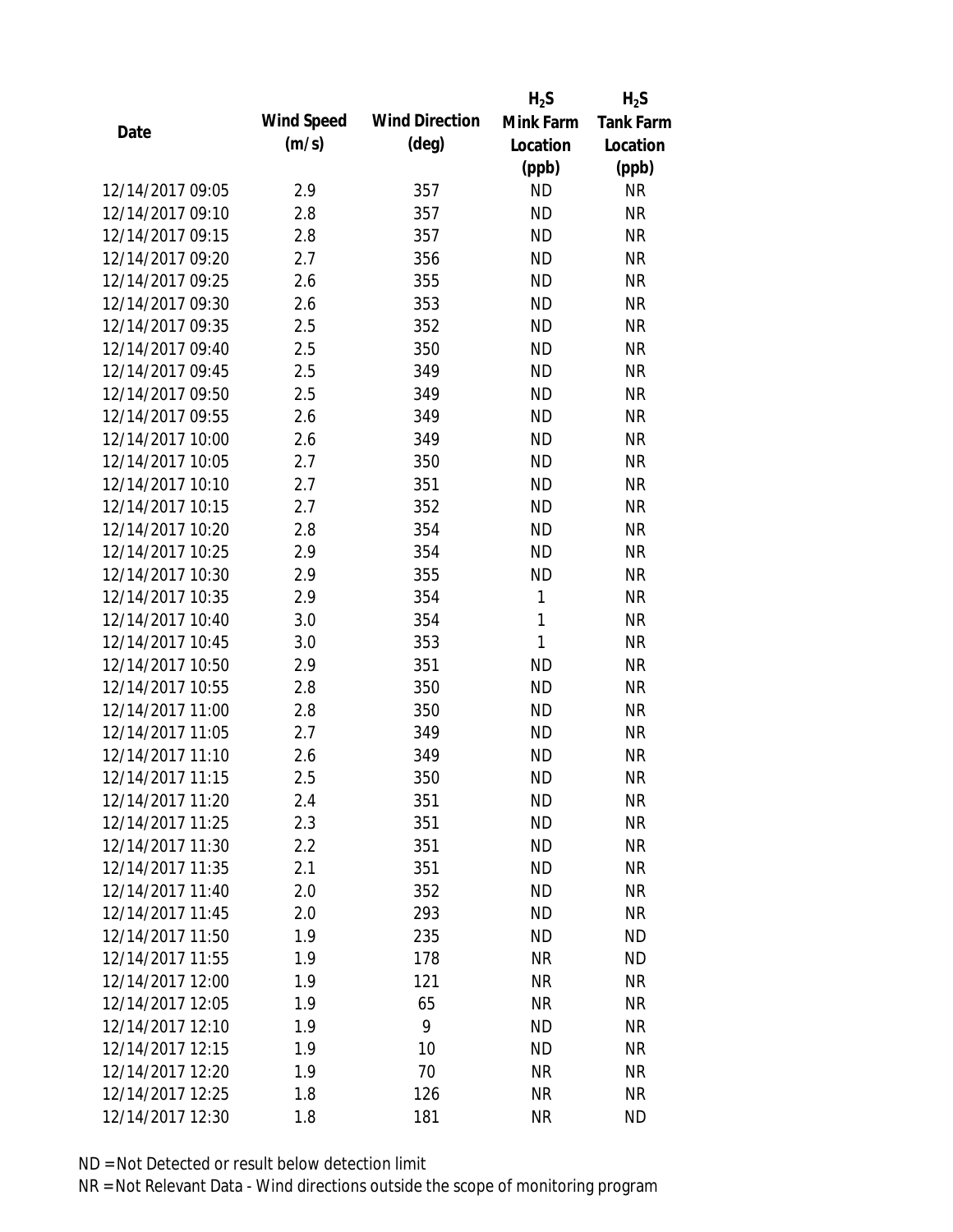|                  |            |                       | $H_2S$    | $H_2S$           |
|------------------|------------|-----------------------|-----------|------------------|
| Date             | Wind Speed | <b>Wind Direction</b> | Mink Farm | <b>Tank Farm</b> |
|                  | (m/s)      | $(\text{deg})$        | Location  | Location         |
|                  |            |                       | (ppb)     | (ppb)            |
| 12/14/2017 12:35 | 1.9        | 234                   | <b>ND</b> | <b>ND</b>        |
| 12/14/2017 12:40 | 1.9        | 286                   | <b>ND</b> | <b>NR</b>        |
| 12/14/2017 12:45 | 1.9        | 339                   | <b>ND</b> | <b>NR</b>        |
| 12/14/2017 12:50 | 2.0        | 335                   | <b>ND</b> | <b>NR</b>        |
| 12/14/2017 12:55 | 2.0        | 333                   | <b>ND</b> | <b>NR</b>        |
| 12/14/2017 13:00 | 1.9        | 332                   | <b>ND</b> | <b>NR</b>        |
| 12/14/2017 13:05 | 1.8        | 333                   | <b>ND</b> | <b>NR</b>        |
| 12/14/2017 13:10 | 1.7        | 335                   | <b>ND</b> | <b>NR</b>        |
| 12/14/2017 13:15 | 1.7        | 337                   | <b>ND</b> | <b>NR</b>        |
| 12/14/2017 13:20 | 1.6        | 339                   | <b>ND</b> | <b>NR</b>        |
| 12/14/2017 13:25 | 1.6        | 338                   | <b>ND</b> | <b>NR</b>        |
| 12/14/2017 13:30 | 1.6        | 336                   | <b>NR</b> | <b>NR</b>        |
| 12/14/2017 13:35 | 1.7        | 333                   | <b>NR</b> | <b>NR</b>        |
| 12/14/2017 13:40 | 1.7        | 329                   | <b>NR</b> | <b>NR</b>        |
| 12/14/2017 13:45 | 1.7        | 324                   | <b>NR</b> | <b>NR</b>        |
| 12/14/2017 13:50 | 1.8        | 319                   | <b>NR</b> | <b>NR</b>        |
| 12/14/2017 13:55 | 1.8        | 318                   | <b>NR</b> | <b>NR</b>        |
| 12/14/2017 14:00 | 1.9        | 319                   | <b>NR</b> | <b>NR</b>        |
| 12/14/2017 14:05 | 1.9        | 319                   | <b>NR</b> | <b>NR</b>        |
| 12/14/2017 14:10 | 1.9        | 319                   | <b>NR</b> | <b>NR</b>        |
| 12/14/2017 14:15 | 2.0        | 318                   | <b>NR</b> | <b>NR</b>        |
| 12/14/2017 14:20 | 2.1        | 316                   | <b>NR</b> | <b>NR</b>        |
| 12/14/2017 14:25 | 2.1        | 314                   | <b>NR</b> | <b>NR</b>        |
| 12/14/2017 14:30 | 2.1        | 311                   | <b>NR</b> | <b>NR</b>        |
| 12/14/2017 14:35 | 2.1        | 312                   | <b>NR</b> | <b>NR</b>        |
| 12/14/2017 14:40 | 2.1        | 312                   | <b>NR</b> | <b>NR</b>        |
| 12/14/2017 14:45 | 2.0        | 315                   | <b>NR</b> | <b>NR</b>        |
| 12/14/2017 14:50 | 2.0        | 318                   | <b>ND</b> | <b>NR</b>        |
| 12/14/2017 14:55 | 2.0        | 319                   | <b>ND</b> | <b>NR</b>        |
| 12/14/2017 15:00 | 2.0        | 320                   | ND        | <b>NR</b>        |
| 12/14/2017 15:05 | 2.1        | 318                   | <b>ND</b> | <b>NR</b>        |
| 12/14/2017 15:10 | 2.2        | 316                   | <b>ND</b> | <b>NR</b>        |
| 12/14/2017 15:15 | 2.3        | 311                   | <b>ND</b> | <b>NR</b>        |
| 12/14/2017 15:20 | 2.3        | 306                   | <b>ND</b> | <b>NR</b>        |
| 12/14/2017 15:25 | 2.4        | 301                   | <b>ND</b> | <b>NR</b>        |
| 12/14/2017 15:30 | 2.4        | 296                   | <b>ND</b> | <b>NR</b>        |
| 12/14/2017 15:35 | 2.4        | 291                   | ND.       | <b>NR</b>        |
| 12/14/2017 15:40 | 2.4        | 288                   | <b>ND</b> | <b>NR</b>        |
| 12/14/2017 15:45 | 2.4        | 285                   | <b>ND</b> | <b>NR</b>        |
| 12/14/2017 15:50 | 2.4        | 282                   | <b>ND</b> | <b>NR</b>        |
| 12/14/2017 15:55 | 2.4        | 280                   | <b>ND</b> | <b>NR</b>        |
| 12/14/2017 16:00 | 2.4        | 280                   | <b>ND</b> | <b>NR</b>        |
|                  |            |                       |           |                  |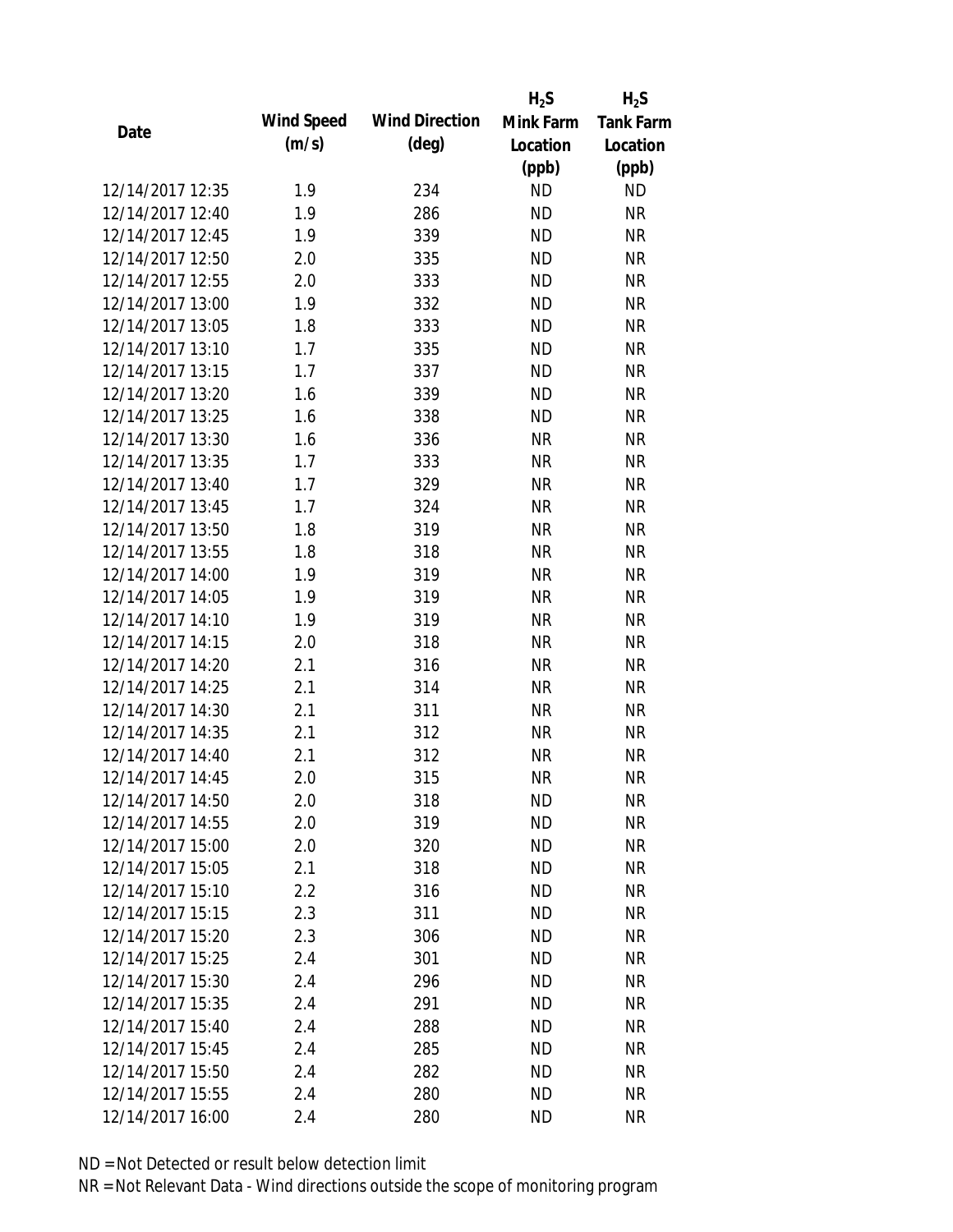|                  |            |                       | $H_2S$    | $H_2S$           |
|------------------|------------|-----------------------|-----------|------------------|
|                  | Wind Speed | <b>Wind Direction</b> | Mink Farm | <b>Tank Farm</b> |
| Date             | (m/s)      | $(\text{deg})$        | Location  | Location         |
|                  |            |                       | (ppb)     | (ppb)            |
| 12/14/2017 16:05 | 2.4        | 282                   | <b>ND</b> | <b>NR</b>        |
| 12/14/2017 16:10 | 2.3        | 283                   | <b>ND</b> | <b>NR</b>        |
| 12/14/2017 16:15 | 2.3        | 284                   | <b>ND</b> | <b>NR</b>        |
| 12/14/2017 16:20 | 2.3        | 285                   | <b>ND</b> | <b>NR</b>        |
| 12/14/2017 16:25 | 2.3        | 288                   | <b>ND</b> | <b>NR</b>        |
| 12/14/2017 16:30 | 2.4        | 288                   | 1         | <b>NR</b>        |
| 12/14/2017 16:35 | 2.4        | 285                   | 1         | <b>NR</b>        |
| 12/14/2017 16:40 | 2.4        | 281                   | 1         | <b>NR</b>        |
| 12/14/2017 16:45 | 2.4        | 277                   | 1         | <b>NR</b>        |
| 12/14/2017 16:50 | 2.5        | 272                   | 1         | <b>ND</b>        |
| 12/14/2017 16:55 | 2.5        | 266                   | 1         | <b>ND</b>        |
| 12/14/2017 17:00 | 2.5        | 261                   | <b>ND</b> | <b>ND</b>        |
| 12/14/2017 17:05 | 2.6        | 259                   | <b>ND</b> | <b>ND</b>        |
| 12/14/2017 17:10 | 2.6        | 256                   | <b>ND</b> | <b>ND</b>        |
| 12/14/2017 17:15 | 2.6        | 254                   | <b>ND</b> | <b>ND</b>        |
| 12/14/2017 17:20 | 2.6        | 253                   | <b>ND</b> | <b>ND</b>        |
| 12/14/2017 17:25 | 2.6        | 254                   | <b>ND</b> | <b>ND</b>        |
| 12/14/2017 17:30 | 2.6        | 254                   | <b>ND</b> | 1                |
| 12/14/2017 17:35 | 2.6        | 255                   | <b>ND</b> | 1                |
| 12/14/2017 17:40 | 2.6        | 257                   | <b>ND</b> | 1                |
| 12/14/2017 17:45 | 2.6        | 259                   | <b>ND</b> | 1                |
| 12/14/2017 17:50 | 2.6        | 261                   | <b>ND</b> | 1                |
| 12/14/2017 17:55 | 2.6        | 263                   | <b>ND</b> | 1                |
| 12/14/2017 18:00 | 2.6        | 265                   | <b>ND</b> | 1                |
| 12/14/2017 18:05 | 2.6        | 267                   | <b>ND</b> | 1                |
| 12/14/2017 18:10 | 2.7        | 269                   | <b>ND</b> | 1                |
| 12/14/2017 18:15 | 2.7        | 271                   | <b>ND</b> | 1                |
| 12/14/2017 18:20 | 2.6        | 273                   | 1         | 1                |
| 12/14/2017 18:25 | 2.6        | 276                   | 1         | <b>NR</b>        |
| 12/14/2017 18:30 | 2.5        | 279                   | 1         | <b>NR</b>        |
| 12/14/2017 18:35 | 2.5        | 283                   | 1         | <b>NR</b>        |
| 12/14/2017 18:40 | 2.5        | 288                   | <b>ND</b> | <b>NR</b>        |
| 12/14/2017 18:45 | 2.6        | 292                   | <b>ND</b> | <b>NR</b>        |
| 12/14/2017 18:50 | 2.8        | 296                   | <b>ND</b> | <b>NR</b>        |
| 12/14/2017 18:55 | 3.0        | 300                   | ND        | <b>NR</b>        |
| 12/14/2017 19:00 | 3.1        | 302                   | <b>ND</b> | <b>NR</b>        |
| 12/14/2017 19:05 | 3.1        | 304                   | <b>ND</b> | <b>NR</b>        |
| 12/14/2017 19:10 | 3.0        | 305                   | <b>ND</b> | <b>NR</b>        |
| 12/14/2017 19:15 | 2.9        | 305                   | <b>ND</b> | <b>NR</b>        |
| 12/14/2017 19:20 | 2.6        | 307                   | <b>ND</b> | <b>NR</b>        |
| 12/14/2017 19:25 | 2.4        | 308                   | <b>ND</b> | <b>NR</b>        |
| 12/14/2017 19:30 | 2.2        | 310                   | <b>ND</b> | <b>NR</b>        |
|                  |            |                       |           |                  |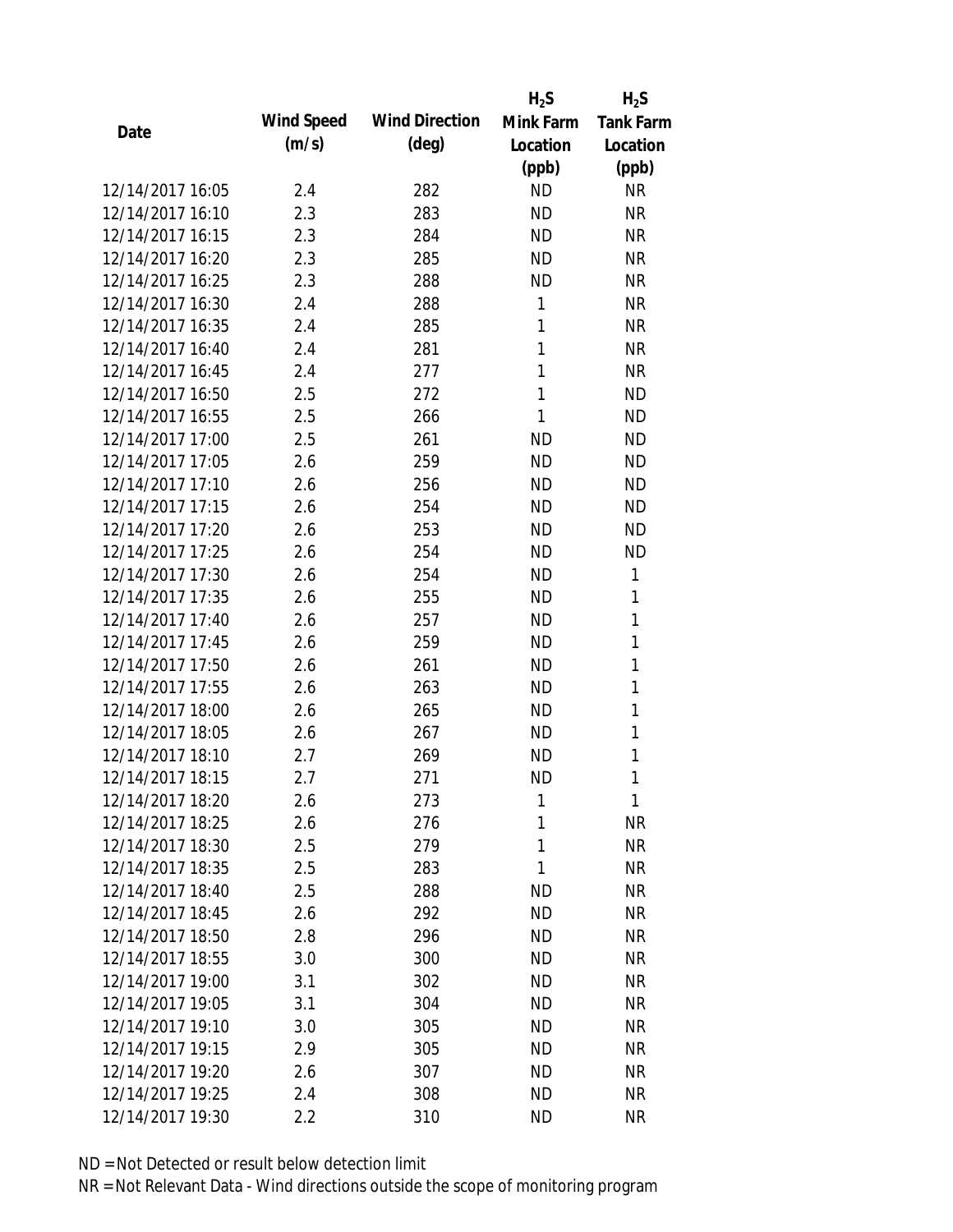|                  |            |                       | $H_2S$       | $H_2S$           |
|------------------|------------|-----------------------|--------------|------------------|
| Date             | Wind Speed | <b>Wind Direction</b> | Mink Farm    | <b>Tank Farm</b> |
|                  | (m/s)      | $(\text{deg})$        | Location     | Location         |
|                  |            |                       | (ppb)        | (ppb)            |
| 12/14/2017 19:35 | 2.1        | 313                   | <b>ND</b>    | <b>NR</b>        |
| 12/14/2017 19:40 | 2.0        | 315                   | <b>ND</b>    | <b>NR</b>        |
| 12/14/2017 19:45 | 2.0        | 318                   | <b>ND</b>    | <b>NR</b>        |
| 12/14/2017 19:50 | 2.0        | 320                   | <b>ND</b>    | <b>NR</b>        |
| 12/14/2017 19:55 | 2.0        | 322                   | <b>ND</b>    | <b>NR</b>        |
| 12/14/2017 20:00 | 2.0        | 324                   | <b>ND</b>    | <b>NR</b>        |
| 12/14/2017 20:05 | 2.0        | 324                   | <b>ND</b>    | <b>NR</b>        |
| 12/14/2017 20:10 | 2.1        | 323                   | <b>ND</b>    | <b>NR</b>        |
| 12/14/2017 20:15 | 2.1        | 321                   | <b>ND</b>    | <b>NR</b>        |
| 12/14/2017 20:20 | 2.1        | 318                   | <b>ND</b>    | <b>NR</b>        |
| 12/14/2017 20:25 | 2.1        | 314                   | <b>ND</b>    | <b>NR</b>        |
| 12/14/2017 20:30 | 2.1        | 310                   | <b>ND</b>    | <b>NR</b>        |
| 12/14/2017 20:35 | 2.0        | 306                   | 1            | <b>NR</b>        |
| 12/14/2017 20:40 | 1.9        | 303                   | 1            | <b>NR</b>        |
| 12/14/2017 20:45 | 1.8        | 299                   | 1            | <b>NR</b>        |
| 12/14/2017 20:50 | 1.7        | 296                   | 1            | <b>NR</b>        |
| 12/14/2017 20:55 | 1.6        | 293                   | 1            | <b>NR</b>        |
| 12/14/2017 21:00 | 1.5        | 291                   | $\mathbf{1}$ | <b>NR</b>        |
| 12/14/2017 21:05 | 1.4        | 289                   | $\mathbf{1}$ | <b>NR</b>        |
| 12/14/2017 21:10 | 1.3        | 287                   | 1            | <b>NR</b>        |
| 12/14/2017 21:15 | 1.3        | 284                   | 1            | <b>NR</b>        |
| 12/14/2017 21:20 | 1.3        | 280                   | <b>ND</b>    | <b>NR</b>        |
| 12/14/2017 21:25 | 1.3        | 277                   | <b>ND</b>    | <b>NR</b>        |
| 12/14/2017 21:30 | 1.4        | 273                   | <b>ND</b>    | 1                |
| 12/14/2017 21:35 | 1.5        | 269                   | <b>ND</b>    | 1                |
| 12/14/2017 21:40 | 1.6        | 266                   | <b>ND</b>    | 1                |
| 12/14/2017 21:45 | 1.8        | 264                   | <b>ND</b>    | 1                |
| 12/14/2017 21:50 | 1.9        | 262                   | <b>ND</b>    | 1                |
| 12/14/2017 21:55 | 1.9        | 260                   | <b>ND</b>    | 1                |
| 12/14/2017 22:00 | 2.0        | 258                   | 1            | 1                |
| 12/14/2017 22:05 | 2.0        | 258                   | 1            | 1                |
| 12/14/2017 22:10 | 2.0        | 257                   | 1            | 1                |
| 12/14/2017 22:15 | 2.0        | 257                   | 1            | 1                |
| 12/14/2017 22:20 | 2.1        | 258                   | 1            | 1                |
| 12/14/2017 22:25 | 2.1        | 259                   | 1            | 1                |
| 12/14/2017 22:30 | 2.1        | 260                   | 1            | 1                |
| 12/14/2017 22:35 | 2.2        | 260                   | 1            | 1                |
| 12/14/2017 22:40 | $2.2\,$    | 260                   | 1            | 1                |
| 12/14/2017 22:45 | 2.2        | 259                   | 1            | 1                |
| 12/14/2017 22:50 | 2.2        | 258                   | 1            | 1                |
| 12/14/2017 22:55 | 2.2        | 256                   | <b>ND</b>    | 1                |
| 12/14/2017 23:00 | 2.2        | 253                   | <b>ND</b>    | 1                |
|                  |            |                       |              |                  |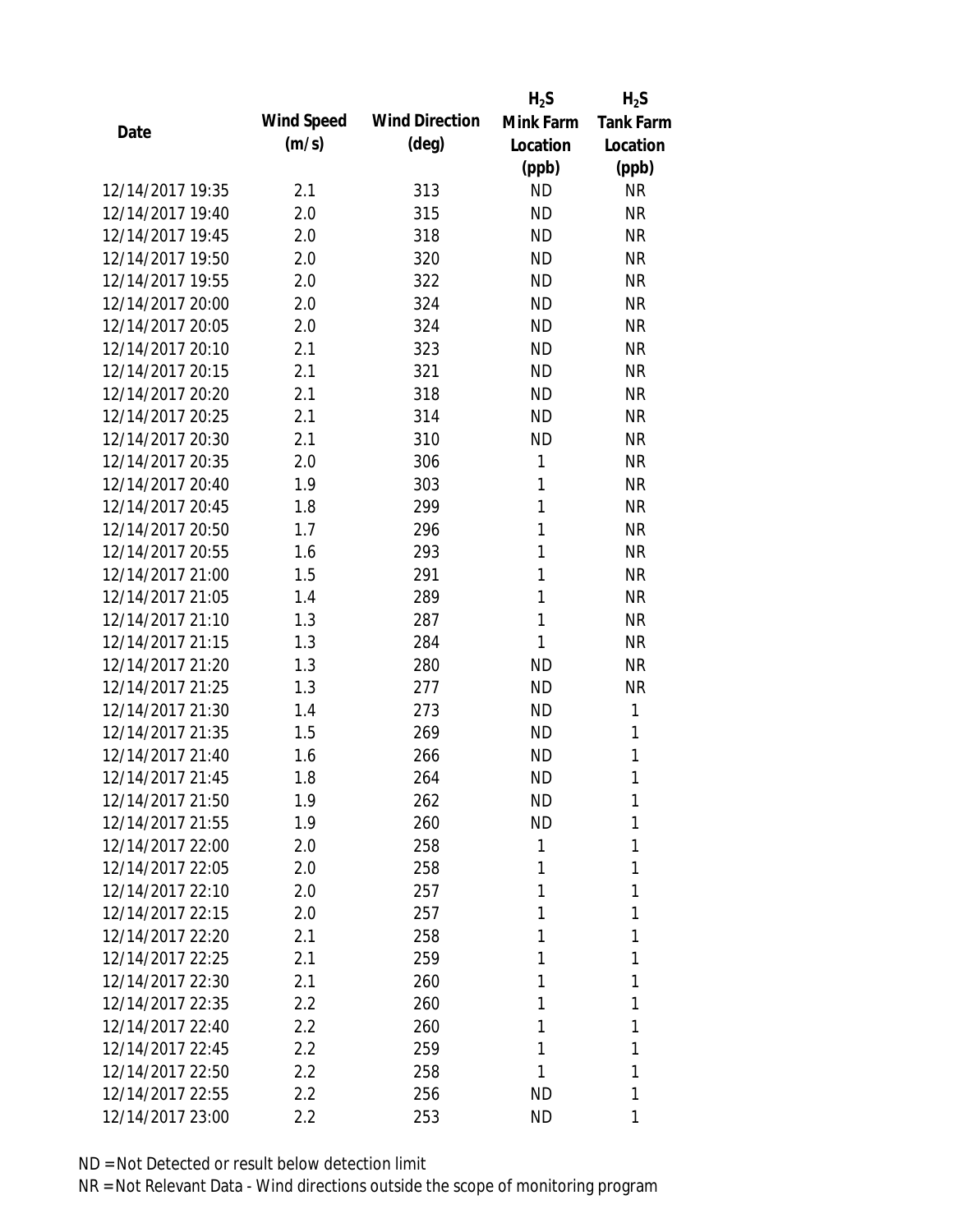|                  |            |                       | $H_2S$    | $H_2S$           |
|------------------|------------|-----------------------|-----------|------------------|
| Date             | Wind Speed | <b>Wind Direction</b> | Mink Farm | <b>Tank Farm</b> |
|                  | (m/s)      | $(\text{deg})$        | Location  | Location         |
|                  |            |                       | (ppb)     | (ppb)            |
| 12/14/2017 23:05 | 2.1        | 248                   | <b>ND</b> | 1                |
| 12/14/2017 23:10 | 2.1        | 243                   | <b>ND</b> | 1                |
| 12/14/2017 23:15 | 2.0        | 237                   | <b>ND</b> | 1                |
| 12/14/2017 23:20 | 1.9        | 230                   | <b>ND</b> | 1                |
| 12/14/2017 23:25 | 1.9        | 223                   | <b>NR</b> | 1                |
| 12/14/2017 23:30 | 1.8        | 217                   | <b>NR</b> | <b>ND</b>        |
| 12/14/2017 23:35 | 1.8        | 213                   | <b>NR</b> | <b>ND</b>        |
| 12/14/2017 23:40 | 1.7        | 210                   | <b>NR</b> | <b>ND</b>        |
| 12/14/2017 23:45 | 1.7        | 210                   | <b>NR</b> | <b>ND</b>        |
| 12/14/2017 23:50 | 1.6        | 212                   | <b>NR</b> | <b>ND</b>        |
| 12/14/2017 23:55 | 1.6        | 215                   | <b>NR</b> | <b>ND</b>        |
| 12/14/2017 24:00 | 1.6        | 218                   | <b>NR</b> | <b>ND</b>        |
| 12/15/2017 00:05 | 1.5        | 221                   | <b>NR</b> | <b>ND</b>        |
| 12/15/2017 00:10 | 1.5        | 225                   | <b>NR</b> | $\mathbf{1}$     |
| 12/15/2017 00:15 | 1.5        | 228                   | <b>NR</b> | 1                |
| 12/15/2017 00:20 | 1.5        | 229                   | <b>NR</b> | <b>ND</b>        |
| 12/15/2017 00:25 | 1.6        | 229                   | <b>NR</b> | <b>ND</b>        |
| 12/15/2017 00:30 | 1.6        | 229                   | <b>NR</b> | <b>ND</b>        |
| 12/15/2017 00:35 | 1.7        | 227                   | <b>NR</b> | <b>ND</b>        |
| 12/15/2017 00:40 | 1.8        | 223                   | <b>NR</b> | <b>ND</b>        |
| 12/15/2017 00:45 | 1.9        | 217                   | <b>NR</b> | <b>ND</b>        |
| 12/15/2017 00:50 | 1.9        | 210                   | <b>NR</b> | 1                |
| 12/15/2017 00:55 | 1.9        | 204                   | <b>NR</b> | 1                |
| 12/15/2017 01:00 | 1.9        | 199                   | <b>NR</b> | $\mathbf{1}$     |
| 12/15/2017 01:05 | 1.9        | 196                   | <b>NR</b> | 1                |
| 12/15/2017 01:10 | 1.9        | 195                   | <b>NR</b> | 1                |
| 12/15/2017 01:15 | 1.9        | 195                   | <b>NR</b> | 1                |
| 12/15/2017 01:20 | 1.9        | 197                   | <b>NR</b> | 1                |
| 12/15/2017 01:25 | 2.0        | 199                   | <b>NR</b> | 1                |
| 12/15/2017 01:30 | 2.0        | 201                   | NR        | 1                |
| 12/15/2017 01:35 | 2.1        | 204                   | NR        | 1                |
| 12/15/2017 01:40 | 2.1        | 207                   | <b>NR</b> | 1                |
| 12/15/2017 01:45 | 2.2        | 210                   | NR        | <b>ND</b>        |
| 12/15/2017 01:50 | 2.3        | 213                   | <b>NR</b> | <b>ND</b>        |
| 12/15/2017 01:55 | 2.3        | 215                   | NR        | <b>ND</b>        |
| 12/15/2017 02:00 | 2.4        | 216                   | NR        | <b>ND</b>        |
| 12/15/2017 02:05 | 2.4        | 216                   | NR        | <b>ND</b>        |
| 12/15/2017 02:10 | 2.5        | 215                   | NR        | <b>ND</b>        |
| 12/15/2017 02:15 | 2.5        | 215                   | <b>NR</b> | 1                |
| 12/15/2017 02:20 | 2.6        | 214                   | <b>NR</b> | 1                |
| 12/15/2017 02:25 | 2.6        | 214                   | <b>NR</b> | 1                |
| 12/15/2017 02:30 | 2.6        | 214                   | <b>NR</b> | 1                |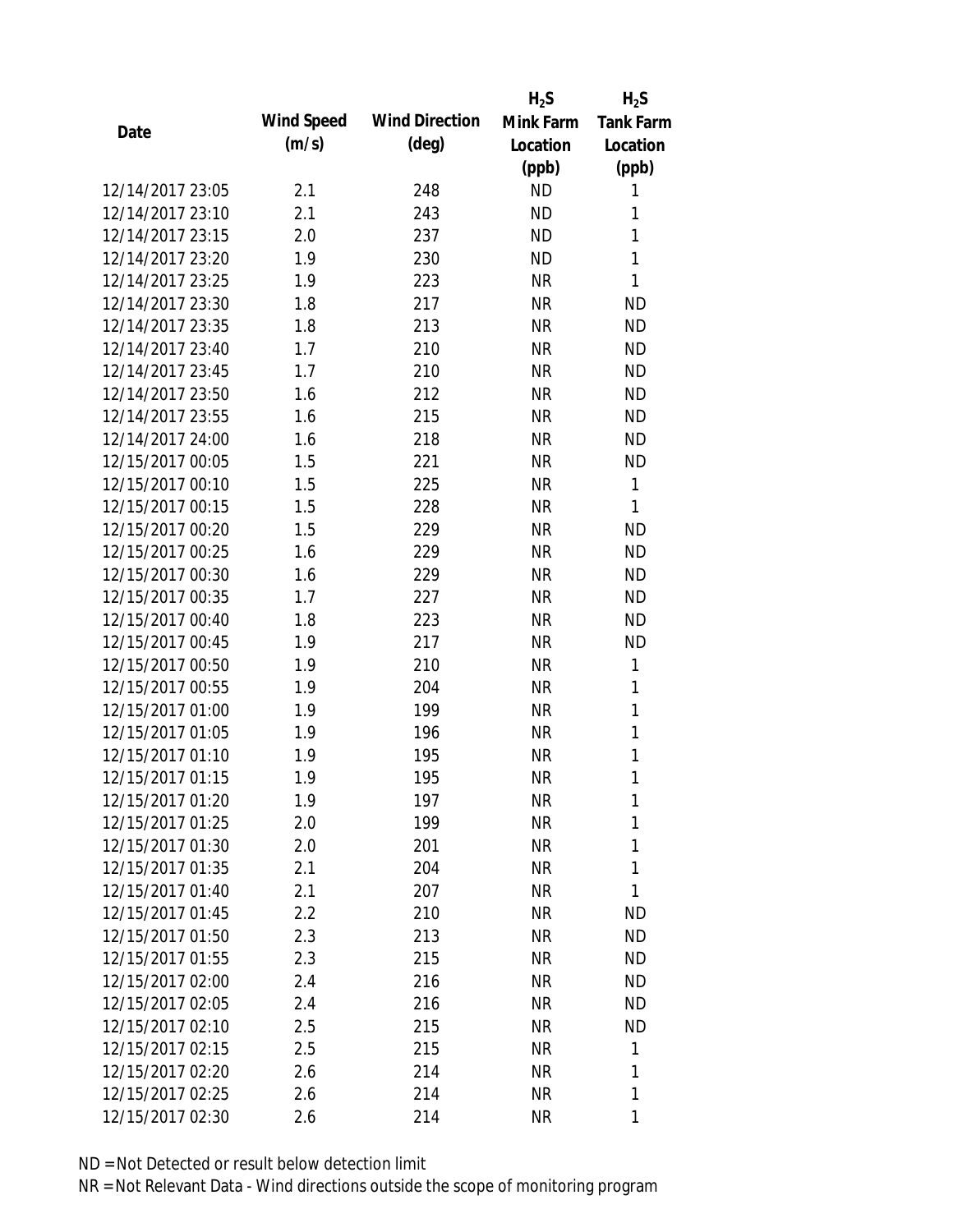|                  |            |                       | $H_2S$    | $H_2S$           |
|------------------|------------|-----------------------|-----------|------------------|
| Date             | Wind Speed | <b>Wind Direction</b> | Mink Farm | <b>Tank Farm</b> |
|                  | (m/s)      | $(\text{deg})$        | Location  | Location         |
|                  |            |                       | (ppb)     | (ppb)            |
| 12/15/2017 02:35 | 2.6        | 214                   | <b>NR</b> | <b>ND</b>        |
| 12/15/2017 02:40 | 2.6        | 213                   | <b>NR</b> | <b>ND</b>        |
| 12/15/2017 02:45 | 2.6        | 213                   | <b>NR</b> | <b>ND</b>        |
| 12/15/2017 02:50 | 2.6        | 211                   | <b>NR</b> | <b>ND</b>        |
| 12/15/2017 02:55 | 2.6        | 210                   | <b>NR</b> | <b>ND</b>        |
| 12/15/2017 03:00 | 2.7        | 209                   | <b>NR</b> | <b>ND</b>        |
| 12/15/2017 03:05 | 2.8        | 208                   | <b>NR</b> | <b>ND</b>        |
| 12/15/2017 03:10 | 2.9        | 207                   | <b>NR</b> | $\mathbf{1}$     |
| 12/15/2017 03:15 | 3.1        | 207                   | <b>NR</b> | $\mathbf{1}$     |
| 12/15/2017 03:20 | 3.3        | 208                   | <b>NR</b> | $\mathbf{1}$     |
| 12/15/2017 03:25 | 3.5        | 208                   | <b>NR</b> | <b>ND</b>        |
| 12/15/2017 03:30 | 3.7        | 209                   | <b>NR</b> | <b>ND</b>        |
| 12/15/2017 03:35 | 3.8        | 209                   | <b>NR</b> | <b>ND</b>        |
| 12/15/2017 03:40 | 3.9        | 209                   | <b>NR</b> | <b>ND</b>        |
| 12/15/2017 03:45 | 4.0        | 210                   | <b>NR</b> | <b>ND</b>        |
| 12/15/2017 03:50 | 4.1        | 210                   | <b>NR</b> | <b>ND</b>        |
| 12/15/2017 03:55 | 4.1        | 210                   | <b>NR</b> | <b>ND</b>        |
| 12/15/2017 04:00 | 4.1        | 211                   | <b>NR</b> | <b>ND</b>        |
| 12/15/2017 04:05 | 4.2        | 212                   | <b>NR</b> | <b>ND</b>        |
| 12/15/2017 04:10 | 4.2        | 213                   | <b>NR</b> | <b>ND</b>        |
| 12/15/2017 04:15 | 4.2        | 215                   | <b>NR</b> | <b>ND</b>        |
| 12/15/2017 04:20 | 4.2        | 216                   | <b>NR</b> | <b>ND</b>        |
| 12/15/2017 04:25 | 4.2        | 217                   | <b>NR</b> | <b>ND</b>        |
| 12/15/2017 04:30 | 4.2        | 218                   | <b>NR</b> | <b>ND</b>        |
| 12/15/2017 04:35 | 4.1        | 218                   | <b>NR</b> | 1                |
| 12/15/2017 04:40 | 4.0        | 217                   | <b>NR</b> | 1                |
| 12/15/2017 04:45 | 3.9        | 216                   | <b>NR</b> | 1                |
| 12/15/2017 04:50 | 3.9        | 214                   | NR        | 1                |
| 12/15/2017 04:55 | 3.8        | 213                   | <b>NR</b> | 1                |
| 12/15/2017 05:00 | 3.9        | 213                   | <b>NR</b> | ND               |
| 12/15/2017 05:05 | 3.9        | 213                   | <b>NR</b> | <b>ND</b>        |
| 12/15/2017 05:10 | 4.0        | 214                   | <b>NR</b> | ND               |
| 12/15/2017 05:15 | 4.2        | 215                   | <b>NR</b> | <b>ND</b>        |
| 12/15/2017 05:20 | 4.3        | 216                   | <b>NR</b> | <b>ND</b>        |
| 12/15/2017 05:25 | 4.4        | 217                   | <b>NR</b> | ND               |
| 12/15/2017 05:30 | 4.7        | 218                   | <b>NR</b> | <b>ND</b>        |
| 12/15/2017 05:35 | 4.8        | 219                   | <b>NR</b> | ND               |
| 12/15/2017 05:40 | 4.9        | 219                   | <b>NR</b> | <b>ND</b>        |
| 12/15/2017 05:45 | 4.9        | 220                   | <b>NR</b> | 1                |
| 12/15/2017 05:50 | 4.9        | 223                   | <b>NR</b> | 1                |
| 12/15/2017 05:55 | 4.9        | 226                   | <b>NR</b> | 1                |
| 12/15/2017 06:00 | 4.9        | 229                   | <b>NR</b> | 1                |
|                  |            |                       |           |                  |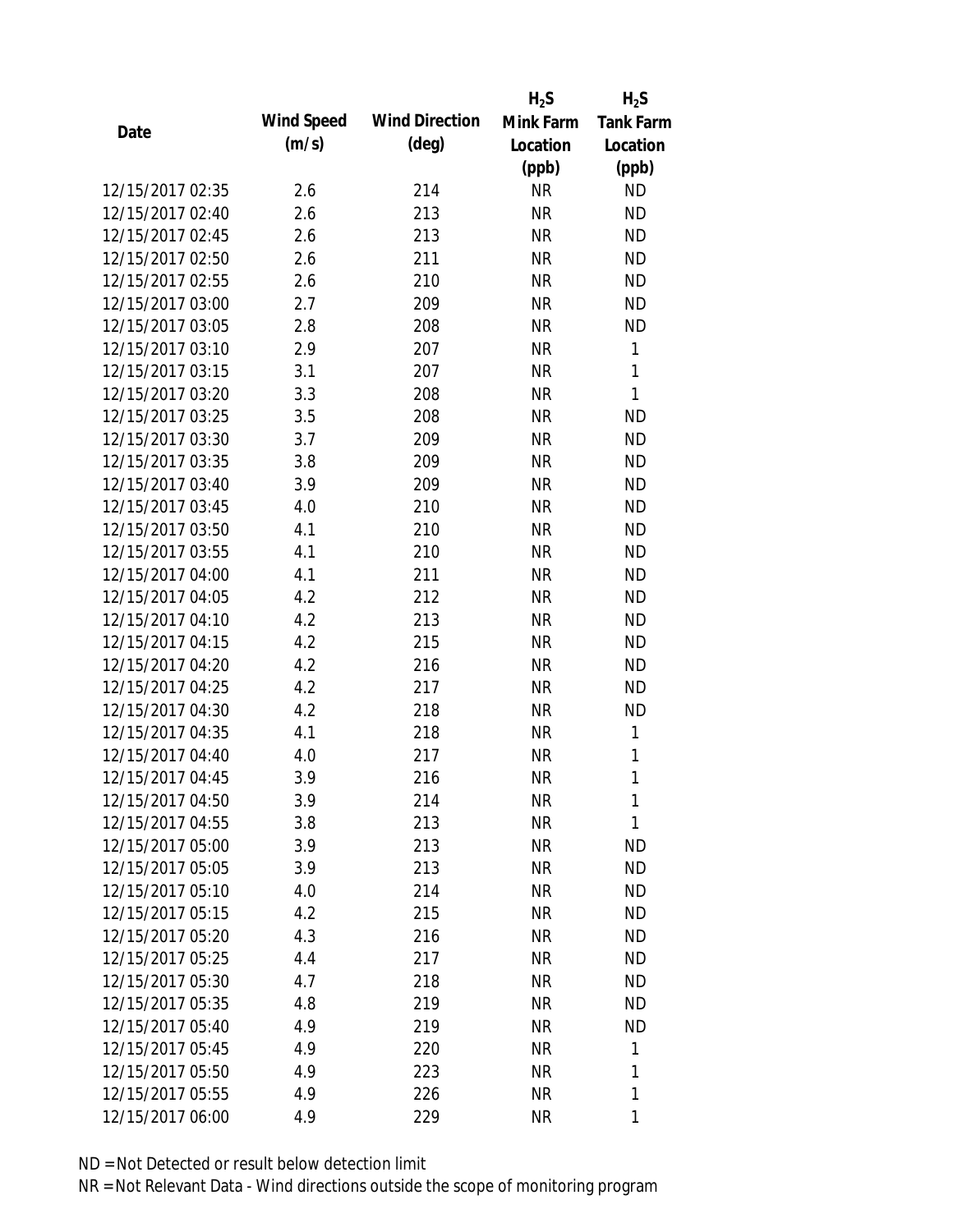|                  |            |                       | $H_2S$    | $H_2S$           |
|------------------|------------|-----------------------|-----------|------------------|
| Date             | Wind Speed | <b>Wind Direction</b> | Mink Farm | <b>Tank Farm</b> |
|                  | (m/s)      | $(\text{deg})$        | Location  | Location         |
|                  |            |                       | (ppb)     | (ppb)            |
| 12/15/2017 06:05 | 4.8        | 233                   | <b>ND</b> | 1                |
| 12/15/2017 06:10 | 4.9        | 237                   | <b>ND</b> | 1                |
| 12/15/2017 06:15 | 5.0        | 241                   | <b>ND</b> | 1                |
| 12/15/2017 06:20 | 5.2        | 244                   | <b>ND</b> | 1                |
| 12/15/2017 06:25 | 5.4        | 246                   | <b>ND</b> | 1                |
| 12/15/2017 06:30 | 5.6        | 248                   | <b>ND</b> | 1                |
| 12/15/2017 06:35 | 5.9        | 249                   | <b>ND</b> | 1                |
| 12/15/2017 06:40 | 6.0        | 250                   | <b>ND</b> | <b>ND</b>        |
| 12/15/2017 06:45 | 6.1        | 250                   | <b>ND</b> | <b>ND</b>        |
| 12/15/2017 06:50 | 6.2        | 251                   | <b>ND</b> | <b>ND</b>        |
| 12/15/2017 06:55 | 6.2        | 251                   | <b>ND</b> | <b>ND</b>        |
| 12/15/2017 07:00 | 6.1        | 252                   | <b>ND</b> | <b>ND</b>        |
| 12/15/2017 07:05 | 5.9        | 252                   | <b>ND</b> | <b>ND</b>        |
| 12/15/2017 07:10 | 5.8        | 252                   | <b>ND</b> | 1                |
| 12/15/2017 07:15 | 5.5        | 252                   | <b>ND</b> | 1                |
| 12/15/2017 07:20 | 5.3        | 253                   | <b>ND</b> | 1                |
| 12/15/2017 07:25 | 5.0        | 254                   | <b>ND</b> | 1                |
| 12/15/2017 07:30 | 4.8        | 255                   | <b>ND</b> | 1                |
| 12/15/2017 07:35 | 4.6        | 257                   | <b>ND</b> | <b>ND</b>        |
| 12/15/2017 07:40 | 4.5        | 259                   | <b>ND</b> | <b>ND</b>        |
| 12/15/2017 07:45 | 4.3        | 260                   | <b>ND</b> | <b>ND</b>        |
| 12/15/2017 07:50 | 4.2        | 262                   | <b>ND</b> | <b>ND</b>        |
| 12/15/2017 07:55 | 4.1        | 263                   | <b>ND</b> | <b>ND</b>        |
| 12/15/2017 08:00 | 4.0        | 263                   | <b>ND</b> | <b>ND</b>        |
| 12/15/2017 08:05 | 4.0        | 263                   | <b>ND</b> | <b>ND</b>        |
| 12/15/2017 08:10 | 3.9        | 263                   | <b>ND</b> | <b>ND</b>        |
| 12/15/2017 08:15 | 3.9        | 263                   | <b>ND</b> | <b>ND</b>        |
| 12/15/2017 08:20 | 3.8        | 264                   | <b>ND</b> | <b>ND</b>        |
| 12/15/2017 08:25 | 3.7        | 264                   | <b>ND</b> | <b>ND</b>        |
| 12/15/2017 08:30 | 3.7        | 265                   | <b>ND</b> | 1                |
| 12/15/2017 08:35 | 3.7        | 264                   | <b>ND</b> | 1                |
| 12/15/2017 08:40 | 3.7        | 264                   | <b>ND</b> | 1                |
| 12/15/2017 08:45 | 3.6        | 263                   | ND        | 1                |
| 12/15/2017 08:50 | 3.7        | 262                   | <b>ND</b> | 1                |
| 12/15/2017 08:55 | 3.7        | 261                   | <b>ND</b> | 1                |
| 12/15/2017 09:00 | 3.7        | 260                   | ND        | <b>ND</b>        |
| 12/15/2017 09:05 | 3.7        | 260                   | <b>ND</b> | <b>ND</b>        |
| 12/15/2017 09:10 | 3.7        | 261                   | <b>ND</b> | <b>ND</b>        |
| 12/15/2017 09:15 | 3.8        | 263                   | <b>ND</b> | <b>ND</b>        |
| 12/15/2017 09:20 | 3.9        | 266                   | ND        | <b>ND</b>        |
| 12/15/2017 09:25 | 4.2        | 269                   | <b>ND</b> | <b>ND</b>        |
| 12/15/2017 09:30 | 4.4        | 273                   | 1         | 1                |
|                  |            |                       |           |                  |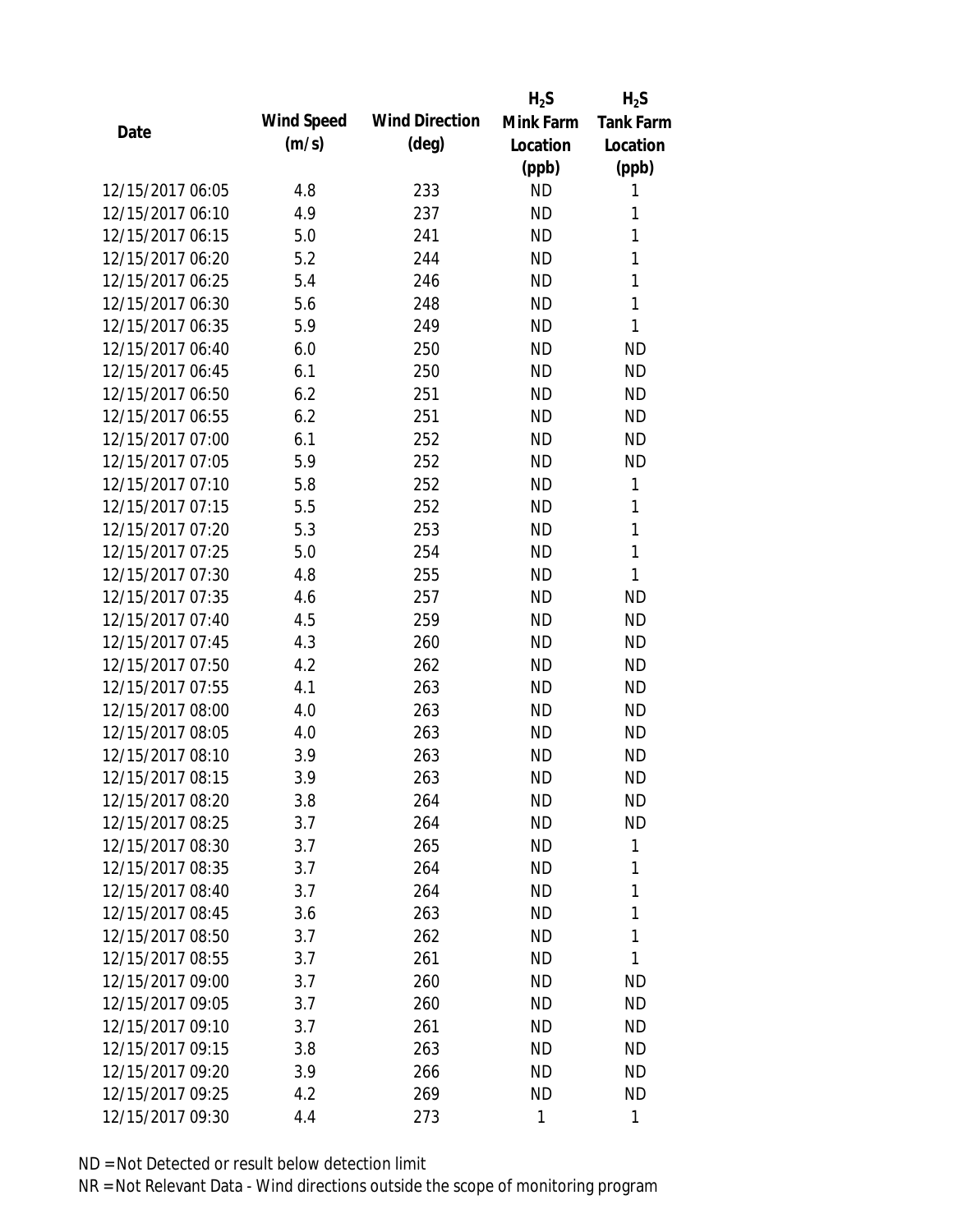|                  |            |                       | $H_2S$    | $H_2S$           |
|------------------|------------|-----------------------|-----------|------------------|
| Date             | Wind Speed | <b>Wind Direction</b> | Mink Farm | <b>Tank Farm</b> |
|                  | (m/s)      | $(\text{deg})$        | Location  | Location         |
|                  |            |                       | (ppb)     | (ppb)            |
| 12/15/2017 09:35 | 4.7        | 278                   | 1         | <b>NR</b>        |
| 12/15/2017 09:40 | 5.0        | 282                   | 1         | <b>NR</b>        |
| 12/15/2017 09:45 | 5.3        | 286                   | 1         | <b>NR</b>        |
| 12/15/2017 09:50 | 5.5        | 289                   | 1         | <b>NR</b>        |
| 12/15/2017 09:55 | 5.6        | 291                   | 1         | <b>NR</b>        |
| 12/15/2017 10:00 | 5.7        | 292                   | 1         | <b>NR</b>        |
| 12/15/2017 10:05 | 5.7        | 292                   | 1         | <b>NR</b>        |
| 12/15/2017 10:10 | 5.7        | 292                   | 1         | <b>NR</b>        |
| 12/15/2017 10:15 | 5.6        | 291                   | 1         | <b>NR</b>        |
| 12/15/2017 10:20 | 5.5        | 290                   | 1         | <b>NR</b>        |
| 12/15/2017 10:25 | 5.5        | 290                   | 1         | <b>NR</b>        |
| 12/15/2017 10:30 | 5.5        | 290                   | 1         | <b>NR</b>        |
| 12/15/2017 10:35 | 5.5        | 291                   | 1         | <b>NR</b>        |
| 12/15/2017 10:40 | 5.5        | 292                   | 1         | <b>NR</b>        |
| 12/15/2017 10:45 | 5.6        | 293                   | 1         | <b>NR</b>        |
| 12/15/2017 10:50 | 5.6        | 293                   | 1         | <b>NR</b>        |
| 12/15/2017 10:55 | 5.6        | 293                   | 1         | <b>NR</b>        |
| 12/15/2017 11:00 | 5.5        | 292                   | 1         | <b>NR</b>        |
| 12/15/2017 11:05 | 5.5        | 291                   | 1         | <b>NR</b>        |
| 12/15/2017 11:10 | 5.4        | 290                   | 1         | <b>NR</b>        |
| 12/15/2017 11:15 | 5.2        | 289                   | 1         | <b>NR</b>        |
| 12/15/2017 11:20 | 5.1        | 289                   | 1         | <b>NR</b>        |
| 12/15/2017 11:25 | 5.1        | 289                   | 1         | <b>NR</b>        |
| 12/15/2017 11:30 | 5.1        | 290                   | 1         | <b>NR</b>        |
| 12/15/2017 11:35 | 5.2        | 290                   | 1         | <b>NR</b>        |
| 12/15/2017 11:40 | 5.2        | 290                   | 1         | <b>NR</b>        |
| 12/15/2017 11:45 | 5.3        | 291                   | 1         | <b>NR</b>        |
| 12/15/2017 11:50 | 5.4        | 291                   | 1         | <b>NR</b>        |
| 12/15/2017 11:55 | 5.5        | 291                   | 1         | <b>NR</b>        |
| 12/15/2017 12:00 | 5.5        | 292                   | 1         | <b>NR</b>        |
| 12/15/2017 12:05 | 5.6        | 292                   | 1         | <b>NR</b>        |
| 12/15/2017 12:10 | 5.5        | 292                   | 1         | <b>NR</b>        |
| 12/15/2017 12:15 | 5.5        | 291                   | 1         | <b>NR</b>        |
| 12/15/2017 12:20 | 5.4        | 290                   | 1         | <b>NR</b>        |
| 12/15/2017 12:25 | 5.3        | 289                   | 1         | <b>NR</b>        |
| 12/15/2017 12:30 | 5.2        | 288                   | <b>ND</b> | <b>NR</b>        |
| 12/15/2017 12:35 | 5.1        | 287                   | <b>ND</b> | <b>NR</b>        |
| 12/15/2017 12:40 | 5.0        | 286                   | <b>ND</b> | <b>NR</b>        |
| 12/15/2017 12:45 | 5.0        | 286                   | <b>ND</b> | <b>NR</b>        |
| 12/15/2017 12:50 | 5.1        | 286                   | ND        | <b>NR</b>        |
| 12/15/2017 12:55 | 5.2        | 287                   | <b>ND</b> | <b>NR</b>        |
| 12/15/2017 13:00 | 5.3        | 287                   | <b>ND</b> | <b>NR</b>        |
|                  |            |                       |           |                  |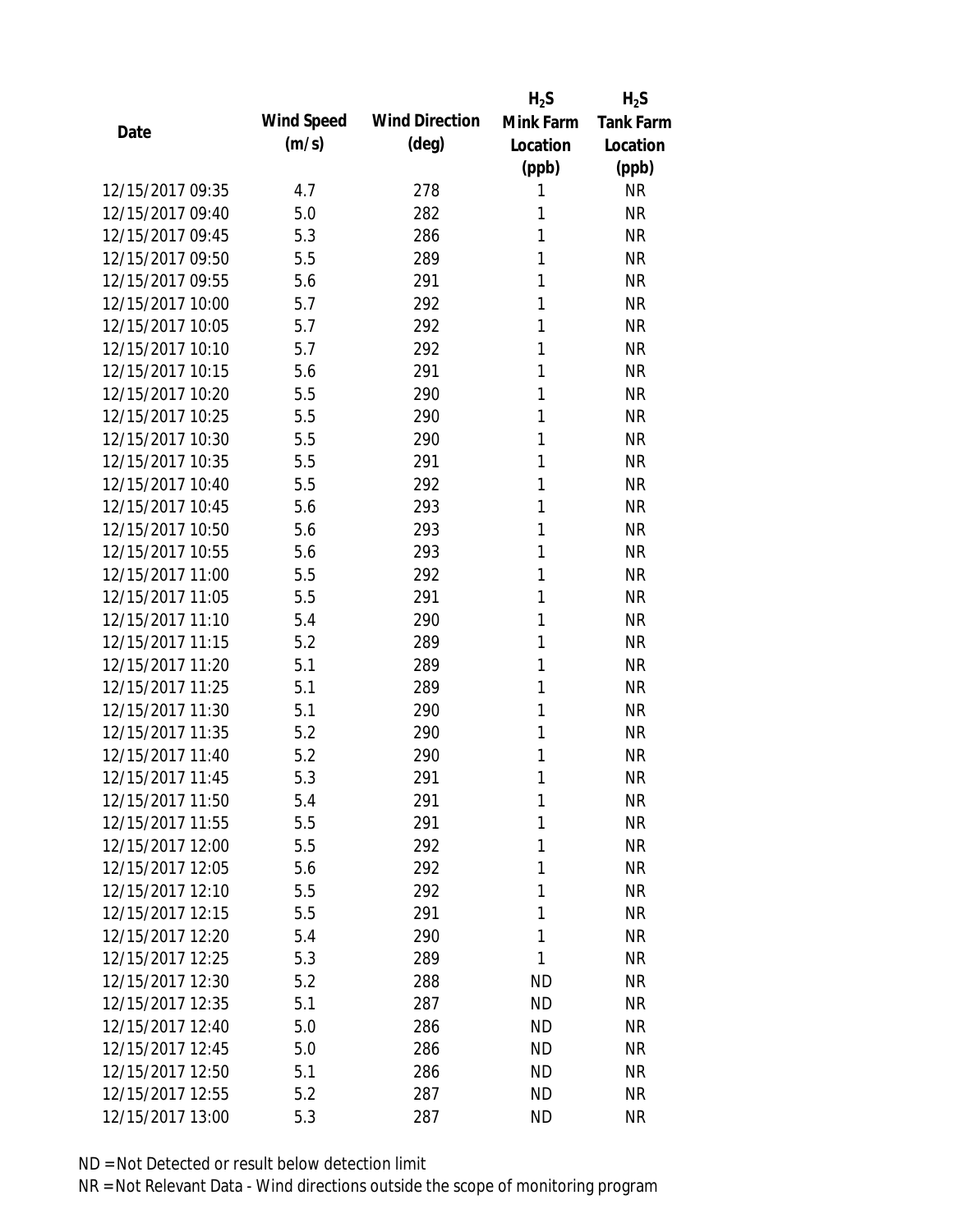|                  |            |                       | $H_2S$    | $H_2S$           |
|------------------|------------|-----------------------|-----------|------------------|
| Date             | Wind Speed | <b>Wind Direction</b> | Mink Farm | <b>Tank Farm</b> |
|                  | (m/s)      | $(\text{deg})$        | Location  | Location         |
|                  |            |                       | (ppb)     | (ppb)            |
| 12/15/2017 13:05 | 5.4        | 288                   | <b>ND</b> | <b>NR</b>        |
| 12/15/2017 13:10 | 5.5        | 289                   | <b>ND</b> | <b>NR</b>        |
| 12/15/2017 13:15 | 5.6        | 289                   | <b>ND</b> | <b>NR</b>        |
| 12/15/2017 13:20 | 5.7        | 289                   | <b>ND</b> | <b>NR</b>        |
| 12/15/2017 13:25 | 5.7        | 289                   | <b>ND</b> | <b>NR</b>        |
| 12/15/2017 13:30 | 5.8        | 289                   | <b>ND</b> | <b>NR</b>        |
| 12/15/2017 13:35 | 5.8        | 289                   | <b>ND</b> | <b>NR</b>        |
| 12/15/2017 13:40 | 5.7        | 289                   | <b>ND</b> | <b>NR</b>        |
| 12/15/2017 13:45 | 5.6        | 288                   | <b>ND</b> | <b>NR</b>        |
| 12/15/2017 13:50 | 5.5        | 288                   | <b>ND</b> | <b>NR</b>        |
| 12/15/2017 13:55 | 5.3        | 286                   | <b>ND</b> | <b>NR</b>        |
| 12/15/2017 14:00 | 5.2        | 284                   | <b>ND</b> | <b>NR</b>        |
| 12/15/2017 14:05 | 5.0        | 282                   | <b>ND</b> | <b>NR</b>        |
| 12/15/2017 14:10 | 4.9        | 280                   | <b>ND</b> | <b>NR</b>        |
| 12/15/2017 14:15 | 4.8        | 278                   | <b>ND</b> | <b>NR</b>        |
| 12/15/2017 14:20 | 4.7        | 275                   | <b>ND</b> | <b>ND</b>        |
| 12/15/2017 14:25 | 4.7        | 273                   | <b>ND</b> | <b>ND</b>        |
| 12/15/2017 14:30 | 4.7        | 270                   | <b>ND</b> | <b>ND</b>        |
| 12/15/2017 14:35 | 4.7        | 268                   | <b>ND</b> | <b>ND</b>        |
| 12/15/2017 14:40 | 4.7        | 265                   | <b>ND</b> | <b>ND</b>        |
| 12/15/2017 14:45 | 4.8        | 263                   | <b>ND</b> | <b>ND</b>        |
| 12/15/2017 14:50 | 4.8        | 260                   | <b>ND</b> | <b>ND</b>        |
| 12/15/2017 14:55 | 4.8        | 258                   | <b>ND</b> | <b>ND</b>        |
| 12/15/2017 15:00 | 4.8        | 257                   | <b>ND</b> | <b>ND</b>        |
| 12/15/2017 15:05 | 4.8        | 256                   | <b>ND</b> | <b>ND</b>        |
| 12/15/2017 15:10 | 4.9        | 256                   | <b>ND</b> | <b>ND</b>        |
| 12/15/2017 15:15 | 4.9        | 256                   | <b>ND</b> | <b>ND</b>        |
| 12/15/2017 15:20 | 5.0        | 257                   | <b>ND</b> | <b>ND</b>        |
| 12/15/2017 15:25 | 5.0        | 258                   | <b>ND</b> | <b>ND</b>        |
| 12/15/2017 15:30 | 5.1        | 259                   | ND        | <b>ND</b>        |
| 12/15/2017 15:35 | 5.2        | 261                   | <b>ND</b> | <b>ND</b>        |
| 12/15/2017 15:40 | 5.2        | 262                   | <b>ND</b> | <b>ND</b>        |
| 12/15/2017 15:45 | 5.2        | 264                   | <b>ND</b> | <b>ND</b>        |
| 12/15/2017 15:50 | 5.0        | 264                   | <b>ND</b> | <b>ND</b>        |
| 12/15/2017 15:55 | 4.9        | 264                   | <b>ND</b> | <b>ND</b>        |
| 12/15/2017 16:00 | 4.8        | 264                   | <b>ND</b> | <b>ND</b>        |
| 12/15/2017 16:05 | 4.7        | 263                   | ND.       | <b>ND</b>        |
| 12/15/2017 16:10 | 4.6        | 261                   | ND        | <b>ND</b>        |
| 12/15/2017 16:15 | 4.7        | 260                   | <b>ND</b> | <b>ND</b>        |
| 12/15/2017 16:20 | 4.8        | 258                   | <b>ND</b> | <b>ND</b>        |
| 12/15/2017 16:25 | 4.9        | 257                   | <b>ND</b> | <b>ND</b>        |
| 12/15/2017 16:30 | 5.0        | 255                   | <b>ND</b> | <b>ND</b>        |
|                  |            |                       |           |                  |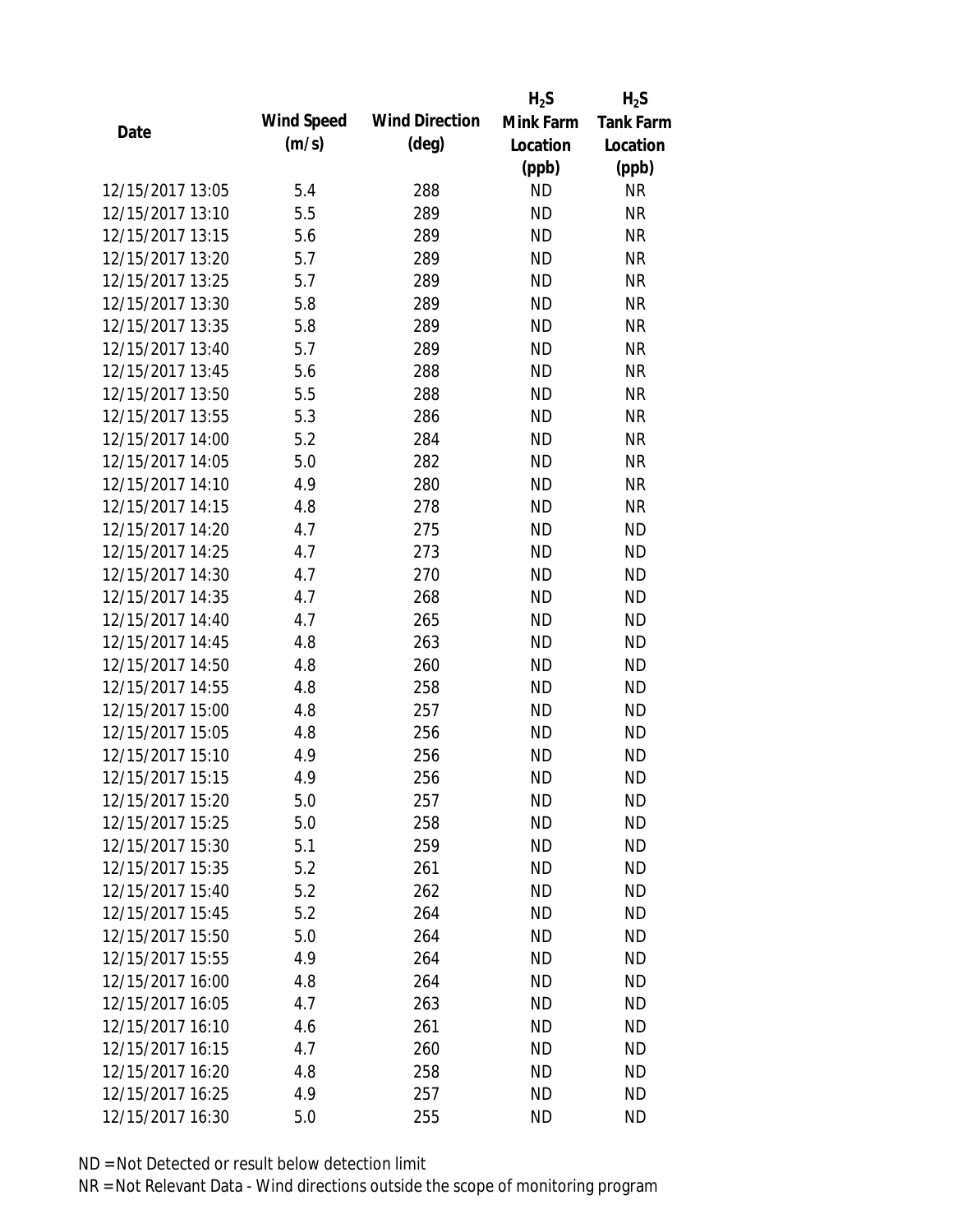|                  |            |                       | $H_2S$    | $H_2S$           |
|------------------|------------|-----------------------|-----------|------------------|
| Date             | Wind Speed | <b>Wind Direction</b> | Mink Farm | <b>Tank Farm</b> |
|                  | (m/s)      | $(\text{deg})$        | Location  | Location         |
|                  |            |                       | (ppb)     | (ppb)            |
| 12/15/2017 16:35 | 5.1        | 254                   | <b>ND</b> | <b>ND</b>        |
| 12/15/2017 16:40 | 5.2        | 253                   | <b>ND</b> | <b>ND</b>        |
| 12/15/2017 16:45 | 5.2        | 253                   | <b>ND</b> | <b>ND</b>        |
| 12/15/2017 16:50 | 5.3        | 253                   | <b>ND</b> | <b>ND</b>        |
| 12/15/2017 16:55 | 5.3        | 253                   | <b>ND</b> | <b>ND</b>        |
| 12/15/2017 17:00 | 5.4        | 253                   | <b>ND</b> | <b>ND</b>        |
| 12/15/2017 17:05 | 5.5        | 254                   | <b>ND</b> | 1                |
| 12/15/2017 17:10 | 5.5        | 254                   | <b>ND</b> | 1                |
| 12/15/2017 17:15 | 5.6        | 255                   | <b>ND</b> | $\mathbf{1}$     |
| 12/15/2017 17:20 | 5.7        | 255                   | <b>ND</b> | $\mathbf{1}$     |
| 12/15/2017 17:25 | 5.7        | 255                   | <b>ND</b> | 1                |
| 12/15/2017 17:30 | 5.8        | 254                   | <b>ND</b> | 1                |
| 12/15/2017 17:35 | 5.8        | 254                   | <b>ND</b> | 1                |
| 12/15/2017 17:40 | 5.8        | 254                   | <b>ND</b> | 1                |
| 12/15/2017 17:45 | 5.7        | 254                   | <b>ND</b> | $\mathbf{1}$     |
| 12/15/2017 17:50 | 5.6        | 253                   | <b>ND</b> | 1                |
| 12/15/2017 17:55 | 5.5        | 251                   | <b>ND</b> | 1                |
| 12/15/2017 18:00 | 5.3        | 249                   | <b>ND</b> | 1                |
| 12/15/2017 18:05 | 5.1        | 246                   | <b>ND</b> | 1                |
| 12/15/2017 18:10 | 5.0        | 241                   | <b>ND</b> | 1                |
| 12/15/2017 18:15 | 4.9        | 236                   | <b>ND</b> | 1                |
| 12/15/2017 18:20 | 4.9        | 231                   | <b>ND</b> | <b>ND</b>        |
| 12/15/2017 18:25 | 4.9        | 227                   | <b>NR</b> | <b>ND</b>        |
| 12/15/2017 18:30 | 4.9        | 223                   | <b>NR</b> | <b>ND</b>        |
| 12/15/2017 18:35 | 5.0        | 221                   | <b>NR</b> | <b>ND</b>        |
| 12/15/2017 18:40 | 5.1        | 219                   | <b>NR</b> | <b>ND</b>        |
| 12/15/2017 18:45 | 5.1        | 218                   | <b>NR</b> | <b>ND</b>        |
| 12/15/2017 18:50 | 5.1        | 218                   | <b>NR</b> | <b>ND</b>        |
| 12/15/2017 18:55 | 5.1        | 218                   | <b>NR</b> | $\mathbf{1}$     |
| 12/15/2017 19:00 | 5.1        | 218                   | <b>NR</b> | <b>ND</b>        |
| 12/15/2017 19:05 | 5.1        | 218                   | <b>NR</b> | <b>ND</b>        |
| 12/15/2017 19:10 | 5.1        | 218                   | <b>NR</b> | <b>ND</b>        |
| 12/15/2017 19:15 | 5.1        | 218                   | <b>NR</b> | <b>ND</b>        |
| 12/15/2017 19:20 | 5.2        | 218                   | <b>NR</b> | <b>ND</b>        |
| 12/15/2017 19:25 | 5.2        | 218                   | <b>NR</b> | <b>ND</b>        |
| 12/15/2017 19:30 | 5.2        | 218                   | <b>NR</b> | <b>ND</b>        |
| 12/15/2017 19:35 | 5.2        | 218                   | <b>NR</b> | <b>ND</b>        |
| 12/15/2017 19:40 | 5.1        | 218                   | NR        | <b>ND</b>        |
| 12/15/2017 19:45 | 5.1        | 218                   | <b>NR</b> | <b>ND</b>        |
| 12/15/2017 19:50 | 5.0        | 218                   | <b>NR</b> | <b>ND</b>        |
| 12/15/2017 19:55 | 5.0        | 219                   | <b>NR</b> | <b>ND</b>        |
| 12/15/2017 20:00 | 4.9        | 219                   | <b>NR</b> | <b>ND</b>        |
|                  |            |                       |           |                  |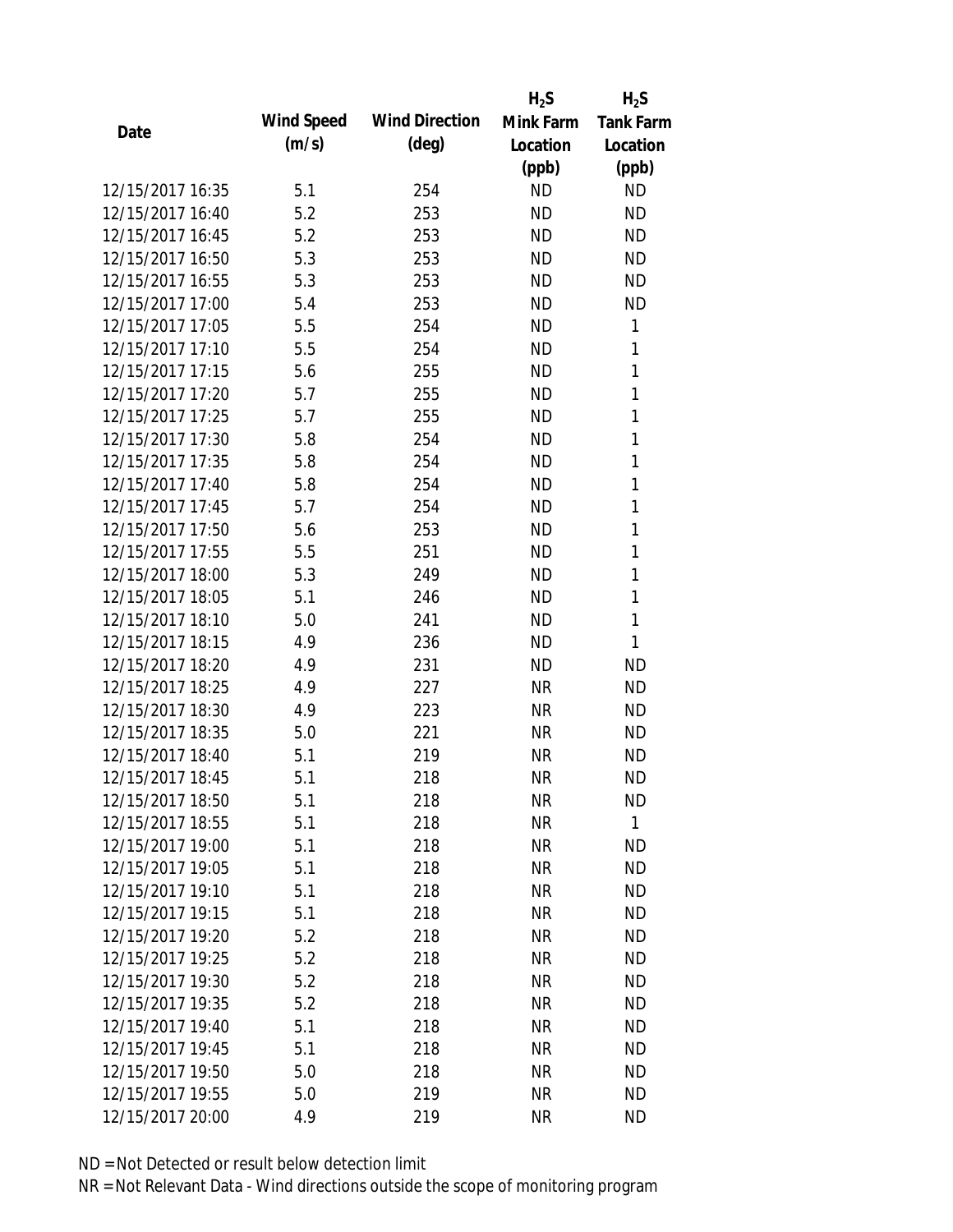|                  |            |                       | $H_2S$    | $H_2S$           |
|------------------|------------|-----------------------|-----------|------------------|
| Date             | Wind Speed | <b>Wind Direction</b> | Mink Farm | <b>Tank Farm</b> |
|                  | (m/s)      | $(\text{deg})$        | Location  | Location         |
|                  |            |                       | (ppb)     | (ppb)            |
| 12/15/2017 20:05 | 4.9        | 219                   | <b>NR</b> | <b>ND</b>        |
| 12/15/2017 20:10 | 4.9        | 219                   | <b>NR</b> | <b>ND</b>        |
| 12/15/2017 20:15 | 4.8        | 219                   | <b>NR</b> | <b>ND</b>        |
| 12/15/2017 20:20 | 4.8        | 218                   | <b>NR</b> | <b>ND</b>        |
| 12/15/2017 20:25 | 4.7        | 217                   | <b>NR</b> | <b>ND</b>        |
| 12/15/2017 20:30 | 4.7        | 216                   | <b>NR</b> | <b>ND</b>        |
| 12/15/2017 20:35 | 4.6        | 214                   | <b>NR</b> | <b>ND</b>        |
| 12/15/2017 20:40 | 4.6        | 212                   | <b>NR</b> | <b>ND</b>        |
| 12/15/2017 20:45 | 4.5        | 211                   | <b>NR</b> | <b>ND</b>        |
| 12/15/2017 20:50 | 4.5        | 210                   | <b>NR</b> | <b>ND</b>        |
| 12/15/2017 20:55 | 4.5        | 209                   | <b>NR</b> | <b>ND</b>        |
| 12/15/2017 21:00 | 4.4        | 209                   | <b>NR</b> | <b>ND</b>        |
| 12/15/2017 21:05 | 4.4        | 208                   | <b>NR</b> | <b>ND</b>        |
| 12/15/2017 21:10 | 4.4        | 207                   | <b>NR</b> | <b>ND</b>        |
| 12/15/2017 21:15 | 4.3        | 206                   | <b>NR</b> | <b>ND</b>        |
| 12/15/2017 21:20 | 4.2        | 205                   | <b>NR</b> | <b>ND</b>        |
| 12/15/2017 21:25 | 4.2        | 205                   | <b>NR</b> | <b>ND</b>        |
| 12/15/2017 21:30 | 4.2        | 205                   | <b>NR</b> | <b>ND</b>        |
| 12/15/2017 21:35 | 4.2        | 205                   | <b>NR</b> | <b>ND</b>        |
| 12/15/2017 21:40 | 4.2        | 206                   | <b>NR</b> | <b>ND</b>        |
| 12/15/2017 21:45 | 4.3        | 206                   | <b>NR</b> | <b>ND</b>        |
| 12/15/2017 21:50 | 4.4        | 207                   | <b>NR</b> | <b>ND</b>        |
| 12/15/2017 21:55 | 4.4        | 208                   | <b>NR</b> | <b>ND</b>        |
| 12/15/2017 22:00 | 4.5        | 209                   | <b>NR</b> | <b>ND</b>        |
| 12/15/2017 22:05 | 4.6        | 209                   | <b>NR</b> | <b>ND</b>        |
| 12/15/2017 22:10 | 4.8        | 210                   | <b>NR</b> | <b>ND</b>        |
| 12/15/2017 22:15 | 4.9        | 211                   | <b>NR</b> | <b>ND</b>        |
| 12/15/2017 22:20 | 5.0        | 212                   | NR        | <b>ND</b>        |
| 12/15/2017 22:25 | 5.2        | 213                   | <b>NR</b> | <b>ND</b>        |
| 12/15/2017 22:30 | 5.3        | 213                   | NR        | <b>ND</b>        |
| 12/15/2017 22:35 | 5.4        | 214                   | <b>NR</b> | <b>ND</b>        |
| 12/15/2017 22:40 | 5.5        | 214                   | <b>NR</b> | <b>ND</b>        |
| 12/15/2017 22:45 | 5.5        | 213                   | <b>NR</b> | <b>ND</b>        |
| 12/15/2017 22:50 | 5.4        | 212                   | <b>NR</b> | <b>ND</b>        |
| 12/15/2017 22:55 | 5.3        | 211                   | <b>NR</b> | <b>ND</b>        |
| 12/15/2017 23:00 | 5.2        | 211                   | <b>NR</b> | 1                |
| 12/15/2017 23:05 | 5.2        | 210                   | <b>NR</b> | 1                |
| 12/15/2017 23:10 | 5.2        | 210                   | NR        | 1                |
| 12/15/2017 23:15 | 5.3        | 211                   | <b>NR</b> | 1                |
| 12/15/2017 23:20 | 5.4        | 212                   | <b>NR</b> | ND               |
| 12/15/2017 23:25 | 5.7        | 213                   | <b>NR</b> | <b>ND</b>        |
| 12/15/2017 23:30 | 6.0        | 214                   | <b>NR</b> | <b>ND</b>        |
|                  |            |                       |           |                  |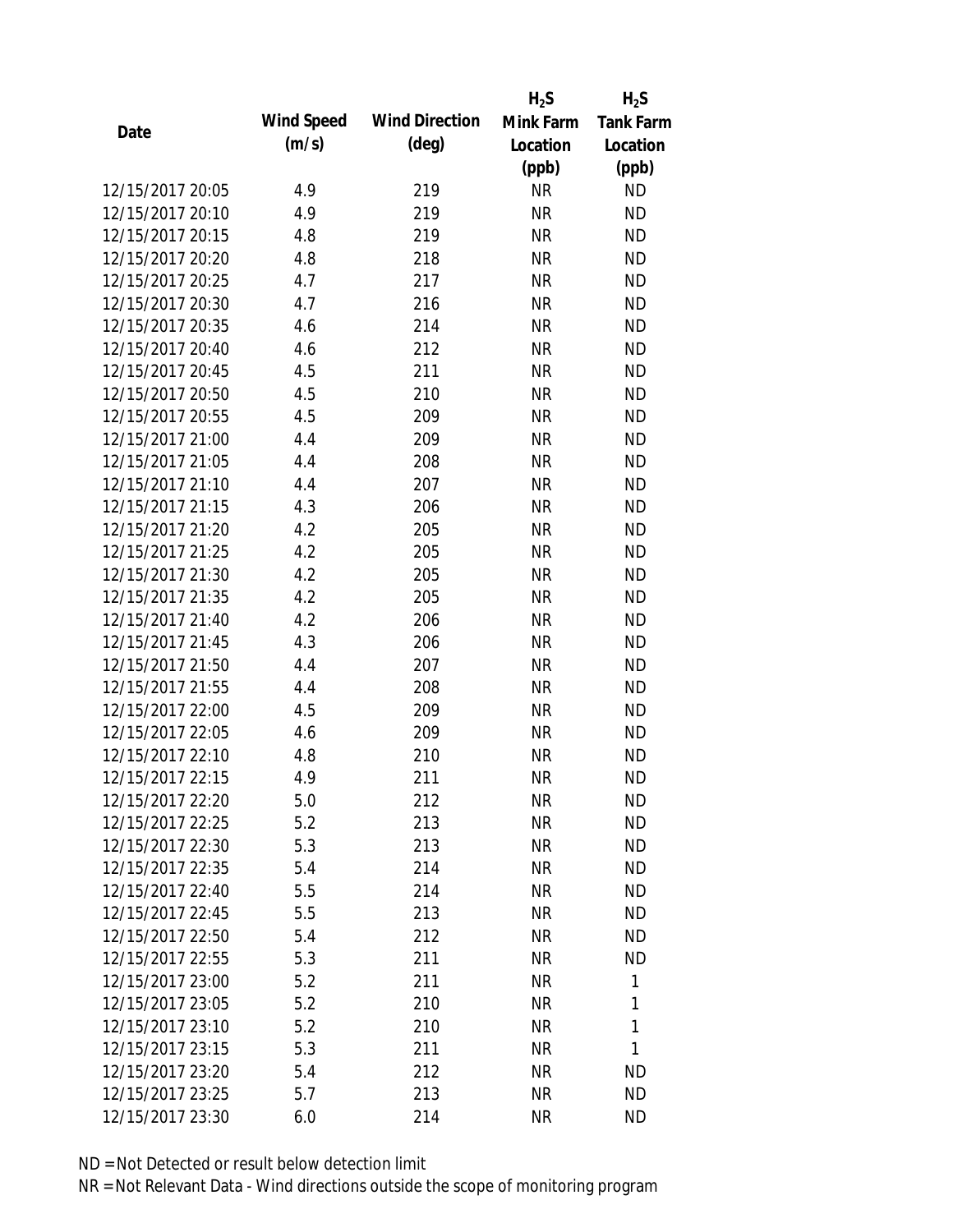|                  |            |                       | $H_2S$    | $H_2S$           |
|------------------|------------|-----------------------|-----------|------------------|
| Date             | Wind Speed | <b>Wind Direction</b> | Mink Farm | <b>Tank Farm</b> |
|                  | (m/s)      | (deg)                 | Location  | Location         |
|                  |            |                       | (ppb)     | (ppb)            |
| 12/15/2017 23:35 | 6.2        | 215                   | <b>NR</b> | <b>ND</b>        |
| 12/15/2017 23:40 | 6.5        | 215                   | <b>NR</b> | <b>ND</b>        |
| 12/15/2017 23:45 | 6.7        | 216                   | <b>NR</b> | <b>ND</b>        |
| 12/15/2017 23:50 | 7.0        | 216                   | <b>NR</b> | <b>ND</b>        |
| 12/15/2017 23:55 | 7.1        | 217                   | <b>NR</b> | <b>ND</b>        |
| 12/15/2017 24:00 | 7.3        | 218                   | <b>NR</b> | <b>ND</b>        |
| 12/16/2017 00:05 | 7.4        | 219                   | <b>NR</b> | <b>ND</b>        |
| 12/16/2017 00:10 | 7.4        | 220                   | <b>NR</b> | <b>ND</b>        |
| 12/16/2017 00:15 | 7.5        | 220                   | <b>NR</b> | <b>ND</b>        |
| 12/16/2017 00:20 | 7.5        | 221                   | <b>NR</b> | <b>ND</b>        |
| 12/16/2017 00:25 | 7.6        | 221                   | <b>NR</b> | <b>ND</b>        |
| 12/16/2017 00:30 | 7.6        | 221                   | <b>NR</b> | $\mathbf{1}$     |
| 12/16/2017 00:35 | 7.6        | 222                   | <b>NR</b> | <b>ND</b>        |
| 12/16/2017 00:40 | 7.6        | 222                   | <b>NR</b> | <b>ND</b>        |
| 12/16/2017 00:45 | 7.5        | 222                   | <b>NR</b> | <b>ND</b>        |
| 12/16/2017 00:50 | 7.4        | 222                   | <b>NR</b> | <b>ND</b>        |
| 12/16/2017 00:55 | 7.3        | 222                   | <b>NR</b> | <b>ND</b>        |
| 12/16/2017 01:00 | 7.1        | 222                   | <b>NR</b> | <b>ND</b>        |
| 12/16/2017 01:05 | 7.0        | 222                   | <b>NR</b> | <b>ND</b>        |
| 12/16/2017 01:10 | 6.9        | 222                   | <b>NR</b> | <b>ND</b>        |
| 12/16/2017 01:15 | 6.8        | 221                   | <b>NR</b> | <b>ND</b>        |
| 12/16/2017 01:20 | 6.8        | 221                   | <b>NR</b> | <b>ND</b>        |
| 12/16/2017 01:25 | 6.7        | 221                   | <b>NR</b> | 1                |
| 12/16/2017 01:30 | 6.7        | 221                   | <b>NR</b> | 1                |
| 12/16/2017 01:35 | 6.7        | 220                   | <b>NR</b> | $\mathbf{1}$     |
| 12/16/2017 01:40 | 6.7        | 220                   | <b>NR</b> | $\mathbf{1}$     |
| 12/16/2017 01:45 | 6.7        | 219                   | <b>NR</b> | 1                |
| 12/16/2017 01:50 | 6.6        | 219                   | <b>NR</b> | 1                |
| 12/16/2017 01:55 | 6.6        | 218                   | <b>NR</b> | 1                |
| 12/16/2017 02:00 | 6.6        | 218                   | NR        | 1                |
| 12/16/2017 02:05 | 6.5        | 218                   | NR        | 1                |
| 12/16/2017 02:10 | 6.5        | 218                   | <b>NR</b> | 1                |
| 12/16/2017 02:15 | 6.4        | 217                   | NR        | 1                |
| 12/16/2017 02:20 | 6.2        | 217                   | <b>NR</b> | 1                |
| 12/16/2017 02:25 | 6.1        | 216                   | <b>NR</b> | 1                |
| 12/16/2017 02:30 | 5.9        | 215                   | NR        | 1                |
| 12/16/2017 02:35 | 5.6        | 214                   | NR        | 1                |
| 12/16/2017 02:40 | 5.4        | 212                   | NR        | 1                |
| 12/16/2017 02:45 | 5.3        | 211                   | <b>NR</b> | 1                |
| 12/16/2017 02:50 | 5.1        | 209                   | <b>NR</b> | ND               |
| 12/16/2017 02:55 | 5.0        | 208                   | <b>NR</b> | ND               |
| 12/16/2017 03:00 | 4.9        | 207                   | <b>NR</b> | ND               |
|                  |            |                       |           |                  |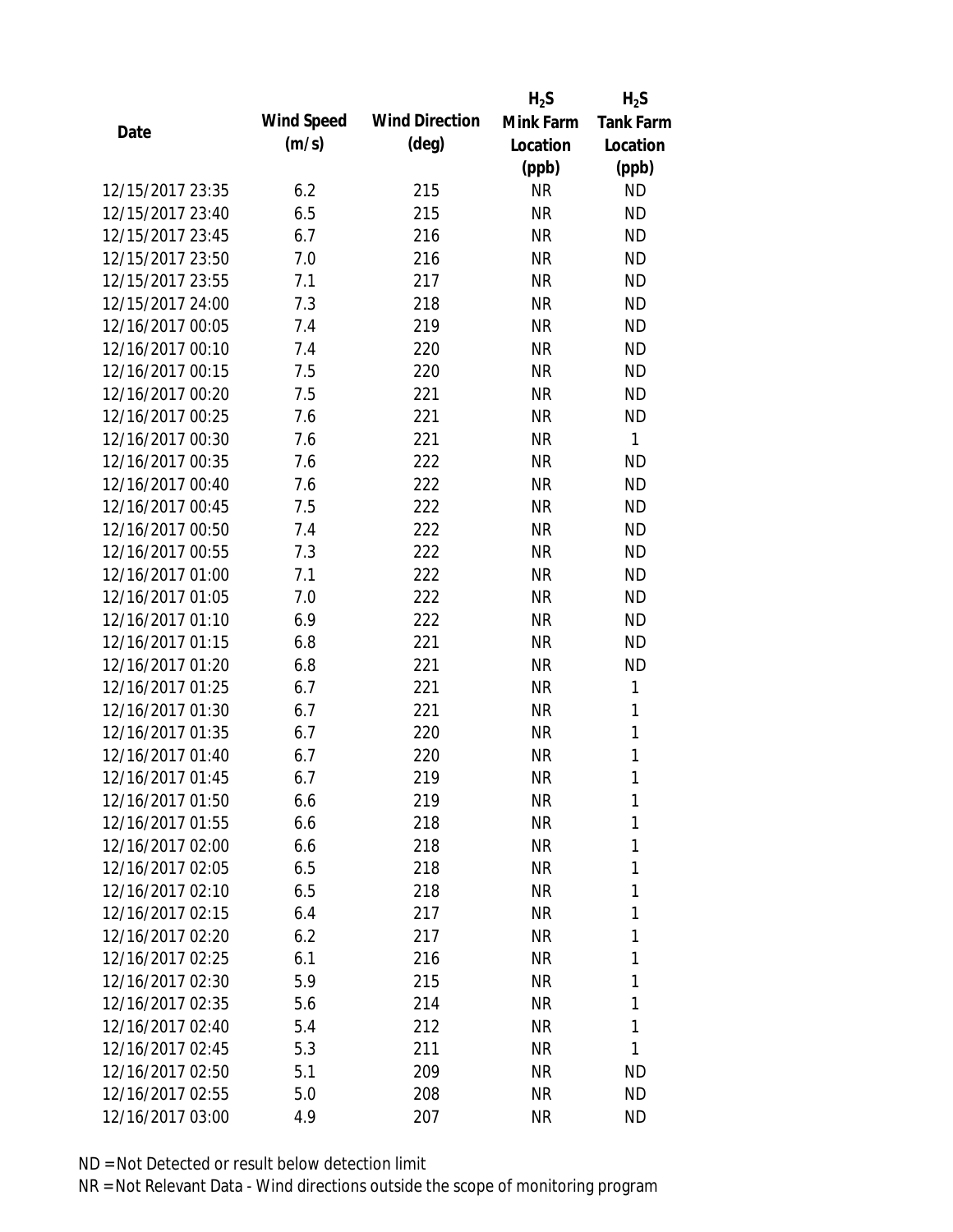|                  |            |                       | $H_2S$    | $H_2S$           |
|------------------|------------|-----------------------|-----------|------------------|
| Date             | Wind Speed | <b>Wind Direction</b> | Mink Farm | <b>Tank Farm</b> |
|                  | (m/s)      | $(\text{deg})$        | Location  | Location         |
|                  |            |                       | (ppb)     | (ppb)            |
| 12/16/2017 03:05 | 4.9        | 206                   | <b>NR</b> | <b>ND</b>        |
| 12/16/2017 03:10 | 4.8        | 205                   | <b>NR</b> | <b>ND</b>        |
| 12/16/2017 03:15 | 4.8        | 204                   | <b>NR</b> | <b>ND</b>        |
| 12/16/2017 03:20 | 4.8        | 204                   | <b>NR</b> | $\mathbf{1}$     |
| 12/16/2017 03:25 | 4.8        | 204                   | <b>NR</b> | <b>ND</b>        |
| 12/16/2017 03:30 | 4.8        | 204                   | <b>NR</b> | <b>ND</b>        |
| 12/16/2017 03:35 | 4.9        | 204                   | <b>NR</b> | <b>ND</b>        |
| 12/16/2017 03:40 | 5.0        | 205                   | <b>NR</b> | <b>ND</b>        |
| 12/16/2017 03:45 | 5.0        | 206                   | <b>NR</b> | <b>ND</b>        |
| 12/16/2017 03:50 | 5.1        | 206                   | <b>NR</b> | <b>ND</b>        |
| 12/16/2017 03:55 | 5.1        | 207                   | <b>NR</b> | <b>ND</b>        |
| 12/16/2017 04:00 | 5.1        | 208                   | <b>NR</b> | <b>ND</b>        |
| 12/16/2017 04:05 | 5.1        | 209                   | <b>NR</b> | <b>ND</b>        |
| 12/16/2017 04:10 | 5.1        | 210                   | <b>NR</b> | <b>ND</b>        |
| 12/16/2017 04:15 | 5.0        | 211                   | <b>NR</b> | <b>ND</b>        |
| 12/16/2017 04:20 | 4.9        | 211                   | <b>NR</b> | <b>ND</b>        |
| 12/16/2017 04:25 | 4.8        | 212                   | <b>NR</b> | <b>ND</b>        |
| 12/16/2017 04:30 | 4.8        | 212                   | <b>NR</b> | <b>ND</b>        |
| 12/16/2017 04:35 | 4.7        | 212                   | <b>NR</b> | <b>ND</b>        |
| 12/16/2017 04:40 | 4.7        | 212                   | <b>NR</b> | <b>ND</b>        |
| 12/16/2017 04:45 | 4.7        | 212                   | <b>NR</b> | <b>ND</b>        |
| 12/16/2017 04:50 | 4.6        | 212                   | <b>NR</b> | <b>ND</b>        |
| 12/16/2017 04:55 | 4.6        | 212                   | <b>NR</b> | <b>ND</b>        |
| 12/16/2017 05:00 | 4.6        | 211                   | <b>NR</b> | <b>ND</b>        |
| 12/16/2017 05:05 | 4.6        | 211                   | <b>NR</b> | <b>ND</b>        |
| 12/16/2017 05:10 | 4.6        | 212                   | <b>NR</b> | <b>ND</b>        |
| 12/16/2017 05:15 | 4.6        | 212                   | <b>NR</b> | <b>ND</b>        |
| 12/16/2017 05:20 | 4.6        | 212                   | <b>NR</b> | <b>ND</b>        |
| 12/16/2017 05:25 | 4.6        | 213                   | <b>NR</b> | <b>ND</b>        |
| 12/16/2017 05:30 | 4.6        | 213                   | NR        | 1                |
| 12/16/2017 05:35 | 4.7        | 213                   | <b>NR</b> | 1                |
| 12/16/2017 05:40 | 4.7        | 213                   | <b>NR</b> | 1                |
| 12/16/2017 05:45 | 4.7        | 212                   | NR        | 1                |
| 12/16/2017 05:50 | 4.7        | 212                   | <b>NR</b> | 1                |
| 12/16/2017 05:55 | 4.7        | 211                   | <b>NR</b> | ND               |
| 12/16/2017 06:00 | 4.7        | 211                   | <b>NR</b> | <b>ND</b>        |
| 12/16/2017 06:05 |            |                       |           | <b>ND</b>        |
| 12/16/2017 06:10 | 4.7        | 211<br>211            | NR        | <b>ND</b>        |
|                  | 4.6        |                       | NR        |                  |
| 12/16/2017 06:15 | 4.5        | 211                   | <b>NR</b> | <b>ND</b>        |
| 12/16/2017 06:20 | 4.4        | 210                   | <b>NR</b> | <b>ND</b>        |
| 12/16/2017 06:25 | 4.3        | 210                   | <b>NR</b> | <b>ND</b>        |
| 12/16/2017 06:30 | 4.2        | 209                   | <b>NR</b> | <b>ND</b>        |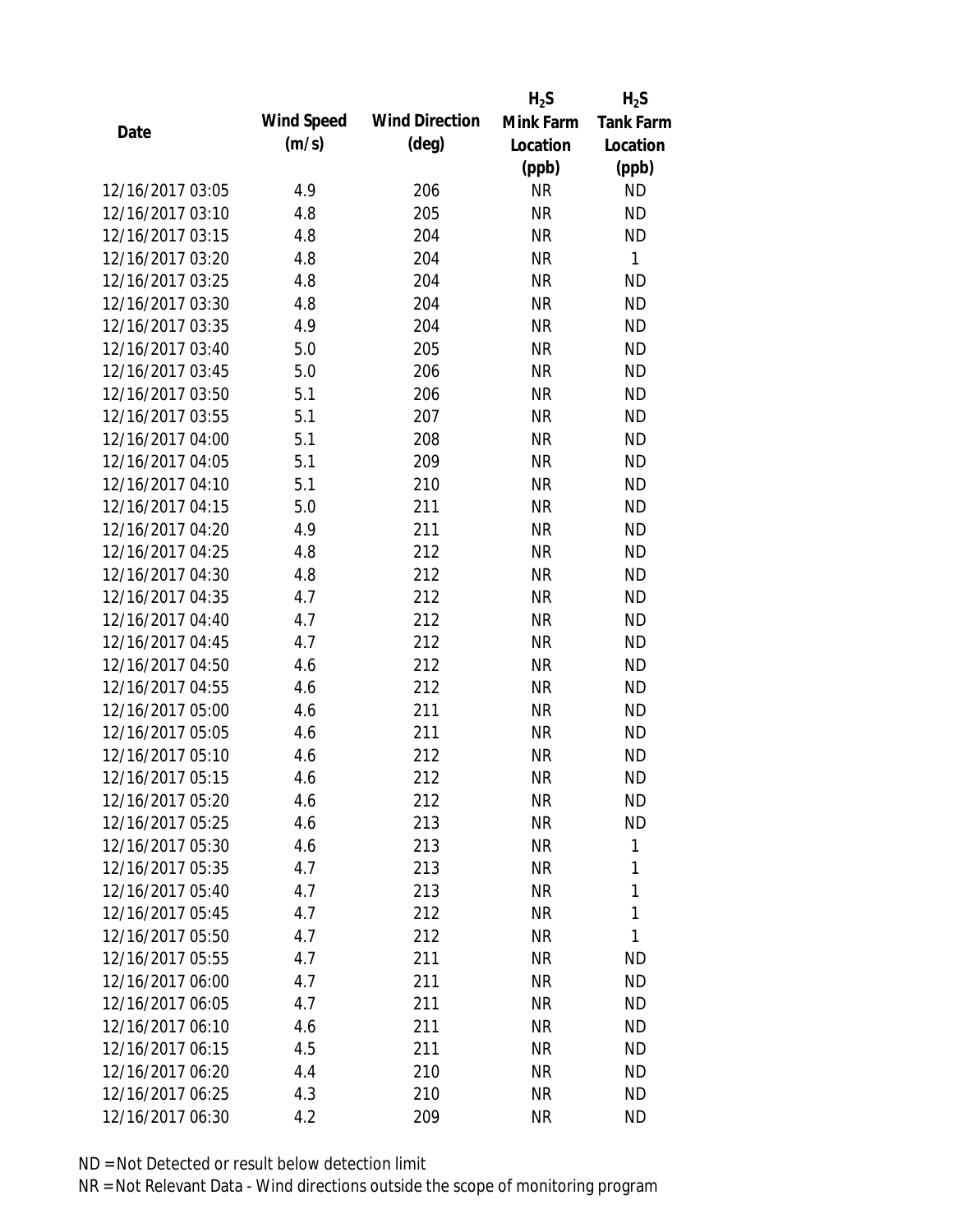|                  |            |                       | $H_2S$    | $H_2S$           |
|------------------|------------|-----------------------|-----------|------------------|
| Date             | Wind Speed | <b>Wind Direction</b> | Mink Farm | <b>Tank Farm</b> |
|                  | (m/s)      | $(\text{deg})$        | Location  | Location         |
|                  |            |                       | (ppb)     | (ppb)            |
| 12/16/2017 06:35 | 4.1        | 209                   | <b>NR</b> | <b>ND</b>        |
| 12/16/2017 06:40 | 4.1        | 208                   | <b>NR</b> | <b>ND</b>        |
| 12/16/2017 06:45 | 4.1        | 207                   | <b>NR</b> | <b>ND</b>        |
| 12/16/2017 06:50 | 4.1        | 207                   | <b>NR</b> | <b>ND</b>        |
| 12/16/2017 06:55 | 4.1        | 206                   | <b>NR</b> | <b>ND</b>        |
| 12/16/2017 07:00 | 4.1        | 206                   | <b>NR</b> | 1                |
| 12/16/2017 07:05 | 4.1        | 206                   | <b>NR</b> | 1                |
| 12/16/2017 07:10 | 4.1        | 206                   | <b>NR</b> | $\mathbf{1}$     |
| 12/16/2017 07:15 | 4.1        | 206                   | <b>NR</b> | 1                |
| 12/16/2017 07:20 | 4.1        | 207                   | <b>NR</b> | 1                |
| 12/16/2017 07:25 | 4.1        | 207                   | <b>NR</b> | <b>ND</b>        |
| 12/16/2017 07:30 | 4.1        | 207                   | <b>NR</b> | <b>ND</b>        |
| 12/16/2017 07:35 | 4.1        | 207                   | <b>NR</b> | <b>ND</b>        |
| 12/16/2017 07:40 | 4.1        | 207                   | <b>NR</b> | <b>ND</b>        |
| 12/16/2017 07:45 | 4.1        | 207                   | <b>NR</b> | <b>ND</b>        |
| 12/16/2017 07:50 | 4.0        | 207                   | <b>NR</b> | <b>ND</b>        |
| 12/16/2017 07:55 | 3.9        | 206                   | <b>NR</b> | <b>ND</b>        |
| 12/16/2017 08:00 | 3.9        | 205                   | <b>NR</b> | <b>ND</b>        |
| 12/16/2017 08:05 | 3.8        | 204                   | <b>NR</b> | <b>ND</b>        |
| 12/16/2017 08:10 | 3.8        | 204                   | <b>NR</b> | <b>ND</b>        |
| 12/16/2017 08:15 | 3.8        | 203                   | <b>NR</b> | 1                |
| 12/16/2017 08:20 | 3.8        | 202                   | <b>NR</b> | $\mathbf{1}$     |
| 12/16/2017 08:25 | 3.8        | 202                   | <b>NR</b> | 1                |
| 12/16/2017 08:30 | 3.8        | 202                   | <b>NR</b> | 1                |
| 12/16/2017 08:35 | 3.8        | 202                   | <b>NR</b> | 1                |
| 12/16/2017 08:40 | 3.8        | 202                   | <b>NR</b> | 1                |
| 12/16/2017 08:45 | 3.8        | 202                   | <b>NR</b> | $\mathbf{1}$     |
| 12/16/2017 08:50 | 3.8        | 202                   | NR        | 1                |
| 12/16/2017 08:55 | 3.9        | 202                   | <b>NR</b> | <b>ND</b>        |
| 12/16/2017 09:00 | 3.9        | 201                   | NR        | <b>ND</b>        |
| 12/16/2017 09:05 | 3.9        | 201                   | <b>NR</b> | <b>ND</b>        |
| 12/16/2017 09:10 | 3.9        | 201                   | <b>NR</b> | <b>ND</b>        |
| 12/16/2017 09:15 | 3.9        | 200                   | <b>NR</b> | <b>ND</b>        |
| 12/16/2017 09:20 | 3.8        | 200                   | <b>NR</b> | <b>ND</b>        |
| 12/16/2017 09:25 | 3.8        | 199                   | <b>NR</b> | <b>ND</b>        |
| 12/16/2017 09:30 | 3.8        | 198                   | <b>NR</b> | <b>ND</b>        |
| 12/16/2017 09:35 | 3.7        | 197                   | <b>NR</b> | <b>ND</b>        |
| 12/16/2017 09:40 | 3.7        | 195                   | NR        | <b>ND</b>        |
| 12/16/2017 09:45 | 3.7        | 194                   | <b>NR</b> | <b>ND</b>        |
| 12/16/2017 09:50 | 3.7        | 194                   | <b>NR</b> | <b>ND</b>        |
| 12/16/2017 09:55 | 3.7        | 194                   | <b>NR</b> | <b>ND</b>        |
| 12/16/2017 10:00 | 3.7        | 195                   | <b>NR</b> | <b>ND</b>        |
|                  |            |                       |           |                  |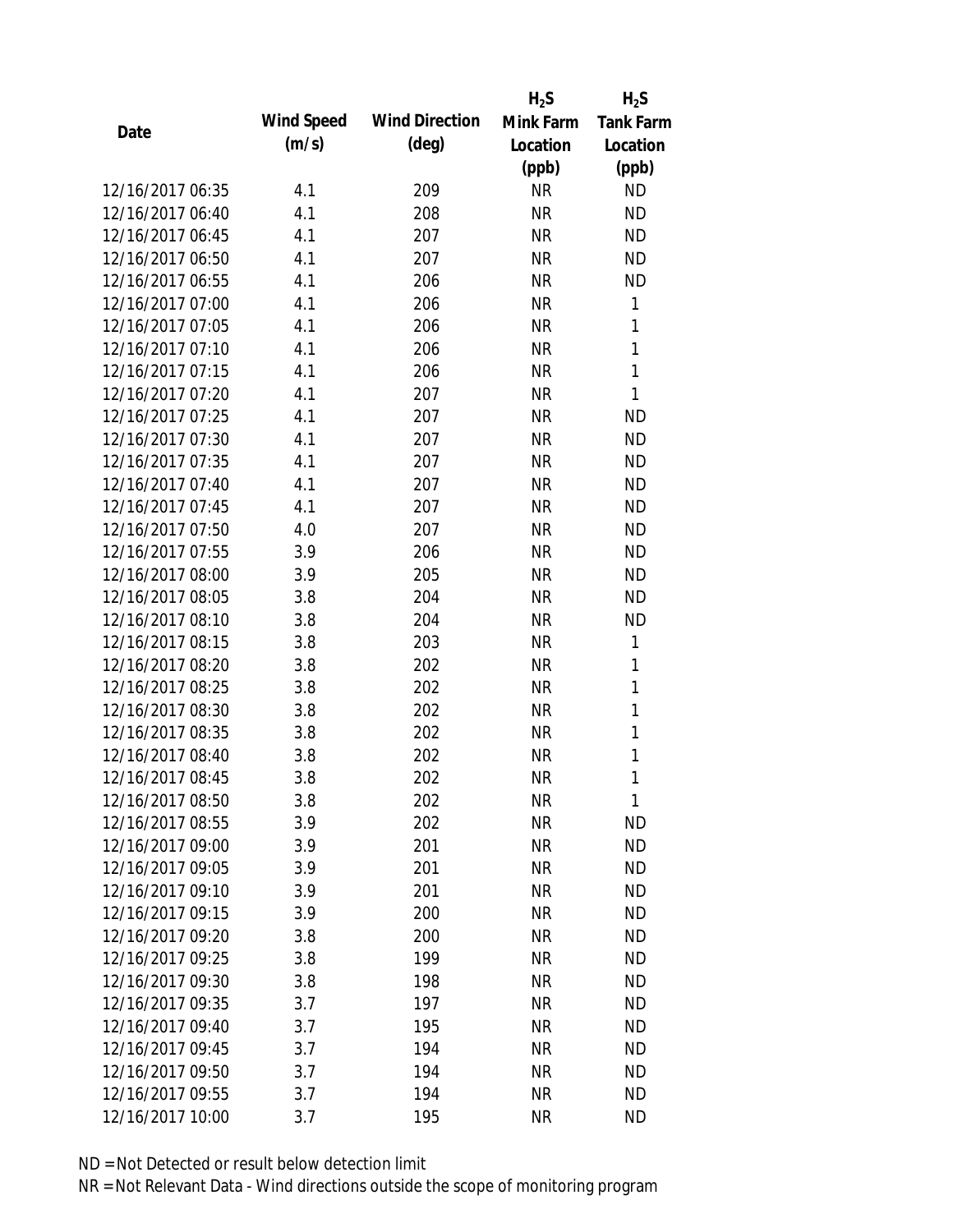|                  |            |                       | $H_2S$    | $H_2S$           |
|------------------|------------|-----------------------|-----------|------------------|
| Date             | Wind Speed | <b>Wind Direction</b> | Mink Farm | <b>Tank Farm</b> |
|                  | (m/s)      | $(\text{deg})$        | Location  | Location         |
|                  |            |                       | (ppb)     | (ppb)            |
| 12/16/2017 10:05 | 3.7        | 196                   | <b>NR</b> | <b>ND</b>        |
| 12/16/2017 10:10 | 3.7        | 198                   | <b>NR</b> | 1                |
| 12/16/2017 10:15 | 3.7        | 199                   | <b>NR</b> | <b>ND</b>        |
| 12/16/2017 10:20 | 3.7        | 199                   | <b>NR</b> | <b>ND</b>        |
| 12/16/2017 10:25 | 3.7        | 201                   | <b>NR</b> | <b>ND</b>        |
| 12/16/2017 10:30 | 3.7        | 201                   | NR        | <b>ND</b>        |
| 12/16/2017 10:35 | 3.7        | 202                   | <b>NR</b> | <b>ND</b>        |
| 12/16/2017 10:40 | 3.7        | 202                   | <b>NR</b> | <b>ND</b>        |
| 12/16/2017 10:45 | 3.7        | 203                   | <b>NR</b> | <b>ND</b>        |
| 12/16/2017 10:50 | 3.7        | 203                   | <b>NR</b> | 1                |
| 12/16/2017 10:55 | 3.7        | 203                   | <b>NR</b> | 1                |
| 12/16/2017 11:00 | 3.6        | 202                   | <b>NR</b> | $\mathbf{1}$     |
| 12/16/2017 11:05 | 3.7        | 203                   | <b>NR</b> | $\mathbf{1}$     |
| 12/16/2017 11:10 | 3.7        | 203                   | <b>NR</b> | 1                |
| 12/16/2017 11:15 | 3.7        | 204                   | <b>NR</b> | <b>ND</b>        |
| 12/16/2017 11:20 | 3.8        | 206                   | <b>NR</b> | <b>ND</b>        |
| 12/16/2017 11:25 | 3.9        | 208                   | <b>NR</b> | <b>ND</b>        |
| 12/16/2017 11:30 | 4.0        | 211                   | <b>NR</b> | <b>ND</b>        |
| 12/16/2017 11:35 | 3.9        | 213                   | <b>NR</b> | <b>ND</b>        |
| 12/16/2017 11:40 | 3.9        | 216                   | <b>NR</b> | <b>ND</b>        |
| 12/16/2017 11:45 | 3.8        | 219                   | <b>NR</b> | <b>ND</b>        |
| 12/16/2017 11:50 | 3.7        | 221                   | <b>NR</b> | <b>ND</b>        |
| 12/16/2017 11:55 | 3.7        | 223                   | <b>NR</b> | <b>ND</b>        |
| 12/16/2017 12:00 | 3.6        | 225                   | <b>NR</b> | <b>ND</b>        |
| 12/16/2017 12:05 | 3.6        | 225                   | <b>NR</b> | <b>ND</b>        |
| 12/16/2017 12:10 | 3.7        | 225                   | <b>NR</b> | <b>ND</b>        |
| 12/16/2017 12:15 | 3.8        | 223                   | <b>NR</b> | 1                |
| 12/16/2017 12:20 | 3.8        | 221                   | <b>NR</b> | 1                |
| 12/16/2017 12:25 | 3.9        | 219                   | <b>NR</b> | 1                |
| 12/16/2017 12:30 | 4.0        | 218                   | NR        | 1                |
| 12/16/2017 12:35 | 4.1        | 217                   | NR        | 1                |
| 12/16/2017 12:40 | 4.0        | 216                   | <b>NR</b> | 1                |
| 12/16/2017 12:45 | 4.0        | 218                   | NR        | 1                |
| 12/16/2017 12:50 | 3.9        | 220                   | <b>NR</b> | 1                |
| 12/16/2017 12:55 | 3.8        | 224                   | <b>NR</b> | ND               |
| 12/16/2017 13:00 | 3.7        | 228                   | NR        | ND               |
| 12/16/2017 13:05 | 3.6        | 232                   | ND        | ND               |
| 12/16/2017 13:10 | 3.6        | 237                   | ND        | ND               |
| 12/16/2017 13:15 | 3.5        | 240                   | <b>ND</b> | ND               |
| 12/16/2017 13:20 | 3.5        | 242                   | <b>ND</b> | ND               |
| 12/16/2017 13:25 | 3.6        | 244                   | ΝD        | ND               |
| 12/16/2017 13:30 | 3.6        | 245                   | ΝD        | ND               |
|                  |            |                       |           |                  |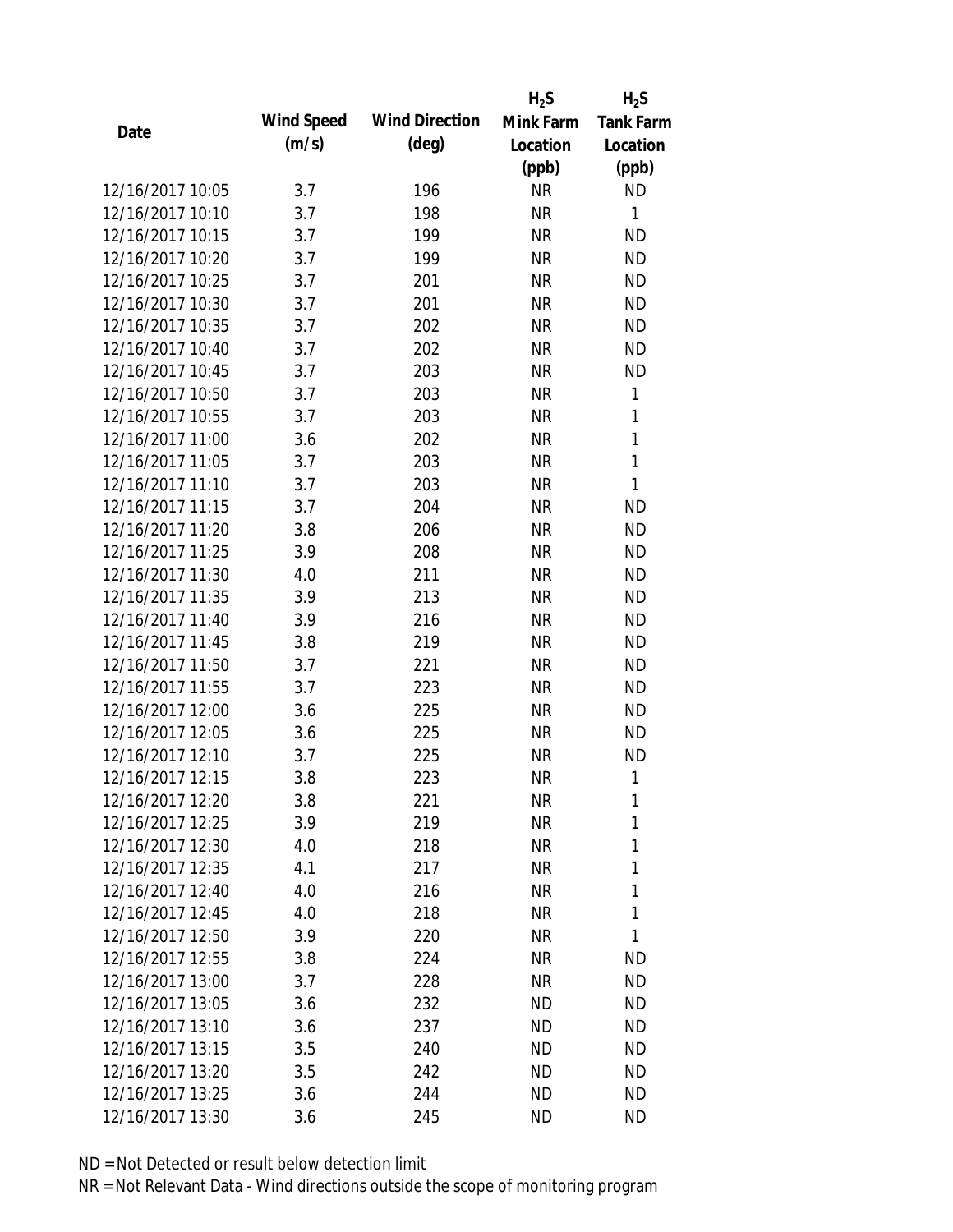|                  |            |                       | $H_2S$    | $H_2S$           |
|------------------|------------|-----------------------|-----------|------------------|
| Date             | Wind Speed | <b>Wind Direction</b> | Mink Farm | <b>Tank Farm</b> |
|                  | (m/s)      | (deg)                 | Location  | Location         |
|                  |            |                       | (ppb)     | (ppb)            |
| 12/16/2017 13:35 | 3.6        | 246                   | <b>ND</b> | <b>ND</b>        |
| 12/16/2017 13:40 | 3.6        | 246                   | <b>ND</b> | <b>ND</b>        |
| 12/16/2017 13:45 | 3.6        | 247                   | <b>ND</b> | <b>ND</b>        |
| 12/16/2017 13:50 | 3.6        | 248                   | <b>ND</b> | <b>ND</b>        |
| 12/16/2017 13:55 | 3.6        | 249                   | <b>ND</b> | <b>ND</b>        |
| 12/16/2017 14:00 | 3.5        | 249                   | <b>ND</b> | <b>ND</b>        |
| 12/16/2017 14:05 | 3.4        | 249                   | <b>ND</b> | <b>ND</b>        |
| 12/16/2017 14:10 | 3.3        | 248                   | <b>ND</b> | <b>ND</b>        |
| 12/16/2017 14:15 | 3.3        | 247                   | <b>ND</b> | <b>ND</b>        |
| 12/16/2017 14:20 | 3.2        | 245                   | <b>ND</b> | <b>ND</b>        |
| 12/16/2017 14:25 | 3.2        | 242                   | <b>ND</b> | <b>ND</b>        |
| 12/16/2017 14:30 | 3.2        | 238                   | <b>ND</b> | 1                |
| 12/16/2017 14:35 | 3.1        | 234                   | <b>ND</b> | $\mathbf{1}$     |
| 12/16/2017 14:40 | 3.2        | 229                   | <b>NR</b> | $\mathbf{1}$     |
| 12/16/2017 14:45 | 3.2        | 224                   | <b>NR</b> | 1                |
| 12/16/2017 14:50 | 3.1        | 220                   | <b>NR</b> | <b>ND</b>        |
| 12/16/2017 14:55 | 3.1        | 216                   | <b>NR</b> | <b>ND</b>        |
| 12/16/2017 15:00 | 3.0        | 214                   | <b>NR</b> | <b>ND</b>        |
| 12/16/2017 15:05 | 3.0        | 211                   | <b>NR</b> | <b>ND</b>        |
| 12/16/2017 15:10 | 3.0        | 210                   | <b>NR</b> | <b>ND</b>        |
| 12/16/2017 15:15 | 3.0        | 209                   | <b>NR</b> | <b>ND</b>        |
| 12/16/2017 15:20 | 3.1        | 209                   | <b>NR</b> | <b>ND</b>        |
| 12/16/2017 15:25 | 3.2        | 210                   | <b>NR</b> | <b>ND</b>        |
| 12/16/2017 15:30 | 3.2        | 210                   | <b>NR</b> | <b>ND</b>        |
| 12/16/2017 15:35 | 3.3        | 211                   | <b>NR</b> | <b>ND</b>        |
| 12/16/2017 15:40 | 3.3        | 211                   | <b>NR</b> | <b>ND</b>        |
| 12/16/2017 15:45 | 3.3        | 211                   | <b>NR</b> | <b>ND</b>        |
| 12/16/2017 15:50 | 3.2        | 208                   | <b>NR</b> | ND               |
| 12/16/2017 15:55 | 3.1        | 207                   | <b>NR</b> | <b>ND</b>        |
| 12/16/2017 16:00 | 3.1        | 207                   | NR        | ND               |
| 12/16/2017 16:05 | 3.1        | 206                   | <b>NR</b> | <b>ND</b>        |
| 12/16/2017 16:10 | 3.0        | 204                   | <b>NR</b> | ND               |
| 12/16/2017 16:15 | 3.0        | 203                   | <b>NR</b> | <b>ND</b>        |
| 12/16/2017 16:20 | 3.0        | 202                   | <b>NR</b> | 1                |
| 12/16/2017 16:25 | 2.9        | 201                   | <b>NR</b> | 1                |
| 12/16/2017 16:30 | 2.8        | 199                   | <b>NR</b> | $\mathbf{1}$     |
| 12/16/2017 16:35 | 2.7        | 198                   | <b>NR</b> | 1                |
| 12/16/2017 16:40 | 2.6        | 198                   | NR        | ND               |
| 12/16/2017 16:45 | 2.5        | 197                   | <b>NR</b> | <b>ND</b>        |
| 12/16/2017 16:50 | 2.4        | 196                   | <b>NR</b> | ND               |
| 12/16/2017 16:55 | 2.3        | 195                   | <b>NR</b> | <b>ND</b>        |
| 12/16/2017 17:00 | 2.2        | 193                   | <b>NR</b> | <b>ND</b>        |
|                  |            |                       |           |                  |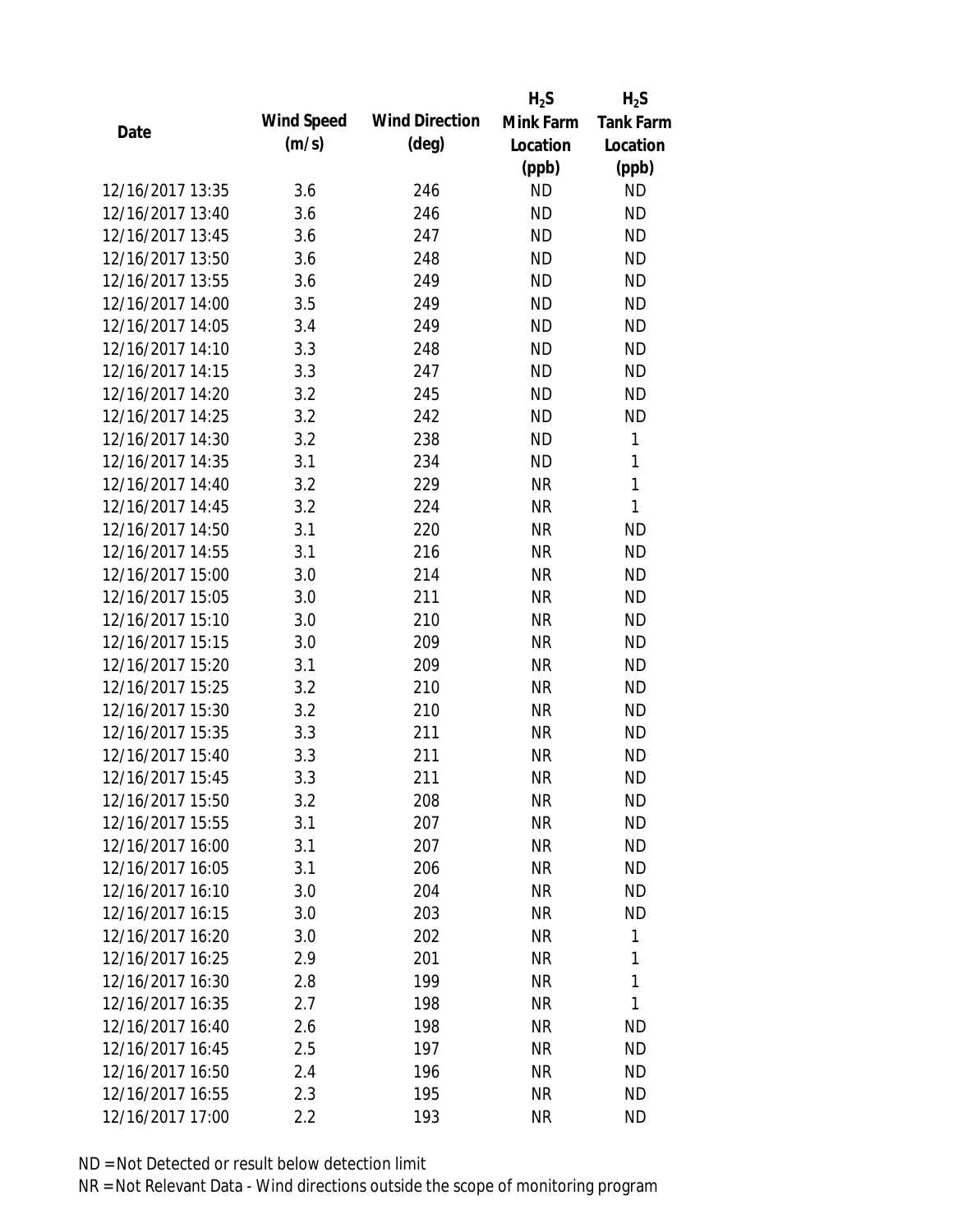|                  |            |                       | $H_2S$    | $H_2S$           |
|------------------|------------|-----------------------|-----------|------------------|
| Date             | Wind Speed | <b>Wind Direction</b> | Mink Farm | <b>Tank Farm</b> |
|                  | (m/s)      | $(\text{deg})$        | Location  | Location         |
|                  |            |                       | (ppb)     | (ppb)            |
| 12/16/2017 17:05 | 2.1        | 191                   | <b>NR</b> | <b>ND</b>        |
| 12/16/2017 17:10 | 2.0        | 189                   | <b>NR</b> | <b>ND</b>        |
| 12/16/2017 17:15 | 1.9        | 188                   | <b>NR</b> | <b>ND</b>        |
| 12/16/2017 17:20 | 1.8        | 188                   | <b>NR</b> | <b>ND</b>        |
| 12/16/2017 17:25 | 1.6        | 189                   | <b>NR</b> | <b>ND</b>        |
| 12/16/2017 17:30 | 1.4        | 190                   | <b>NR</b> | 1                |
| 12/16/2017 17:35 | 1.1        | 192                   | <b>NR</b> | 1                |
| 12/16/2017 17:40 | 0.9        | 196                   | <b>NR</b> | 1                |
| 12/16/2017 17:45 | 0.7        | 202                   | <b>NR</b> | 1                |
| 12/16/2017 17:50 | 0.6        | 205                   | <b>NR</b> | 1                |
| 12/16/2017 17:55 | 0.6        | 207                   | <b>NR</b> | 1                |
| 12/16/2017 18:00 | 0.6        | 210                   | <b>NR</b> | 1                |
| 12/16/2017 18:05 | 0.7        | 213                   | <b>NR</b> | 1                |
| 12/16/2017 18:10 | 0.8        | 212                   | <b>NR</b> | 1                |
| 12/16/2017 18:15 | 0.9        | 207                   | <b>NR</b> | 1                |
| 12/16/2017 18:20 | 1.0        | 204                   | <b>NR</b> | 1                |
| 12/16/2017 18:25 | 1.0        | 199                   | <b>NR</b> | 1                |
| 12/16/2017 18:30 | 1.0        | 191                   | <b>NR</b> | 1                |
| 12/16/2017 18:35 | 1.0        | 181                   | <b>NR</b> | 1                |
| 12/16/2017 18:40 | 1.0        | 171                   | <b>NR</b> | 1                |
| 12/16/2017 18:45 | 1.0        | 162                   | <b>NR</b> | <b>NR</b>        |
| 12/16/2017 18:50 | 1.0        | 153                   | <b>NR</b> | <b>NR</b>        |
| 12/16/2017 18:55 | 0.9        | 145                   | <b>NR</b> | <b>NR</b>        |
| 12/16/2017 19:00 | 0.9        | 135                   | <b>NR</b> | <b>NR</b>        |
| 12/16/2017 19:05 | 0.8        | 126                   | <b>NR</b> | <b>NR</b>        |
| 12/16/2017 19:10 | 0.8        | 118                   | <b>NR</b> | <b>NR</b>        |
| 12/16/2017 19:15 | 0.9        | 109                   | <b>NR</b> | <b>NR</b>        |
| 12/16/2017 19:20 | 0.9        | 101                   | <b>NR</b> | NR               |
| 12/16/2017 19:25 | 1.1        | 94                    | <b>NR</b> | <b>NR</b>        |
| 12/16/2017 19:30 | 1.2        | 91                    | <b>NR</b> | <b>NR</b>        |
| 12/16/2017 19:35 | 1.4        | 90                    | <b>NR</b> | <b>NR</b>        |
| 12/16/2017 19:40 | 1.5        | 90                    | <b>NR</b> | <b>NR</b>        |
| 12/16/2017 19:45 | 1.7        | 91                    | <b>NR</b> | <b>NR</b>        |
| 12/16/2017 19:50 | 1.8        | 93                    | <b>NR</b> | <b>NR</b>        |
| 12/16/2017 19:55 | 1.9        | 95                    | <b>NR</b> | <b>NR</b>        |
| 12/16/2017 20:00 | 1.9        | 96                    | <b>NR</b> | <b>NR</b>        |
| 12/16/2017 20:05 | 1.9        | 97                    | <b>NR</b> | <b>NR</b>        |
| 12/16/2017 20:10 | 1.9        | 98                    | <b>NR</b> | <b>NR</b>        |
| 12/16/2017 20:15 | 1.9        | 99                    | <b>NR</b> | <b>NR</b>        |
| 12/16/2017 20:20 | 1.9        | 98                    | <b>NR</b> | <b>NR</b>        |
| 12/16/2017 20:25 | 1.8        | 98                    | <b>NR</b> | <b>NR</b>        |
| 12/16/2017 20:30 | 1.8        | 98                    | <b>NR</b> | <b>NR</b>        |
|                  |            |                       |           |                  |